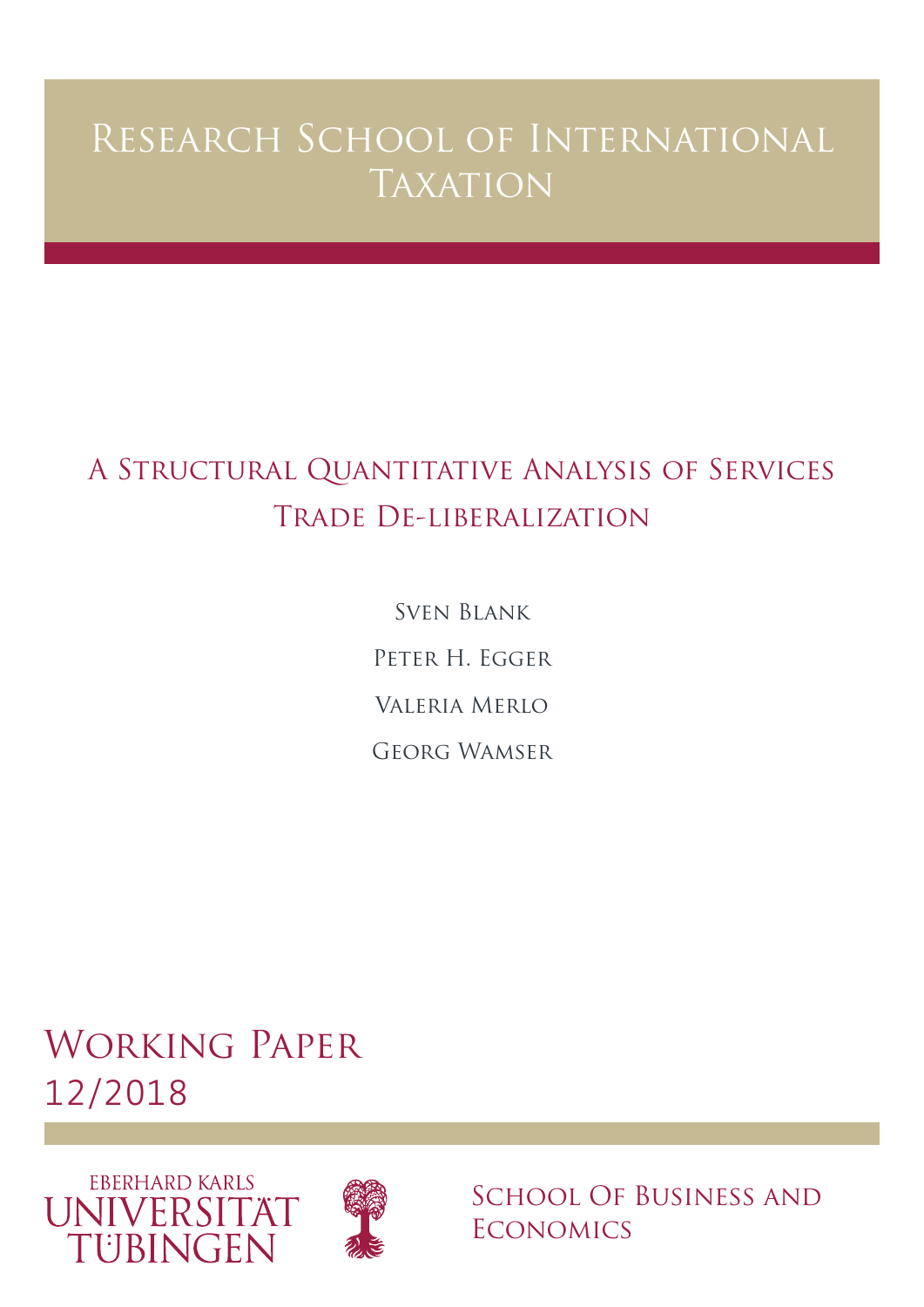## A Structural Quantitative Analysis of Services Trade De-liberalization*<sup>∗</sup>*

Sven Blank*†* Peter H. Egger*‡* Valeria Merlo*§* Georg Wamser*¶*

December 7, 2018

#### **Abstract**

This paper suggests a quantifiable multi-sector-multi-country economic model of goods and services production and consumption. It calibrates overall (variable and fixed) costs to market-specific sales by sector and decomposes these costs into observable and unobservable components. In an empirical analysis based on census-type data on firm-sector-country sales of German services sellers as well as sector-country-by-sector-country input-output matrices for various economies and sectors, the paper provides the following insights. The overall (variable and fixed) costs on seller-to-customer-market transactions in services have quite a high distance equivalent and are reduced substantially by preferential market access for services through trade agreements. If all countries considered abandoning existing preferential market access to services, this would reduce their real consumption by up to 7.7 percent with a similar decline in real wages and real dividends (depending on the country). If one country alone abandoned its preferential services market access reciprocally with its partners, the effect would be smaller. However, it would still involve a decline of real consumption of 0.3 percent for a country as large (and as remote relative to continental Europe) as the United Kingdom. For most economies, depending on their input-output structure, de-liberalizing preferential services-market access would have adverse spillover effects on manufacturing (in terms of real wages as well as dividends).

**Keywords:** Services trade; De-liberalization; Structural estimation; Counterfactual analysis **JEL classification:** F12; F14; F15; F17; L11; L25

*<sup>∗</sup>*The views expressed in this paper are those of the authors and need not reflect those of the Deutsche Bundesbank. We thank seminar participants at the University of Innsbruck, the University of Ulm, the annual meeting of the *Verein für Socialpolitik'*s International Economics Committee in Trier, and the 19th ETSG in Florence for helpful comments. We are especially thankful for numerous suggestions by Gabriel Felbermayr, Vanessa Gunnella, Stefanie Haller, Wilhelm Kohler, and Thomas Sampson on an earlier version of the paper.

*<sup>†</sup>*Affiliation: Deutsche Bundesbank. Address: Deutsche Bundesbank, Wilhelm-Epstein-Str. 14, 60431 Frankfurt am Main, Germany. E-mail: sven.blank@bundesbank.de

<sup>&</sup>lt;sup>‡</sup>Affiliation: ETH Zürich, CEPR, CESifo, Leverhulme Centre for Research on Globalisation and Economic Policy (GEP) at the University of Nottingham, and Oxford University Centre for Business Taxation (OUCBT). Address: ETH Zürich, KOF, Leonhardstr. 21, LEE G101, 8092 Zürich, Switzerland. E-mail: egger@kof.ethz.ch

<sup>§</sup>Affiliation: University of Tübingen, CESifo and NoCet. Address: University of Tübingen, Nauklerstr. 47, 72074 Tübingen, Germany. E-mail: valeria.merlo@uni-tuebingen.de

*<sup>¶</sup>Affiliation: University of Tübingen, CESifo and NoCet. Address: University of Tübingen, Nauklerstr. 47,* 72074 Tübingen, Germany. E-mail: georg.wamser@uni-tuebingen.de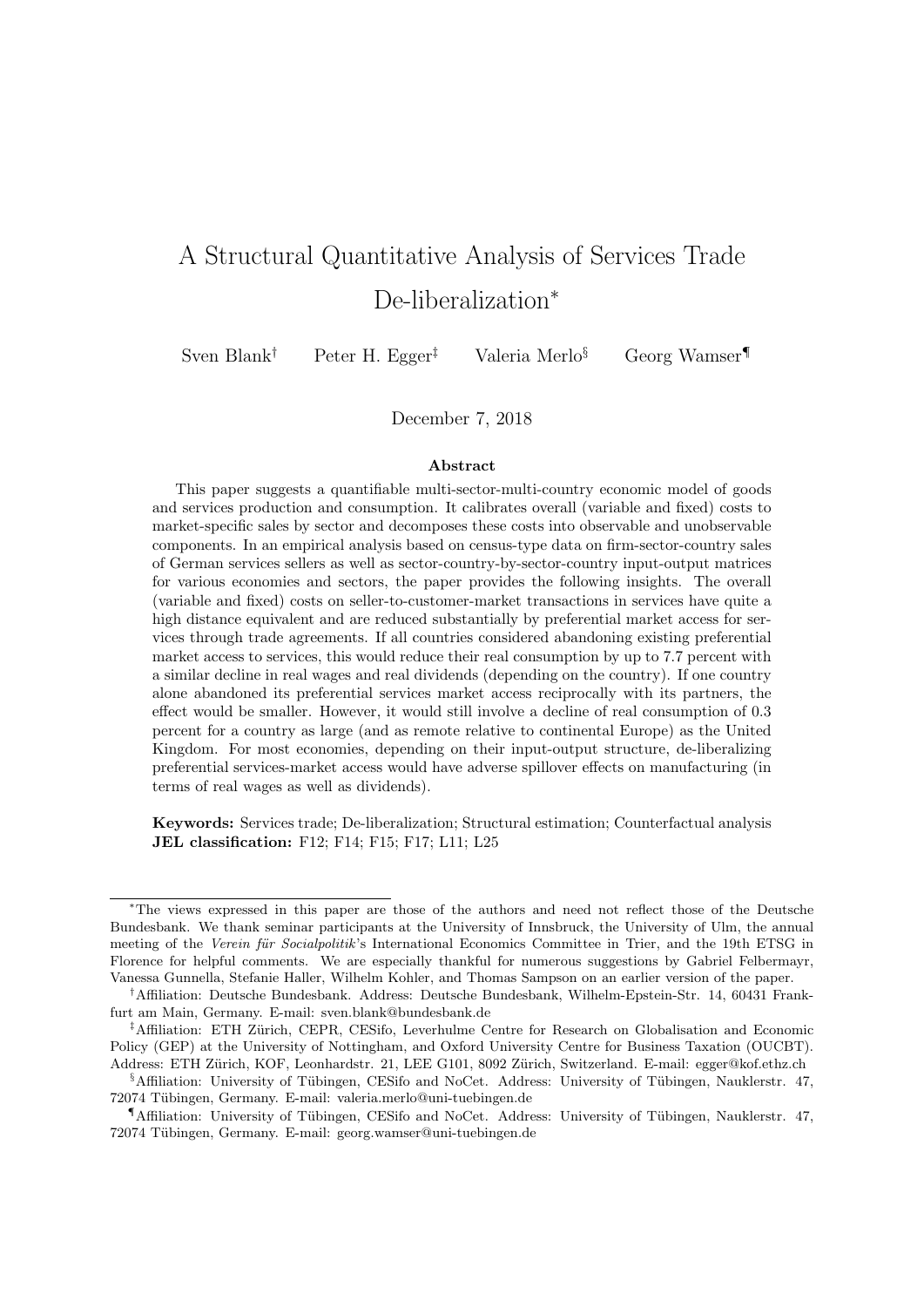### **1 Introduction**

While services transactions account for the lion's share of economic activity in developed economies, and such transactions often cross national borders, many quantitative open-economy models portray countries to produce manufacturing goods only (see, e.g., Anderson and van Wincoop, 2003, Costinot et al., 2012), or services to be non-tradable (see, e.g., Eaton and Kortum, 2002). One consequence of this practice is that we know much less about key parameters governing quantitative responses of the services sector than about those of manufacturing. For example, there is a wealth of results on the so-called trade elasticity (with all its different theorydependent interpretations) for goods (see Broda and Weinstein, 2006, Kee et al., 2008, 2009). The latter calls for price- or ad-valorem-trade-cost data at the country or country-product level, which is abundant for goods but not services. In recent open-economy models of the firm, new key parameters, e.g. those governing the efficiency distribution of firms, co-determine general equilibrium (see Melitz, 2003, or Eaton et al., 2011). Again, information on those parameters is by now relatively abundant for manufacturers but still relatively scarce for services providers. Overall, a data-informed parametrization of modern open-economy models of trade with an emphasis on services production has been infeasible until recently. The reason is that high-quality data on services-producing firms and their trade have become available only in the past few years (Breinlich and Criscuolo, 2011, and Ariu, 2016a, provide evidence for the United Kingdom and Belgium, respectively; Haller et al., 2014, as well as Damijan et al., 2015, provide evidence on services producers and their trading patterns for Finland, France, Ireland, and Slovenia).

The present paper analyzes census-type data on services producers and traders in Germany, which is one of the most important open economies in the world. We contribute to the literature by informing a quantifiable multi-sector-multi-country model of goods and services production and consumption, which allows the calibration of overall (variable and fixed) costs to market-specific sales in a sector and decomposing these costs into observable and unobservable components. The model features sector-specific markups, market-penetration and productivity-distribution parameters, as well as overall (variable and fixed) country-pair-sectorspecific transaction costs. While variants of such a structural analysis have been undertaken for manufacturing firms and their trade (see, e.g., Eaton et al., 2011), we believe that the present paper is among the first ones to conduct a micro-data-guided structural quantitative analysis of services suppliers and their trade.

All of the fundamental parameters are estimated and calibrated on the basis of three datasets: one pertaining to transaction-level data of services exports of firms in Germany; one pertaining to overall sales of manufactures and services of firms in Germany; and one pertaining to inputoutput relationships for multiple countries and sectors (the World Input-Output Database; see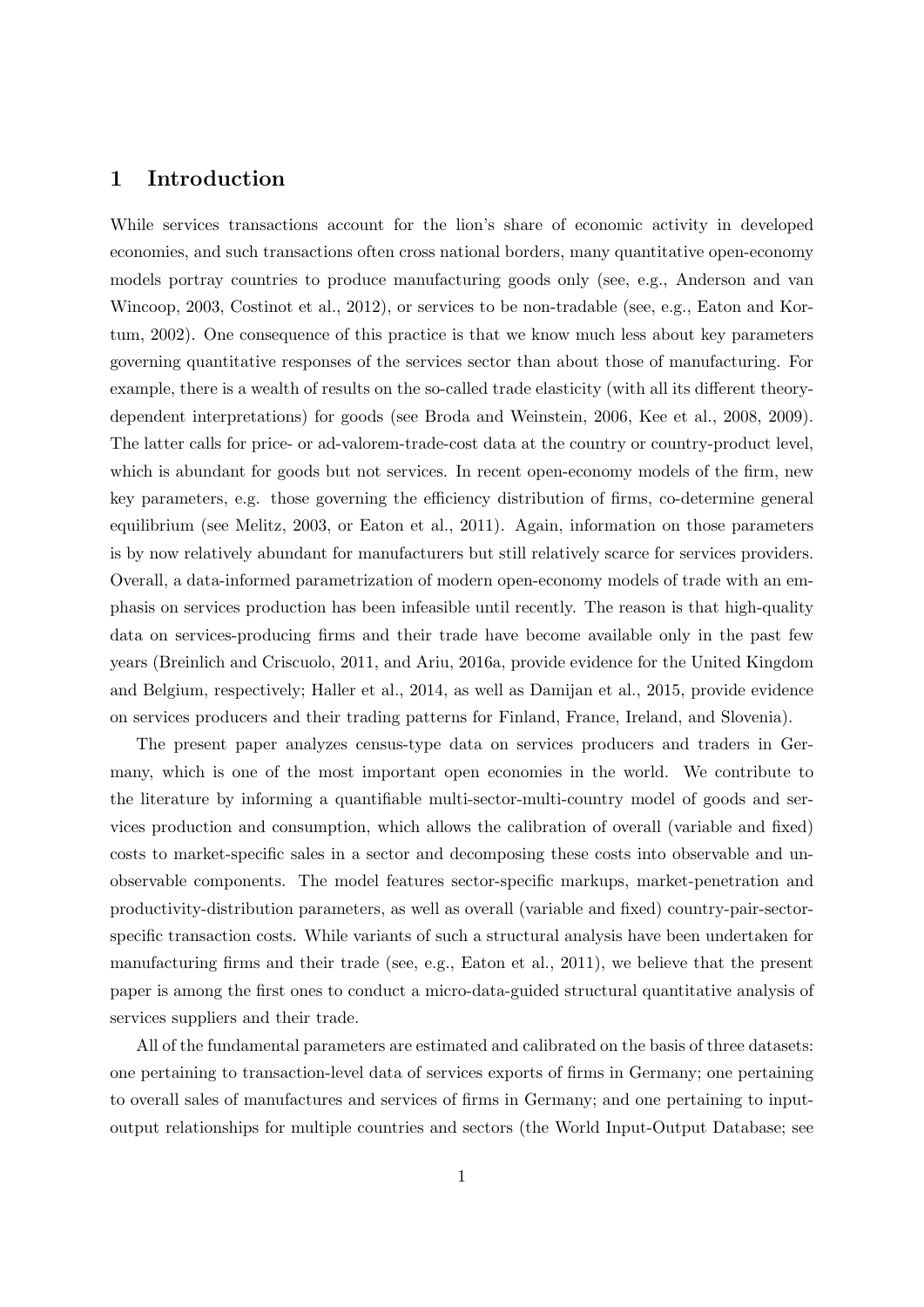Timmer et al., 2015, 2016).

The transaction-level data suggest that the (export) sales distribution of services is not Pareto, and that matching the data requires allowing for sector-destination-country-specific shape parameters of a Pareto distribution (involving a single shape and truncation parameter) of firms' productivity levels as well as of an imperfect market penetration across firms. We find that the corresponding parametrization is able to capture the distribution of sales across sectors quite well. Moreover, the data suggest that the variance of (normalized) overall transaction costs differs substantially across the considered service-sector aggregates, being largest for Construction Services. Across all considered sectors, the role of geographical distance is relatively minor for overall transaction costs, while preferential services-market access through trade agreements reduces transaction costs substantially. Hence, the distance equivalent to preferential services-market access is large.

We proceed by using the partial effects of preferential market access on services transaction costs to study the exit from – or de-liberalization of – preferential services trade agreements by individual countries and, alternatively, all covered countries jointly. The corresponding findings suggest that abandoning preferential market access bilaterally and reciprocally for a large and remote economy (with relatively little preferential market access ex ante) such as the United States leads to a relatively small reduction of real consumption below 0.02 percent. The effect amounts to about 0.3 percent for a somewhat smaller and less remote country (that operates under relatively wider preferential market access ex ante) such as the United Kingdom. And the effect amounts to about 0.9 percent for a small, centrally located, open economy such as Belgium.

We also conduct a broader counterfactual experiment, where services trade and marketaccess costs are raised to an extent as if a hypothetical preexisting services trade agreement were globally abandoned in 2014. In that case, the model suggests that real consumption would drop across all countries in the range of 0.1 percent to 12.6 percent. If we increased those costs only for those countries that actually had a services trade agreement in that year, real consumption would still drop by up to 7.7 percent. Hence, the global effects on services costs induced by preferential trade agreements are important and large. The effects on real wages and dividends are quantified at a similar magnitude, and negative effects are found even for manufactures, on average, in spite of keeping the policy environment unchanged for the latter sector.

The remainder of the paper is organized as follows. The subsequent section introduces our data. Section 3 outlines the key elements of our firm-level model. Section 4 presents the estimation of the fundamental model parameters. Section 5 presents the multi-country-multi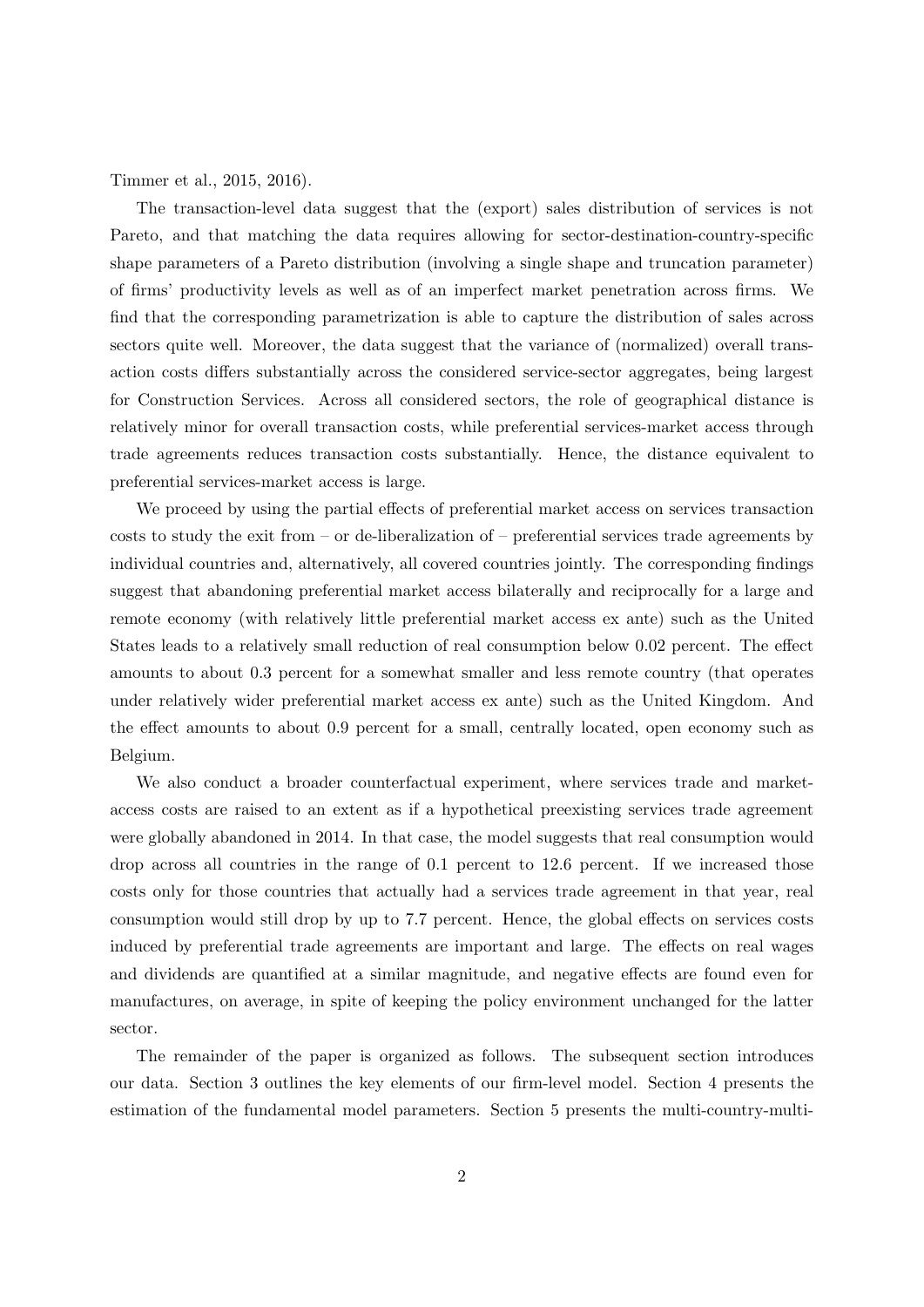sector general equilibrium. Section 6 outlines the effects of a partial removal of deep preferential market access in multi-country-multi-sector general equilibrium. The last section concludes with a brief summary of our findings.

## **2 Data**

In this section we show that producers of services are heterogeneous as in Melitz (2003), do not serve all markets as in Helpman et al. (2008), but the distribution of their sales deviates from a single-parameter Pareto distribution as in Eaton et al. (2011) and Arkolakis (2010). Furthermore, we highlight that the pattern of entry into foreign markets differs across types of services traded.

Our analysis is based on a cross section of sales in services and manufactures by German firms in 28 EU countries (including Germany) and 15 other major countries plus the rest of the world for 2014. In order to construct the dataset we use census-type data at the transaction and firm level, compiled and provided by the Deutsche Bundesbank, as well as country-sector-level information from various sources, which we describe in detail in the appendix.

For our analysis we group individual services transactions into one of five broad categories: Transport Services, Construction Services, Information and Communication (ICT) Services, Other Business Services, and Other Services.<sup>1</sup> We also include firms in manufacturing and other (non-services-non-manufacturing) sectors. However, as the focus of the paper is on services, we do not distinguish sectors within manufacturing nor within other sectors but treat these two as one block each.<sup>2</sup>

|                                                                                                  | Mean                                  | Std.Dev.                               |              |                 | Percentiles      |                         |                               |
|--------------------------------------------------------------------------------------------------|---------------------------------------|----------------------------------------|--------------|-----------------|------------------|-------------------------|-------------------------------|
|                                                                                                  |                                       |                                        | $_{\rm 1st}$ | 25th            | 50th             | 75th                    | 99th                          |
| Total exports<br>Exports per service market<br>Number of service categories<br>Number of markets | 14,183.91<br>1,251.12<br>1.34<br>5.70 | 285,047.90<br>9,513.63<br>0.68<br>9.80 | 2.00<br>2.00 | 100.00<br>50.46 | 527.00<br>166.00 | 2.677.00<br>563.00<br>6 | 165,908.00<br>16,569.53<br>45 |

Table 1: German Services Exporters in 2014

*Note*: Statistics based on 126,314 observations (firm-service category-country triplets). Exports reported in thousand Euro.

Table 1 presents some descriptive statistics on the activity of German services exporters in 2014.<sup>3</sup> On average, a firm exports 1.3 service types or categories to 5.7 countries. While the

<sup>&</sup>lt;sup>1</sup>We broadly follow the IMF's BPM6 Compilation Guide  $(2014)$ , Chapter 12, see http://www.imf.org/external/pubs/ft/bop/2014/pdf/Guide.pdf (accessed December 2017). See the Appendix for further details.

<sup>&</sup>lt;sup>2</sup>In 2014 services exports accounted for 17 percent of Germanys overall exports.

<sup>&</sup>lt;sup>3</sup>We drop sector-destination-country combinations with fewer than 50 observations. For a rich description of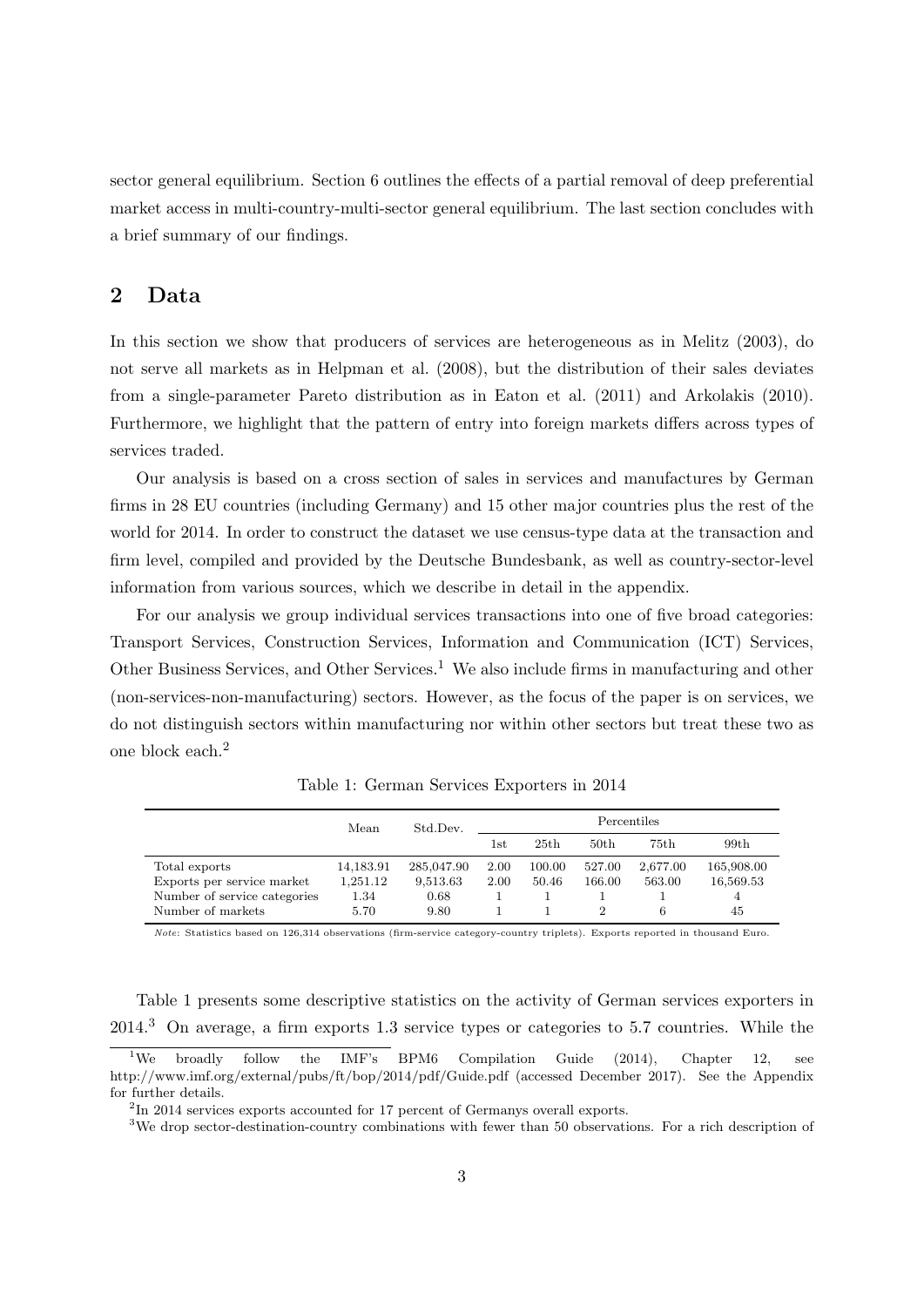median firm exports only one type of service to only two destinations for a total value of 527 thousand Euro, the largest 1% firms' export volume is over 300 times larger and involves sales of four types of services to 45 destinations. Table 2 reports the volume of German service exports to the top six destinations as well as the number of firms selling to each market.<sup>4</sup>

| Export<br>Destination    | Export<br>Volume | Number of<br>Exporters | Fraction of<br>Exporters |
|--------------------------|------------------|------------------------|--------------------------|
| United States of America | 41,520.44        | 5,645                  | 0.30                     |
| United Kingdom           | 34,575.41        | 5,764                  | 0.31                     |
| Switzerland              | 24,551.53        | 6,608                  | 0.35                     |
| France                   | 13,821.21        | 5,151                  | 0.28                     |
| Netherlands              | 11,671.40        | 5,075                  | 0.27                     |
| China.                   | 9,178.91         | 2,674                  | 0.14                     |

Table 2: Top Six Destinations of German Services Exporters in 2014

*Note*: Exports reported in million Euro.

Figure 1 shows German firms' exports in the Other Business Services sector to the United Kingdom plotted against their respective rank in the export sales distribution on a log-log scale. If these sales were single-parameter Pareto distributed, the data would be located on a straight line. Hence, the data suggest relatively substantial deviations from the assumption that firm productivity follows this distribution.<sup>5</sup> The same deviations materialize in all other sector-country samples of the same data.

Figure 2 displays boxplots of a firm's export share and number of services categories sold across the top six destination markets. The right-skewness of the distribution documented in Table 1 prevails across all destinations. While the distribution of the number of broad services categories traded by a firm is identical across these markets, the degree of heterogeneity across firms in terms of market shares differs. Very large firms which account for a large share of overall German services exports to that market are more frequent in France, the Netherlands, and China than in the United States, United Kingdom, or Switzerland.

Disaggregating the data further into different services activities, we find that the number of German firms selling to a market, the number of markets served per firm, and the most popular destinations vary largely across services type. Furthermore, the shape of the distribution of services producers' export activity differs not only across destinations but also – and more starkly so – across types of services traded. Figure 3 is analogous to Figure 2, but now we

the raw dataset for the period 2001 to 2012, see Biewen and Blank (2018).

<sup>4</sup>Table A.1 in the appendix displays the same figures for all destinations.

<sup>5</sup>As is well known, in models of firms with heterogenous productivity drawn from a Pareto distribution which is governed by a single shape parameter and fixed costs of market access (as in Chaney, 2008), firms' sales are single-shape-parameter Pareto-distributed as well (though with a different shape parameter than productivity).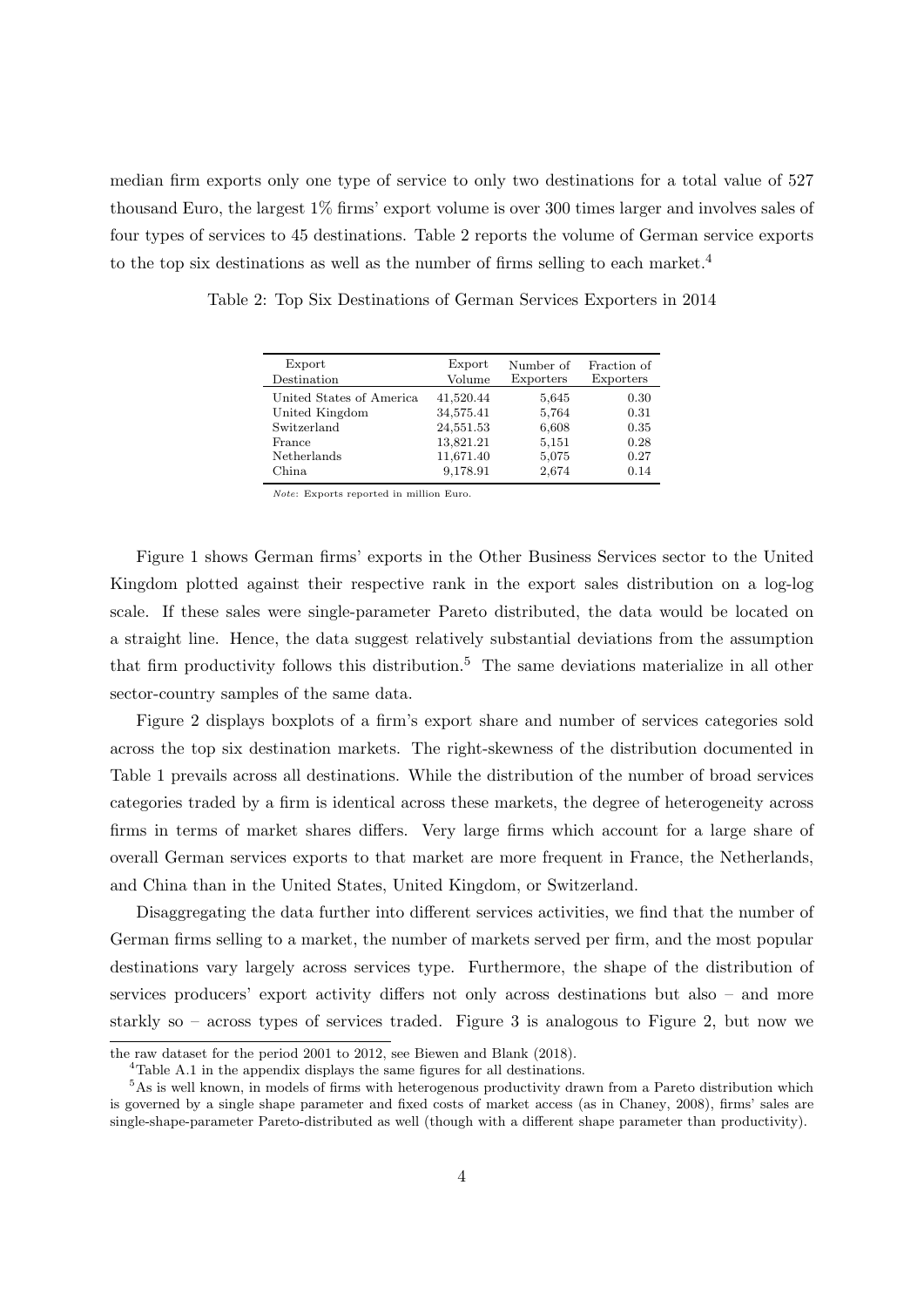



*Note*: Due to the confidential nature of the data, each dot corresponds to the mean of three adjacent ranked sales.

break down the data into the five service categories considered. Again, the distributions of the number of markets served and the export share per firm are skewed to the right across all types of services. While in terms of number of destinations served firm heterogeneity seems to be similar across services categories, the boxplots of a firm's export share reveal large differences in both absolute and relative terms. Firms offering construction services display the largest market shares, and firms with a market share below the median are also more frequent in that services category than in any other. Firms' market shares are more similar across the other four services categories considered, with a higher variability in ICT and transport services.

Finally, Figure 4 portrays the number of German exporters by destination and services category against exports by service type and market as a share of (i) total exports by service category (upper panel) and (ii) total exports by market (lower panel). For instance, around 2,000 German service producers export Other Services to the UK. These firms account for around 19% of all German exports in Other Services (upper panel), and for around 60% of all German exports to the UK (lower panel). The graphs reveal that the set of top six destinations and their rank vary across services types. Even though the United Kingdom, the United States, Switzerland, France and the Netherlands belong to the top six destinations in every services category (with the exception of Construction Services), the ranking of the countries is not once identical across services types. This is true both in terms of share of total exports by service or by destination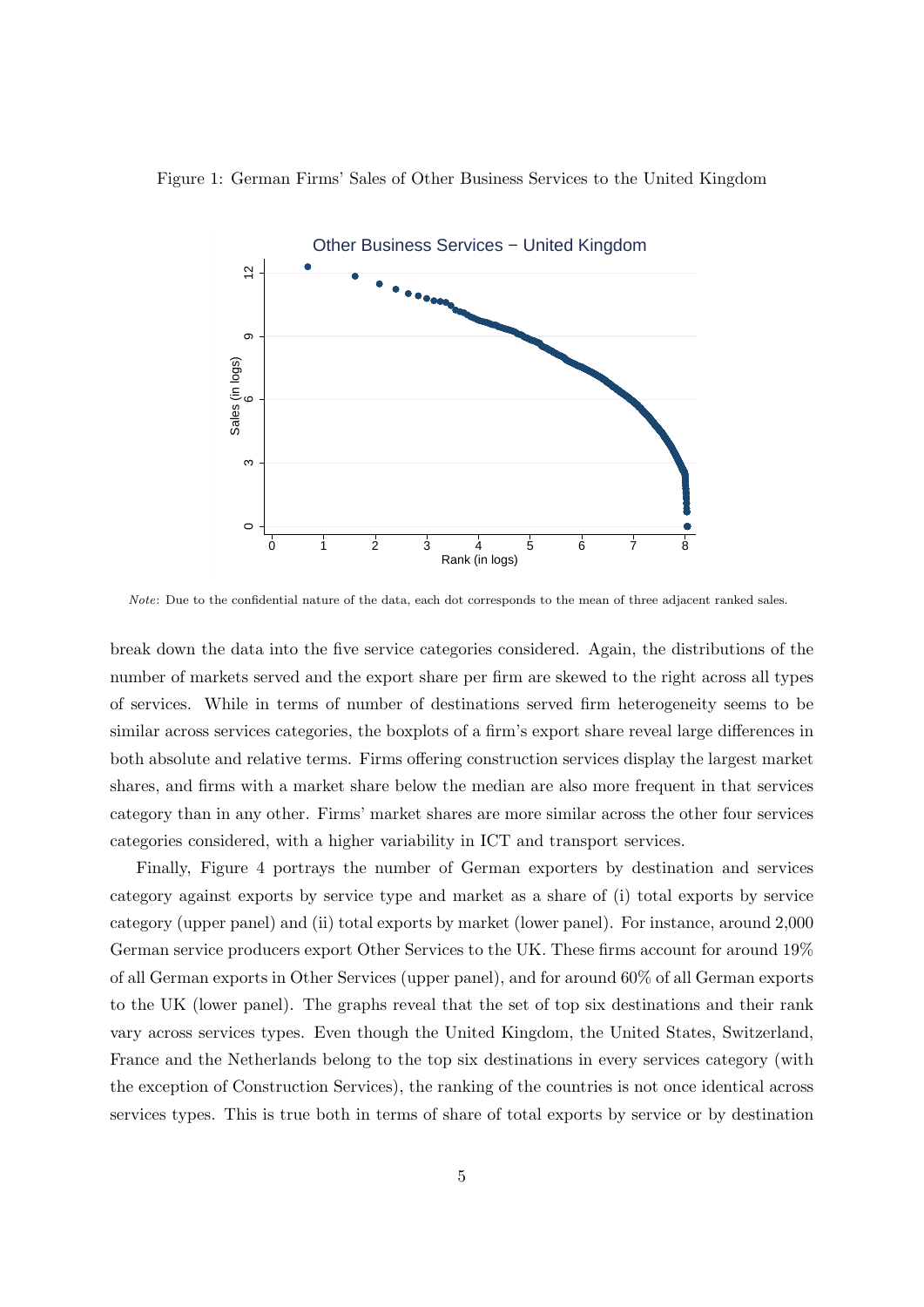and in terms of number of firms exporting to a destination.



Figure 2: Exporter Heterogeneity Across Top Six Destinations

Figure 3: Exporter Heterogeneity Across Service Categories



Summarising, the descriptive evidence above reveals that services producers are strongly heterogeneous with respect to their traded volume and the number of destinations served, which is consistent with what has been documented for exporters of manufactures (see, e.g., Bernard et al., 2007), as well as services (see Breinlich and Criscuolo, 2011, Ariu, 2016b, and Biewen and Blank, 2018). However, our findings also suggest large deviations from the assumption of a single-parameter Pareto distribution for firm sales. In order to accommodate this feature of the data, one would either need to abandon that assumption (see, e.g. Bas et al., 2015) or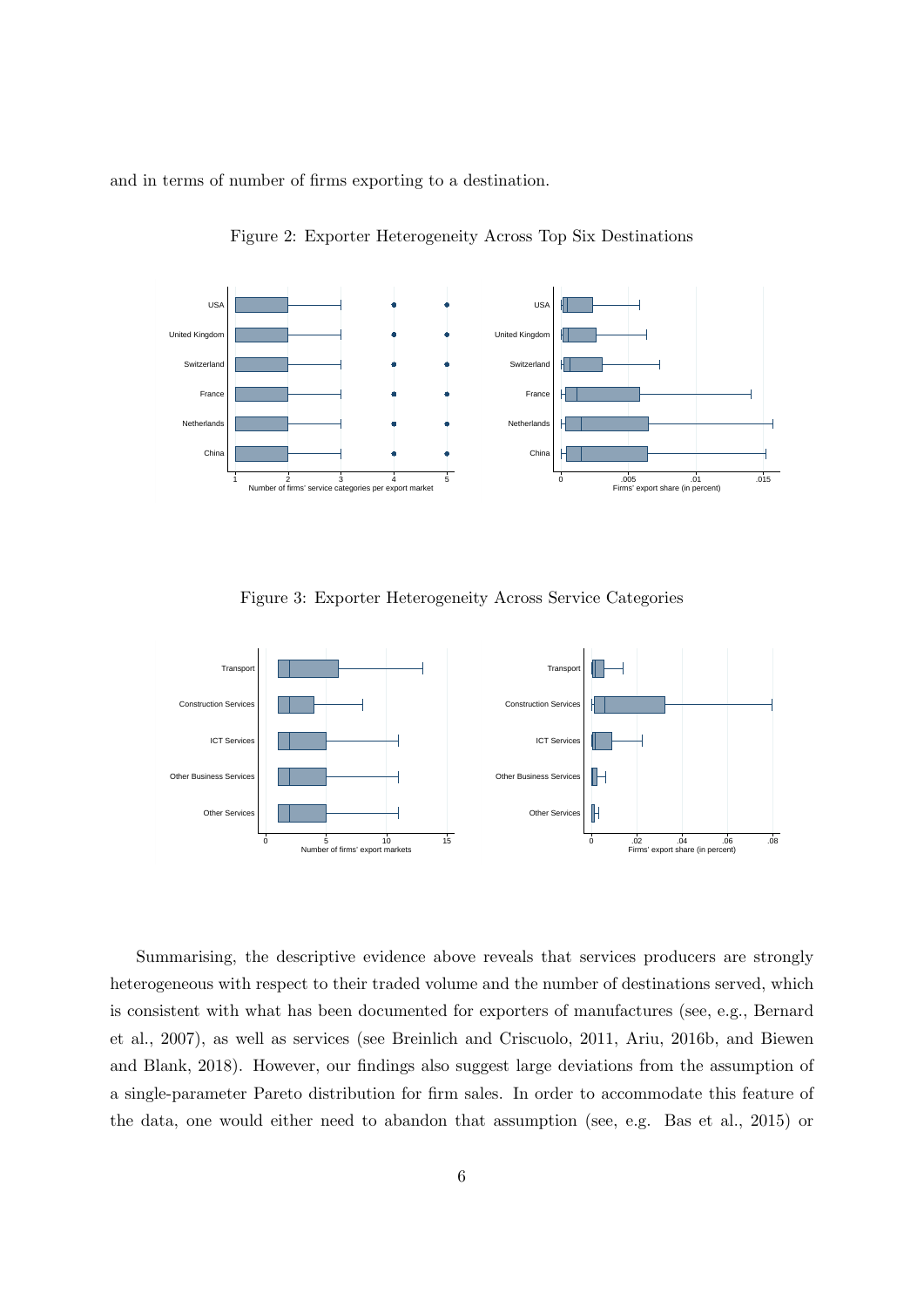account for an imperfect penetration of customer markets by the sellers (see Arkolakis, 2010, Eaton et al., 2011). We will adopt the latter approach in the following. Furthermore, we show that the number of German firms selling to a market, the number of markets served per firm, and the most popular destinations vary largely across service type. This calls for allowing the parameters of the productivity distribution and the market-penetration-cost function to vary across services and destinations. This seems to be the first paper that allows for such a servicedestination-specific pattern.



Figure 4: Number of German Exporters and Export Shares to Top Six Destinations by Services Category

*Note*: The size of the markers represents the volume of exports by destination and services category.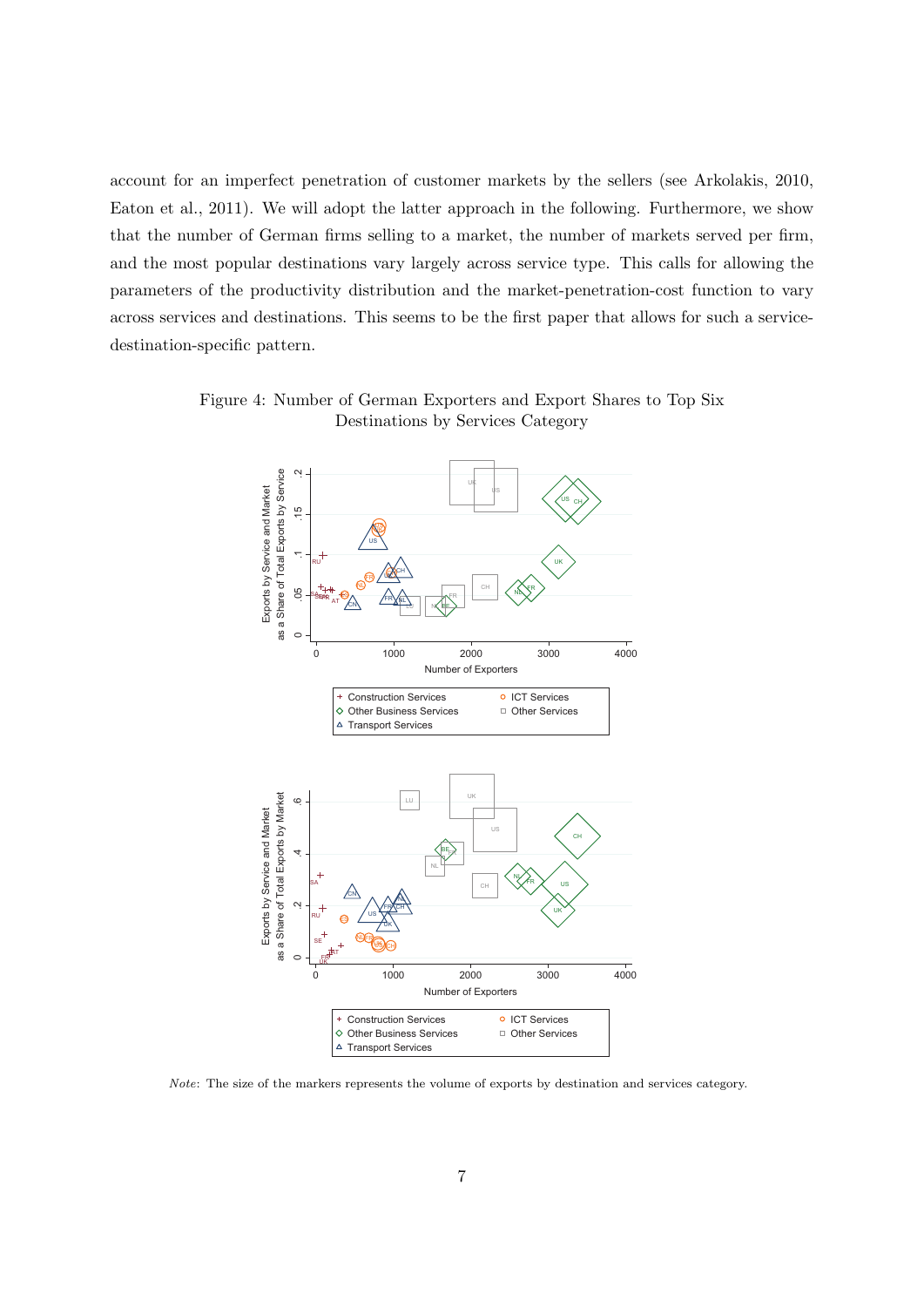## **3 Theoretical Framework**

For the subsequent outline of the model, it will be useful to use indices  $\{v, s, i, j\}$  to denote firms, sectors, producer countries, and customer countries, respectively. We use *S* and *J* to denote the total number of sectors and countries in the world economy, respectively.

#### **3.1 Firm-level Trade**

Following Arkolakis (2010), we assume that firm  $v$  in country  $i$  – offering one differentiated variety *v* of sector-*s* output under monopolistic competition – must incur costs to penetrate market *j*, which are paid in *si*-specific factor costs per efficiency unit,  $c_i^s$ ,

$$
f_{ij}^{s}(v) = c_{i}^{s} f_{ij}^{s} \frac{1 - \left[1 - n_{ij}^{s}(v)\right]^{1 - 1/\lambda_{j}^{s}}}{1 - 1/\lambda_{j}^{s}}.
$$
\n(1)

The term  $f_{ij}^s > 0$  is a fixed-cost shifter that is common to all producers in sector *s* and country *i* who target customers in country  $j$ , and the last term (the ratio) on the right-hand side of equation (1) represents firm-specific endogenous market penetration costs to customers in country *j*. The latter are increasing in the fraction of buyers reached,  $n_{ij}^s(v) \in [0,1]$ , where the degree of reach is governed by the shape parameter of the penetration cost function,  $\lambda_j^s > 0$ . An increase in  $\lambda_j^s$  makes it easier to penetrate a market, resulting in higher overall entry costs. As  $\lambda_j^s \to \infty$ ,  $n_{ij}^s(v) \rightarrow 1$  so that the market-penetration-cost specification in equation (1) degenerates to the fixed-cost specification in Melitz (2003) or Helpman et al. (2008).

Buyers combine a continuum of varieties of sector-*s* output with a constant-elasticity-ofsubstitution (CES) aggregator with elasticity  $\sigma^s > 1$ . The sales of firm *v* offering sector-*s* output in market *j* and reaching a fraction  $n_{ij}^s(v)$  of buyers are then given by

$$
x_{ij}^s(v) = n_{ij}^s(v) \left(\frac{p_{ij}^s(v)}{P_j^s}\right)^{1-\sigma_s} E_j^s,
$$

where  $p_{ij}^s(v)$  is the price in country *j* for variety *v* which belongs to sector *s* and originates from country *i*.  $P_j^s$  denotes the sectoral price index of sector-*s* output in country *j*, and  $E_j^s$ are aggregate expenditure shares on that output. Total profits of firm  $v$  from providing service *s* in country *j* are given by its operating profits, i.e., sales net of input costs, minus market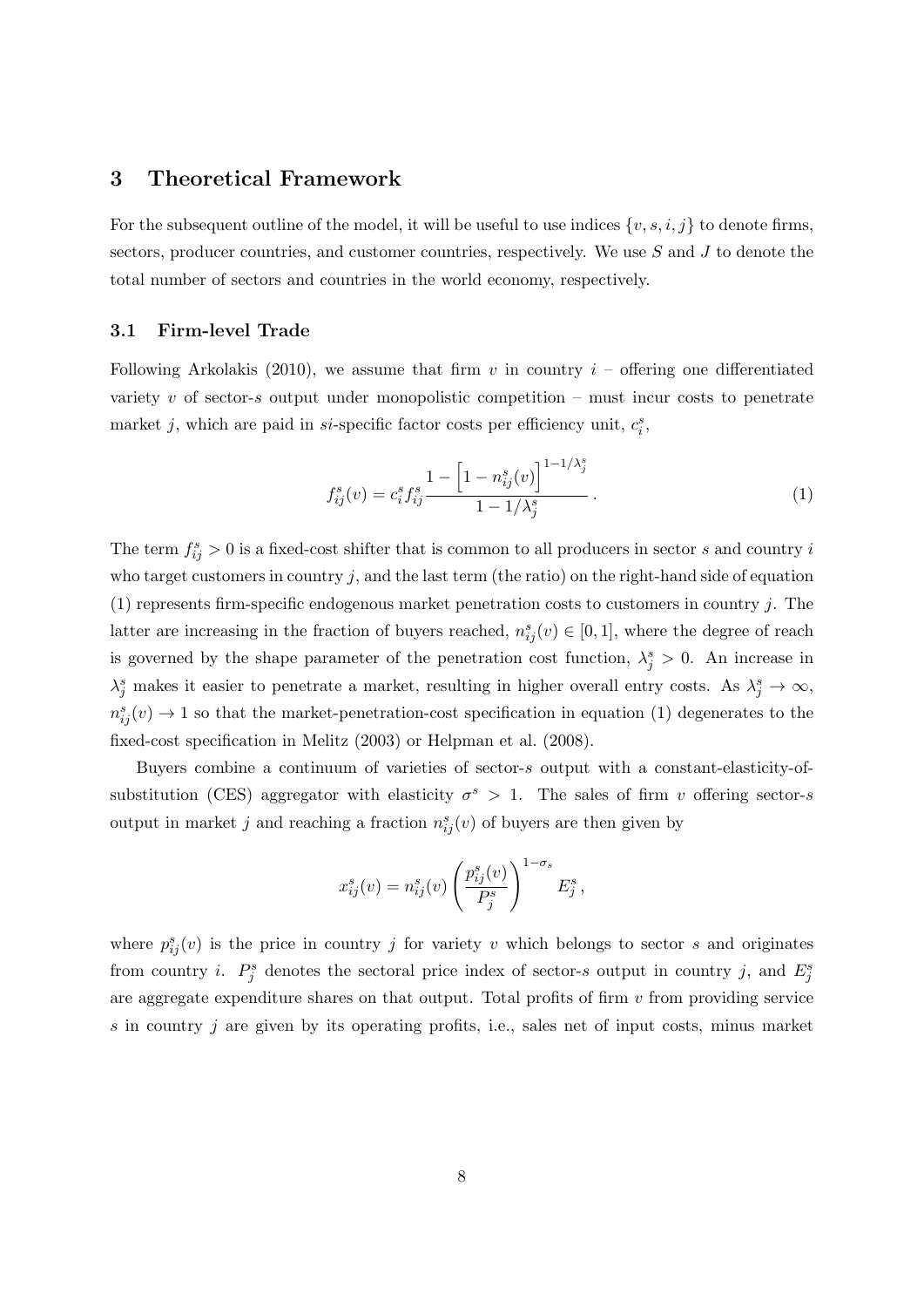penetration costs:

$$
\pi_{ij}^s(v) = \frac{1}{\sigma^s} n_{ij}^s(v) \left( \frac{p_{ij}^s(v)}{P_{ij}^s} \right)^{1-\sigma^s} E_{ij}^s - c_i^s f_{ij}^s \frac{1 - \left[ 1 - n_{ij}^s(v) \right]^{1-1/\lambda_j^s}}{1-1/\lambda_j^s} \, .
$$

Under monopolistic competition,  $p_{ij}^s(v)$  involves a fixed markup over marginal costs of the form

$$
p_{ij}^s(v) = \frac{\sigma^s}{\sigma^s - 1} \frac{\tau_{ij}^s c_i^s}{\phi(v)},
$$

where  $\tau_{ij}^s \geq 1$  are common ad-valorem (iceberg) trade costs<sup>6</sup> for sector *s* and shipments from country *i* to country *j*, and  $\phi(v)$  is the efficiency of firm *v*. The degree of market penetration is optimal if an *i*-borne firm's operating profit in sector *s* and market *j* for a buyer will just cover the marginal cost of reaching that buyer:

$$
\frac{1}{\sigma^s} \left[ \frac{\frac{\sigma^s}{\sigma^s - 1} \frac{\tau_{ij}^s c_i^s}{\phi(v)}}{P_j^s} \right]^{1 - \sigma^s} E_j^s = \frac{c_i^s f_{ij}^s}{\left[ 1 - n_{ij}^s(v) \right]^{1/\lambda_j^s}}.
$$
\n(2)

The marginal firm – indicated by *∗* – in sector *s* and country *i* will just not serve any customer in market *j*, so that  $n_{ij}^s(v^*) = 0$ . Using equation (2), the cutoff-efficiency level pertaining to the marginal firm can be expressed as

$$
\left(\phi_{ij}^{s*}\right)^{\sigma^s-1} = \sigma^s c_i^s f_{ij}^s \left[ \left(\frac{\frac{\sigma^s}{\sigma^s-1} \tau_{ij}^s c_i^s}{P_j^s}\right)^{1-\sigma^s} E_j^s \right]^{-1}.
$$
\n(3)

*.*

Using equation (2) and the expression for  $(\phi_{ij}^{s*})^{\sigma^s-1}$  we can write the firm-*v*-specific optimal degree of market penetration as a function of  $\phi(v)$ :

$$
n_{ij}^s(v) = 1 - \left[\frac{\phi_{ij}^{s*}}{\phi(v)}\right]^{(\sigma^s - 1)\lambda_j^s}
$$

For a given efficiency level  $\phi(v) > \phi_{ij}^{s*}$ ,  $n_{ij}^s(v)$  is increasing in the degree of competition,  $\sigma^s$ , as firms try to compensate for a decline in sales per buyer by reaching more buyers.

Using these insights, the sales of an *i*-borne firm  $v$  in sector  $s$  to buyers in destination  $j$  can

 $6$ With services, one could think of iceberg-type trade costs as a broad concept which accounts for aspects such as information costs.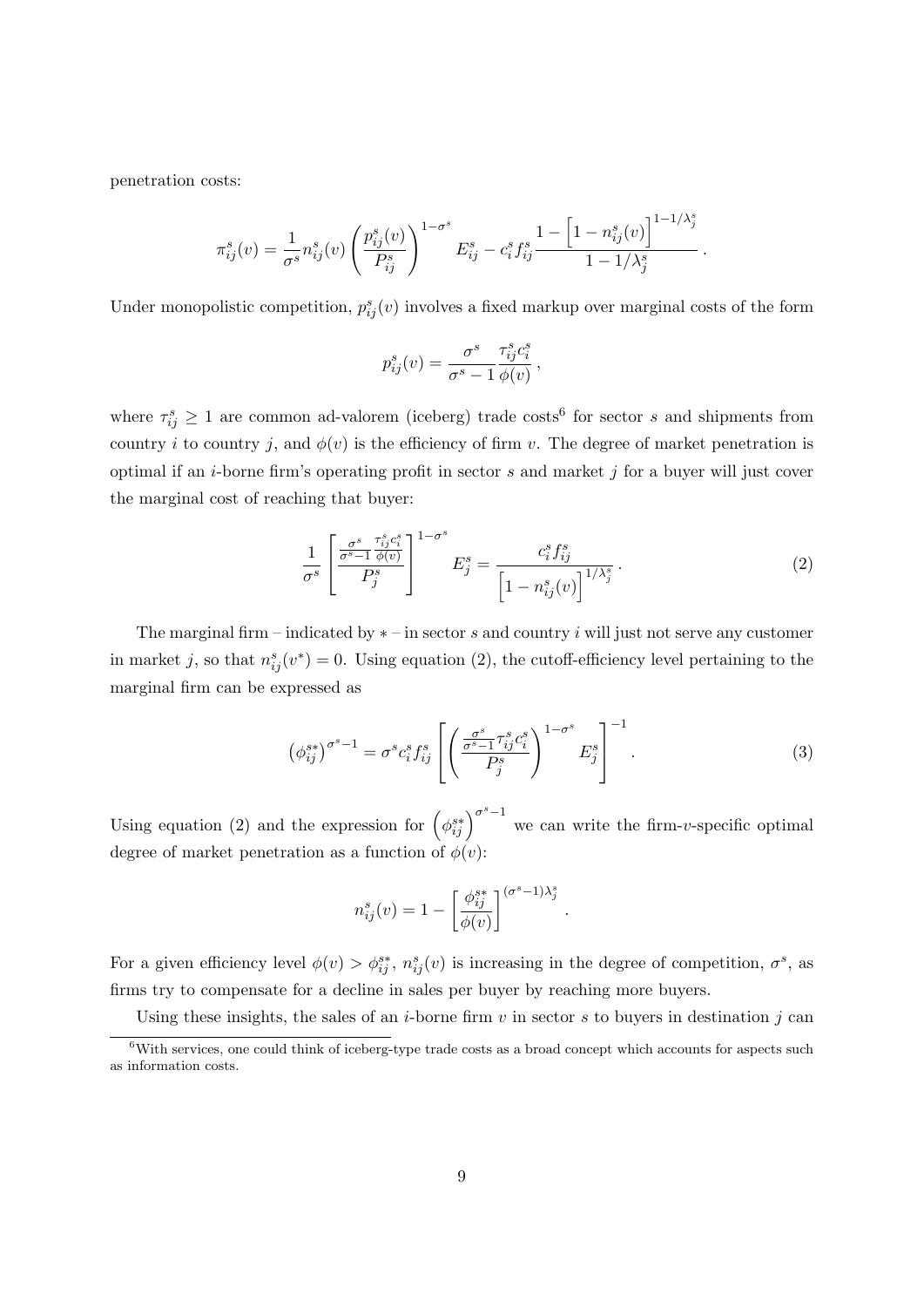be expressed as

$$
x_{ij}^s(v) = \sigma^s c_i^s f_{ij}^s \left[ \frac{\phi(v)}{\phi_{ij}^{*s}} \right]^{\sigma^s - 1} \left\{ 1 - \left[ \frac{\phi_{ij}^{s*}}{\phi(v)} \right]^{\sigma^s - 1} \right\}
$$
  

$$
= \tilde{x}_{ij}^s(v) n_{ij}^s(v) , \qquad (4)
$$

where  $\tilde{x}_{ij}^s(v)$  are firm *v*'s sales of service *s* in market *j* per fraction of customers reached.

#### **3.2 Producer Heterogeneity and Average Sales**

Let us assume that there is a constant mass of firms in country  $i, \mathcal{M}_i$ , which draw their efficiency level from a Pareto distribution with support  $[b_i^s, +\infty)$ . Rather than assuming that the shape of the distribution is independent of the country where output is sold, e.g., as in Eaton and Kortum (2002) or Melitz (2003), we allow this shape to be specific for a sector and country of destination of sales. Implicitly, this means that a fixed number of firms in a country of origin,  $\mathcal{M}_i$ , is quasi endowed with a *minimum efficiency*  $b_i^s$ , and gets a free draw of *actual efficiency* for any destination country *j* from the aforementioned support with a shape parameter  $k_j^s > \sigma^s - 1$ , but still has to invest in market-access costs  $f_{ij}^s(v)$  if it wishes to serve that market after all.

The probability that a firm *v* with productivity  $\phi(v)$  is active in providing a service *s* out of country *i* to market *j* is given by  $1 - \Pr\left[\phi(v) < \phi_{ij}^{s*}\right] = \left(\frac{b_i^s}{\phi_{ij}^{s*}}\right)^{k_j^s}$ . The measure of firms selling sector-*s* output to country *j* is then given by

$$
M_{ij}^s = \mathcal{M}_i \left( \frac{b_i^s}{\phi_{ij}^{s*}} \right)^{k_j^s} . \tag{5}
$$

Integrating bounded-Pareto-distributed firms' sales, equation (4) gives average sales per selling firm of

$$
\bar{x}_{ij}^s = \int_{\phi_{ij}^{s*}}^{\infty} x_{ij}^s(v) k_j^s \left(\phi_{ij}^{s*}\right)^{k_j^s} \left(\phi\right)^{(-1-k_j^s)} d\phi = \sigma^s c_i^s f_{ij}^s \Theta_j^s, \tag{6}
$$

with  $\Theta_j^s = \frac{\theta_j^s \lambda_j^s}{(1-\theta_j^s)[1-\theta_j^s]}$  $\frac{\theta_j^s \lambda_j^s}{(1-\theta_j^s)[1-\theta_j^s(1-\lambda_j)]}$  and  $\theta_j^s = \frac{\sigma^s-1}{k_j^s}$ .<sup>7</sup> Average sales of firms whose efficiency is higher than  $\phi(v)$  are given by

$$
\bar{x}_{ij}^s(v) = \sigma^s c_i^s f_{ij}^s \left(\frac{\phi_{ij}^{s*}}{\phi(v)}\right)^{-(\sigma^s - 1)} \left[\frac{1}{1 - \theta_j^s} - \frac{1}{1 - \theta_{ij}^s (1 - \lambda_{ij}^s)} \left(\frac{\phi_{ij}^{s*}}{\phi(v)}\right)^{(\sigma^s - 1)\lambda_j}\right].
$$
\n(7)

<sup>&</sup>lt;sup>7</sup>This formulation has the advantage that  $\theta_j^s \in (0,1)$ .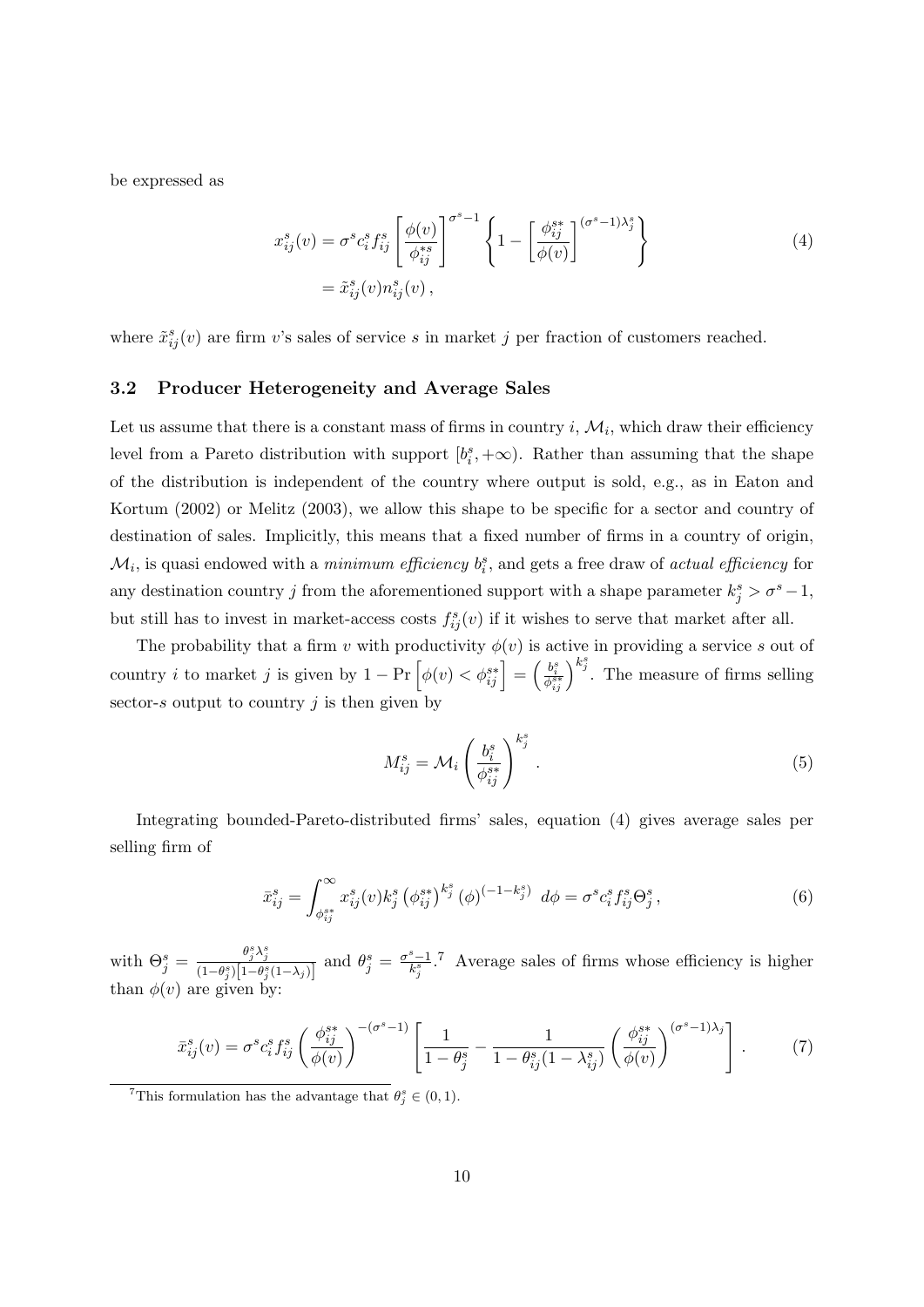For later use, let us also define the ratio of equation (7) and equation (6)

$$
\frac{\bar{x}_{ij}^s(v)}{\bar{x}_{ij}^s} = \left(\frac{\phi_{ij}^{s*}}{\phi(v)}\right)^{-(\sigma^s - 1)} \left\{ \frac{1 - \theta_j^s}{\theta_j^s \lambda_j} \left[ 1 - \left(\frac{\phi_{ij}^{s*}}{\phi(v)}\right)^{(\sigma^s - 1)\lambda_j} \right] + 1 \right\}.
$$
\n(8)

By the same token, sales of firm *v* per fraction of buyers reached,

$$
\tilde{x}_{ij}^s(v) = \sigma^s c_i^s f_{ij}^s \left(\frac{\phi_{ij}^{s*}}{\phi(v)}\right)^{-(\sigma^s - 1)}
$$

and the average value thereof can be written as

$$
\bar{\tilde{x}}_{ij}^s = \frac{\sigma^s c_i^s f_{ij}^s}{1 - \theta_{ij}^s}.
$$

The average of  $\tilde{x}_{ij}^s(v)$  for firms whose efficiency is greater than  $\phi(v)$  is then given by

$$
\bar{\tilde{x}}_{ij}^s(v) = \frac{\sigma^s c_i^s f_{ij}^s}{1 - \theta_j^s} \left(\frac{\phi_{ij}^{s*}}{\phi(v)}\right)^{-(\sigma^s - 1)}.
$$
\n(9)

*,*

#### **3.3 Aggregate Sales, Market Shares, and Profits**

Aggregate sales of all *i*-borne firms in sector *s* to market *j* are then given by

$$
X_{ij}^s = M_{ij}^s \bar{x}_{ij}^s = M_{ij}^s \sigma^s c_i^s f_{ij}^s \Theta_j^s. \tag{10}
$$

Average total profits,  $\bar{\pi}_{ij}^s$ , are a constant multiple of average sales:

$$
\bar{\pi}_{ij}^s = c_i^s f_{ij}^s \Theta_j^s \Theta_j^s = \frac{\theta_j^s}{\sigma^s} \bar{x}_{ij}^s . \tag{11}
$$

Aggregate sectoral profits are  $\Pi_i^s = \sum_{j=1}^J \Pi_{ij}^s = \sum_{j=1}^J M_{ij}^s \bar{\pi}_{ij}^s$ . The market share of country *i* exporting varieties of sector  $s$  to country  $j$  can be written as

$$
\mu_{ij}^s = \frac{X_{ij}^s}{E_j^s} = \frac{X_{ij}^s}{\sum_{l=1}^J X_{lj}^s}.
$$

Following Arkolakis (2010), we can use equations (3), (5), and (10), and write the market share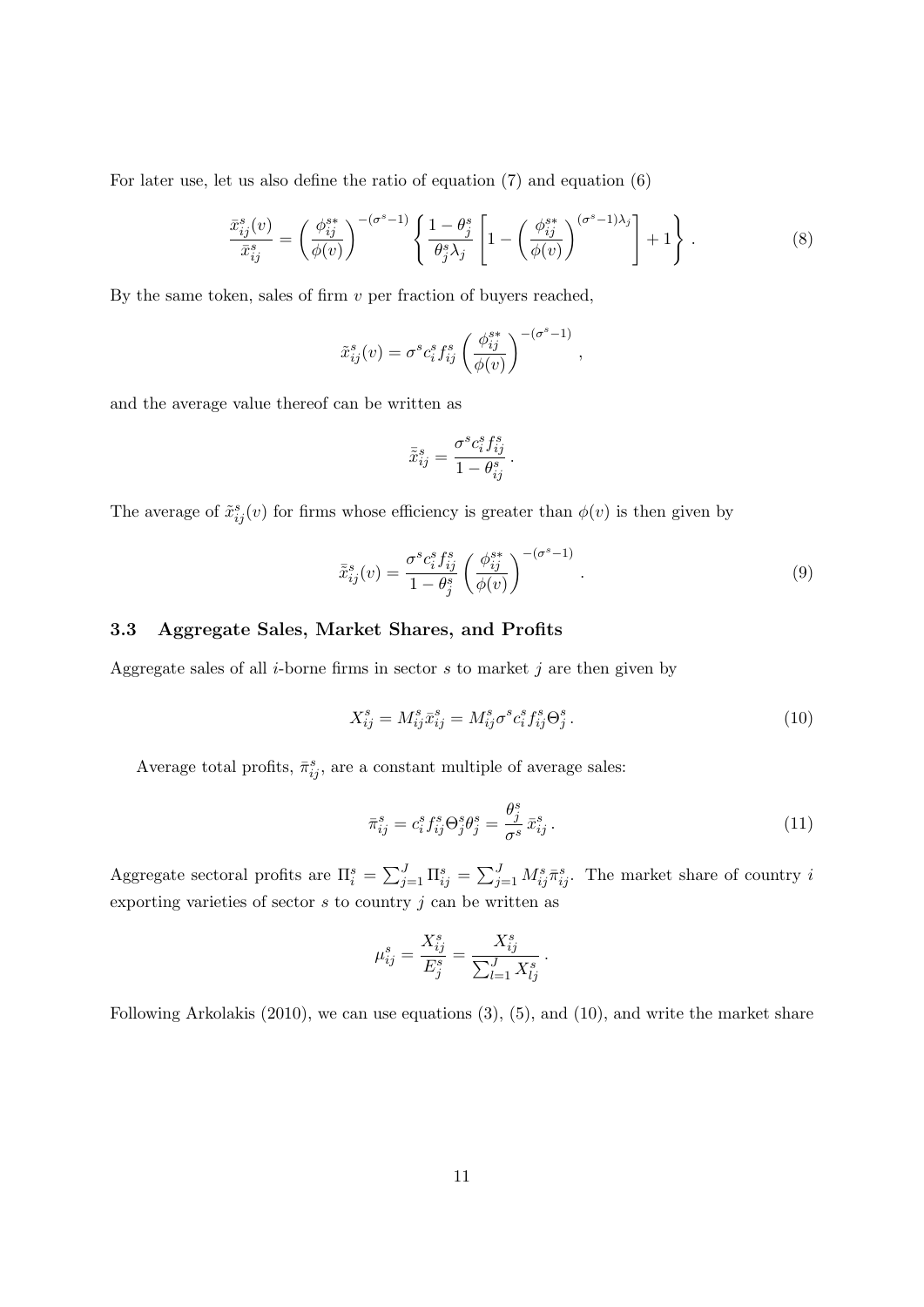as

$$
\mu_{ij}^s = \frac{M_{ij}^s \sigma^s c_i^s f_{ij}^s \Theta_j^s}{\sum_{l=1}^J M_{lj}^s \sigma^s c_l^s f_{lj}^s \Theta_j^s} = \frac{\mathcal{M}_i \left( \frac{b_i^s}{\tau_{ij}^s} \right)^{k_j^s} \left( f_{ij}^s \right)^{1 - \frac{1}{\theta_j^s}} \left( c_i^s \right)^{1 - \frac{1}{\theta_j^s} - k_j^s} \left( c_i^s \right)^{1 - \frac{1}{\theta_j^s} - k_j^s}.
$$

It turns out that changes in the fixed component of market entry,  $f_{ij}^s$ , and variable trade costs,  $\tau_{ij}^s$ , affect aggregate outcomes in general equilibrium jointly via  $\zeta_{ij}^s \equiv \left(\tau_{ij}^s\right)^{-k_j^s} \left(f_{ij}^s\right)^{1-\frac{1}{\theta_j^s}}$ . Hence, changes in variable iceberg-type trade costs are observationally equivalent to scaled changes in the fixed-cost component of market-access costs. Given the restriction  $k_j^s > \sigma^s - 1$ , an increase in  $\tau_{ij}^s$  has a larger negative impact on  $\zeta_{ij}^s$  than an increase in  $f_{ij}^s$ . The market share  $\mu_{ij}^s$  can then be written as

$$
\mu_{ij}^{s} = \frac{\mathcal{M}_{i} (b_{i}^{s})^{k_{j}^{s}} (c_{i}^{s})^{1 - \frac{1}{\theta_{j}^{s}} - k_{j}^{s}} \zeta_{ij}^{s}}{\sum_{l=1}^{J} \mathcal{M}_{l} (b_{l}^{s})^{k_{j}^{s}} (c_{l}^{s})^{1 - \frac{1}{\theta_{j}^{s}} - k_{j}^{s}} \zeta_{lj}^{s}}.
$$
\n(12)

## **4 Measuring the Fundamental Model Parameters**

Fundamental parameters of the model can be determined in sequential steps. These steps will pertain to measuring  $\{\sigma^s\}$ ,  $\{\theta_j^s, \lambda_j^s, k_j^s\}$ , and  $\{f_{ij}^s, \tau_{ij}^s\}$ . We address each of these steps in the following.

### **4.1** Estimation of  $\sigma^s$

As in any CES framework with monopolistic competition, firm *v*'s operating profits from selling sector-*s* output in market *j* are proportional to the respective sales, namely  $x_{ij}^s(v)/\sigma^s$ . Hence, we can determine the elasticity of substitution by using information on firms' balance sheets.<sup>8</sup> We measure  $\sigma^s$  as the sum of firms' sales belonging to sector *s* over all destination markets divided by the sum of their corresponding operating profits. The results are summarized in Table 3. We find the highest values of  $\hat{\sigma}^s$  for Other Sectors (7.65) and Construction Services (6.00), suggesting high competition in these sectors. The lowest values (i.e., high market power) are found for Other Services (3.27) and ICT Services (3.92).

<sup>&</sup>lt;sup>8</sup>While we observe firms' sales in the data directly, we calculate firms' operating profits as revenues minus personnel costs, material costs, and expenses on purchased services. We do not use earnings before the deduction of interest and taxes, as these also comprise expenses that are not reflected in the model. In order to deal with outliers and negative operating profits, we exclude observations below and above the 5th and 95th percentile of sales and operating profits, respectively. However our results are quantitatively very similar if we use the top one percent of values as upper threshold.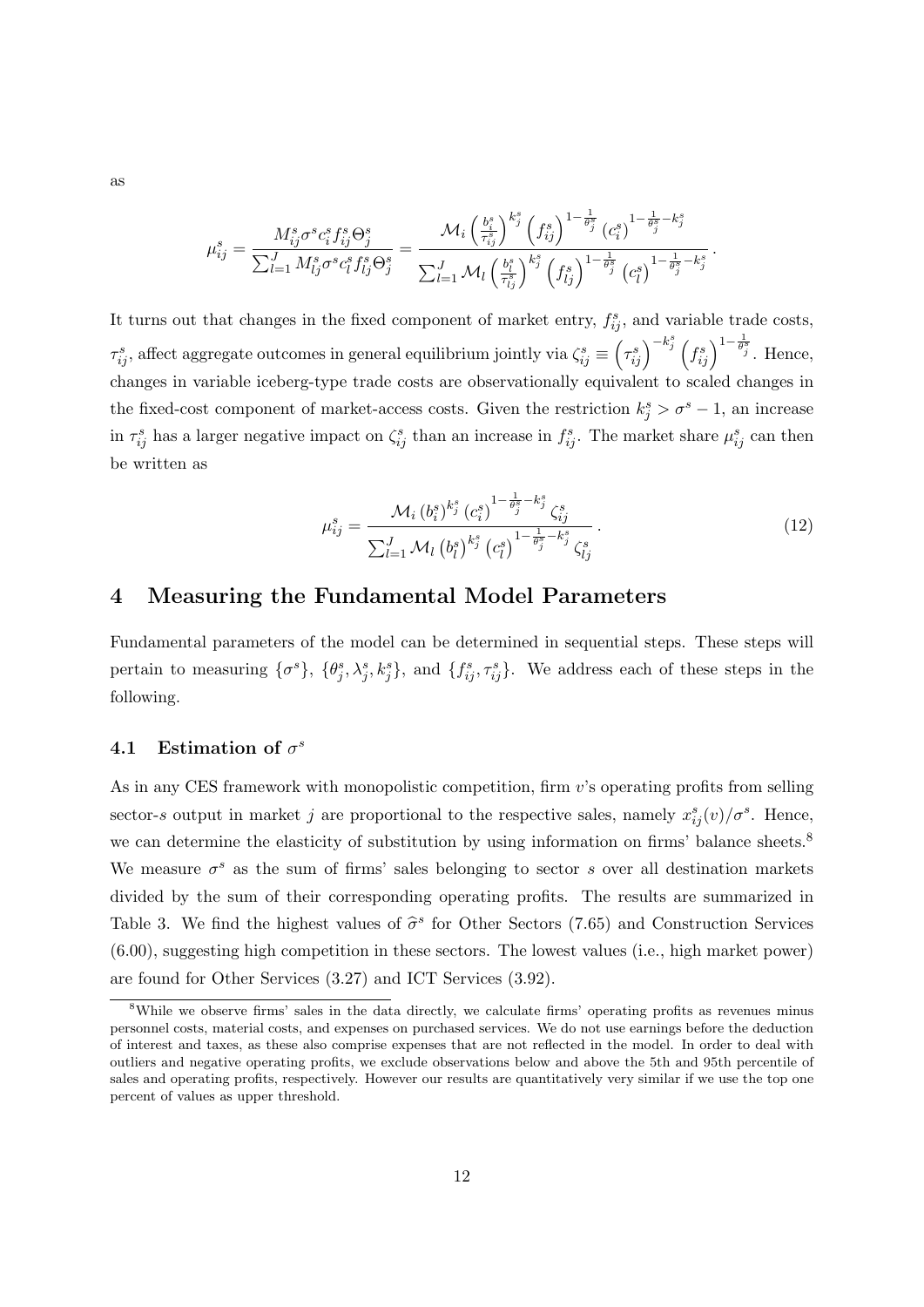| Sector                       |       | $\hat{\sigma}^s$ | Obs  |
|------------------------------|-------|------------------|------|
| Transport                    | 5.164 | (0.418)          | 179  |
| <b>Construction Services</b> | 5.997 | (0.280)          | 675  |
| <b>ICT</b> Services          | 3.915 | (0.244)          | 282  |
| Other Business Services      | 4.512 | (0.219)          | 590  |
| Other Services               | 3.273 | (0.078)          | 3836 |
| Manufacturing                | 4.855 | (0.036)          | 6934 |
| Other Sectors                | 7.647 | (0.102)          | 7558 |

Table 3: Estimates of  $\sigma^s$  Using Firm-level Data

*Note*: Bootstrapped standard errors using sector blocks are in parentheses.

## **4.2** Estimation of  $\theta_j^s$ ,  $\lambda_j^s$ , and  $k_j^s$

Towards estimating the structural parameters  $\theta_j^s$  and  $\lambda_j^s$ , note that, when distinguishing  $M_{ij}^s$ quantiles in the distribution of sales of firms in country *i* and sector *s* to market *j*, the probability that a firm has higher efficiency than  $\phi(v)$  can be written as

$$
1 - \text{Pr}_{ij}^s(v) = \left(\frac{\phi_{ij}^{s*}}{\phi(v)}\right)^{k_j^s} = \frac{rank_{ij}^s(v)}{M_{ij}^s},\tag{13}
$$

where, after sorting firms according to their rank in terms of sales and letting  $v$  denote this rank,  $rank_{ij}^s(v) = (v-1)$ .<sup>9</sup> Since we focus on all firms rather than percentiles,  $rank_{ij}^s(v)$  is quasi-continuous. Note that a stochastic version of the log-transformed equation (8) is

$$
\ln\left[\frac{\bar{x}_{ij}^s(v)}{\bar{x}_{ij}^s}\right] = -\theta_j^s \ln\left[1 - \Pr_{ij}^s(v)\right] + \ln\left\{\frac{1 - \theta_j^s}{\theta_j^s \lambda_j^s} \left\{1 - \left[1 - \Pr_{ij}^s(v)\right]^{(\theta_j^s \lambda_j^s)}\right\} + 1\right\} + \varepsilon_{vij}^s, (14)
$$

from which  $\theta_j^s$  and  $\lambda_j^s$  could be principally estimated using non-linear least squares. However, it turns out that this optimization problem is very flat, which makes it hard to estimate the global optimum of  $\{\theta_j^s, \lambda_j^s\}$  for each country *j* and sector *s*. We overcome this problem by additionally using an expression for  $\bar{\tilde{x}}^s_{ij}(v)$ , which can be calculated as the cumulative average of  $\tilde{x}_{ij}(v) = x_{ij}^s/n_{ij}^s$ . Doing so involves the fraction of customers reached, which, using equation (13), can be written as

$$
n_{ij}^{s}(v) = 1 - \left[1 - \Pr_{ij}^{s}(v)\right]^{\theta_{j}^{s} \lambda_{j}^{s}}.
$$
\n(15)

 $9$ Note that for all sector-country combinations of German firm-level services trade, the number of firms exceeds 50 so that there is a relatively large number of quantiles available for the estimations supporting the shape parameter of the productivity distribution.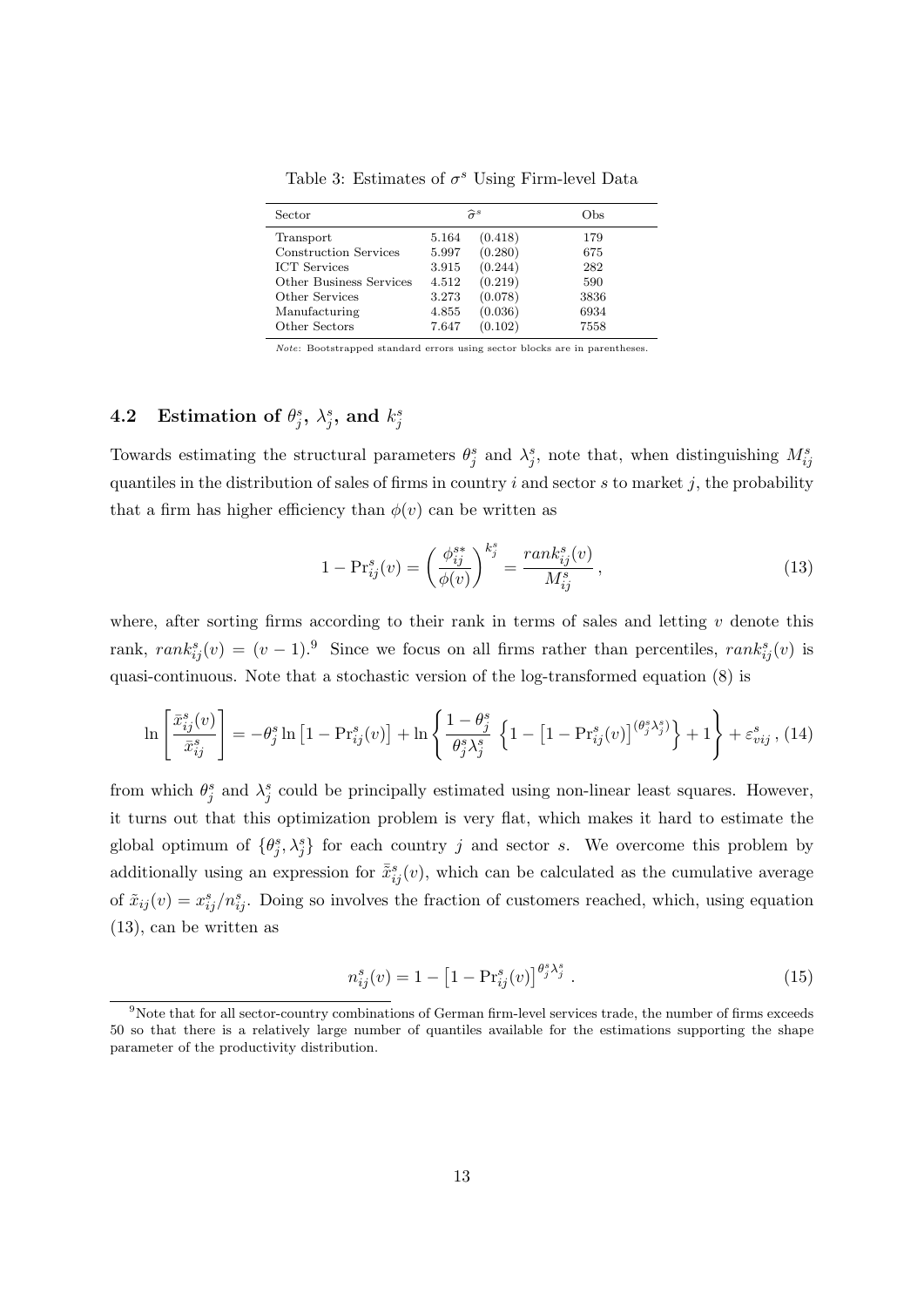The latter and, hence,  $\bar{x}_{ij}^s(v)$ , depends on the yet unknown  $\theta_j^s \lambda_j^s$ . After using the insight of equation (15) in equation (9), a stochastic equation for  $\ln \bar{\tilde{x}}_{ij}^s(v)$  can be written as

$$
\ln \bar{\tilde{x}}_{ij}^s(v) = \ln \frac{\sigma^s c_s f_{ij}^s}{1 - \theta_j^s} - \theta_j^s \ln \left[ 1 - \Pr_{ij}^s(v) \right] + \epsilon_{vij}^s. \tag{16}
$$

In order to estimate  $\theta_j^s$  and  $\lambda_j^s$  based on equations (14) and (16), we apply an iterative procedure based on the following steps:

- 1. Form a guess about  $\theta_j^s \lambda_j^s$  and compute  $n_{ij}^s(v)$  and  $\ln \bar{\tilde{x}}_{ij}^s(v)$ .
- 2. Estimate equation (16) for each  $\{sj\}$  by OLS, where  $\ln \frac{\sigma^s c_s f_{ij}^s}{1-\theta_j^s}$  is a constant,<sup>10</sup> and  $\theta_j^s$  is estimated as a parameter on  $\ln\left[1 - \text{Pr}_{ij}^s(v)\right]$ .
- 3. Reformulate equation (14) as

$$
\ln\left[\frac{\bar{x}_{ij}^s(v)}{\bar{x}_{ij}^s}\right] = -\theta_j^s \ln\left[1 - \Pr_{ij}^s(v)\right] + \ln\left\{\frac{1 - \theta_j^s}{\theta_j^s \lambda_j^s} n_{ij}^s(v) + 1\right\} + \varepsilon_{vij}^s,
$$

using the just-obtained estimate of  $\theta_j^s$  therein and estimate  $\theta_j^s \lambda_j^s$ .

4. With the estimated  $\theta_j^s \lambda_j^s$ , repeat until convergence.

The results corresponding to this procedure are summarized in considerable detail in Tables A.2 to A.6 in the Appendix. Each of the tables corresponds to one sector and contains six column blocks of which four pertain to results for the above model and two pertain to a Melitz-Chaney-type model (indicated by superscript *fixed* without imperfect market penetration, where  $\lambda \to \infty$ ). In each column block, we report point estimates and standard errors in parentheses for estimated parameters but, for the sake of brevity, only point estimates for derived/computed parameters.<sup>11</sup> Note that, given that there is no trade (or an insufficient number of observations) in a few country-sector combinations, involving mostly small economies, there are some empty lines in Tables A.3, A.4 and A.6. As the services-transactions dataset used here does not cover bilateral trade in manufactures and other non-service sectors and we know about the domestic sales (Germany) and global exports (Rest of the World) only from the financial statements of German firms, we summarize the corresponding results more compactly in Tables 4 and 5.

<sup>&</sup>lt;sup>10</sup>Note that the only country *i* in this estimation is Germany, so that  $f_{ij}^s$  is a constant parameter.

<sup>&</sup>lt;sup>11</sup>We run the above procedure using 100 different starting values for  $\theta_j^s \lambda_j^s$ . For the sake of faster convergence, we set the parameter space of  $\theta_j^s \lambda_j^s$  at [0.001, 1000.000]. In some cases the estimate  $\theta_j^s \lambda_j^s$  is at the lower bound of the considered parameter space. However, this is of limited importance, as the boundary problem of  $\theta_j^s \lambda_j^s$  is mainly absorbed by and reflected in the estimate of  $\lambda_j^s$ , whereas it influences the estimate of  $\theta_j^s$  to a lesser extent. For the counterfactual analysis,  $\widehat{\theta}_j^s$  matters but not  $\widehat{\lambda}_j^s$ .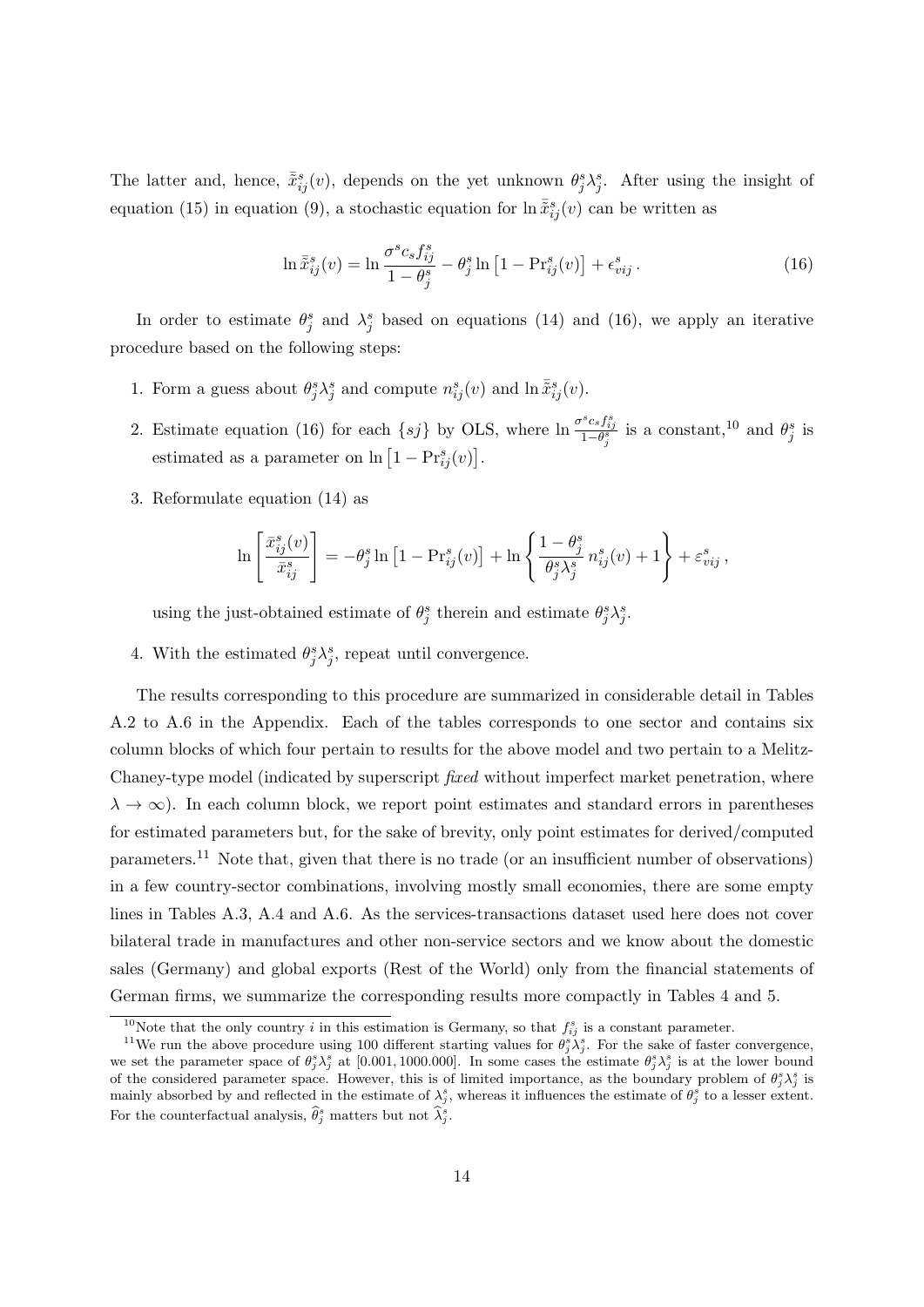For the sake of brevity, we portray the distribution of  $\{\hat{\theta}_j^s, \hat{\lambda}_j^s, \hat{k}_j^s\}$ , which are of main interest here, by way of boxplots in Figures 5 to 7 and refer the reader to the appendix for more detail. In each figure (as well as the corresponding tables) we report on the model of choice relative to a Melitz-Chaney-type model with a full market penetration. Moreover, we focus on a discussion of the estimates of the market-penetration-cost-function parameter in the proposed model,  $\hat{\lambda}_{j}^{s}$ , and of the firm-efficiency-distribution parameter,  $\hat{k}^s_j$ , for the proposed model as well as the Melitz-Chaney-type model.

Figure 5: Distribution of  $\widehat{\theta}_j^s$  in German Services Transaction Data



Table 4: Estimates of  $\theta_j^s$ ,  $\lambda_j^s$  and  $k_j^s$  Using Firm-level Data, Manufacturing

|                              | Main Model     |                                    |                |                    |                                          |                       | Fixed Cost Model |                                                        |                                        |
|------------------------------|----------------|------------------------------------|----------------|--------------------|------------------------------------------|-----------------------|------------------|--------------------------------------------------------|----------------------------------------|
| Country                      |                | $\widehat{\theta^s_i \lambda^s_i}$ |                | ∼<br>$\theta^s$    | $\widehat{\phantom{1}}$<br>$\lambda^s_i$ | $\widehat{k}_{i}^{s}$ |                  | $\left(\widehat{\theta}_{j}^{s}\right)^{\text{fixed}}$ | $\setminus$ fixed<br>$\widehat{k}_i^s$ |
| Germany<br>Rest of the World | 0.051<br>0.087 | (0.033)<br>(0.072)                 | 0.619<br>0.773 | (0.032)<br>(0.062) | 0.082<br>0.113                           | 6.225<br>4.985        | 0.837<br>0.916   | (0.012)<br>(0.015)                                     | 4.607<br>4.209                         |

Table 5: Estimates of  $\theta_j^s$ ,  $\lambda_j^s$  and  $k_j^s$  Using Firm-level Data, Other Sectors

|                              | Main Model     |                                    |                |                      |       |                          |                | Fixed Cost Model                                       |                                 |
|------------------------------|----------------|------------------------------------|----------------|----------------------|-------|--------------------------|----------------|--------------------------------------------------------|---------------------------------|
| Country                      |                | $\widehat{\theta_i^s \lambda_i^s}$ |                | $\widehat{\theta}^s$ |       | $\widehat{k}_{i}^{s}$    |                | $\left(\widehat{\theta}_{i}^{s}\right)^{\text{fixed}}$ | $\sqrt{fixed}$<br>$\hat{k}_i^s$ |
| Germany<br>Rest of the World | 0.199<br>0.001 | (0.017)<br>(0.013)                 | 0.726<br>0.775 | (0.017)<br>(0.036)   | 0.001 | $0.274$ $9.156$<br>8.575 | 0.857<br>0.951 | (0.008)<br>(0.003)                                     | 7.761<br>6.988                  |

Recall that a lower (higher) value of  $\lambda_j^s$  means that relatively fewer (more) customers are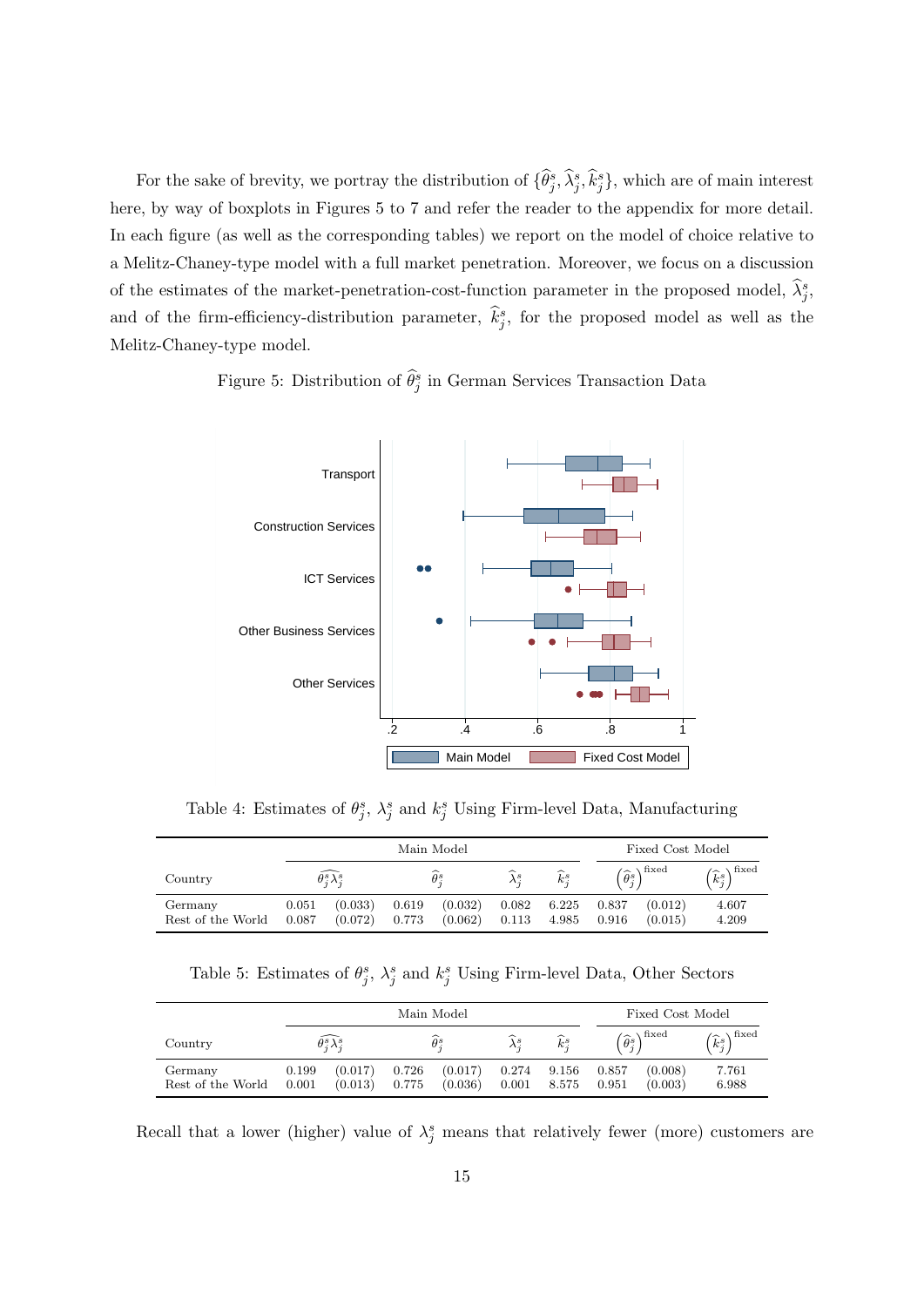

Figure 6: Distribution of  $\widehat{\lambda}^s_j$  in German Services Transaction Data

Figure 7: Distribution of  $\hat{k}^s_j$  in German Services Transaction Data



reached at lower (higher) corresponding market penetration costs. Across the five services sectors in Tables A.2 to A.6, the average value of  $\hat{\lambda}^s_j$  is highest for Other Services (0.87) and lowest for Transport Services (0.58).<sup>12</sup> The range of  $\hat{\lambda}_j^s$  is very large across targeted countries and spans

<sup>&</sup>lt;sup>12</sup>Note that the moments of  $\lambda_j^s$  we refer to are calculated from slightly different samples of countries across the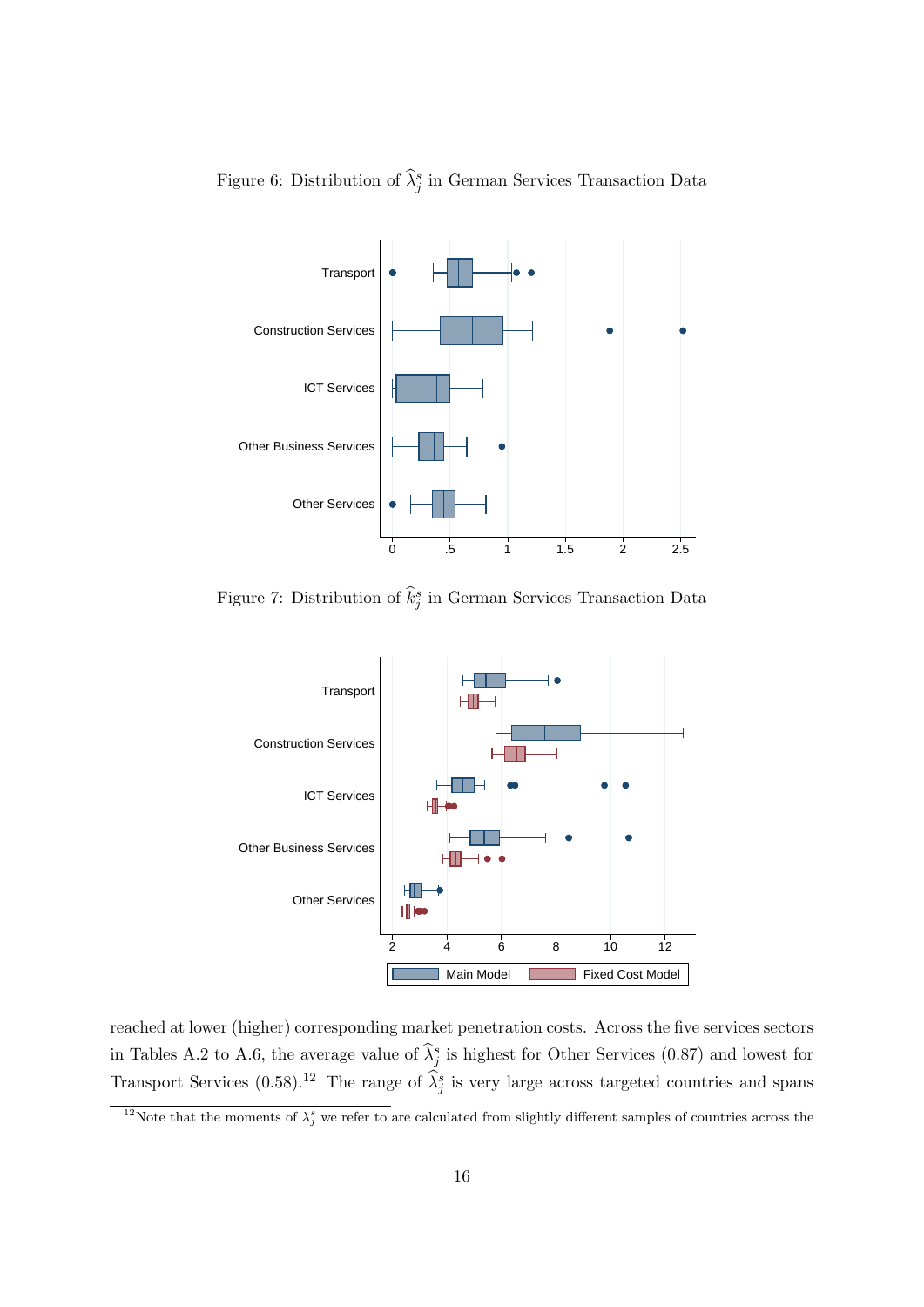an interval from about the lower bound of the considered support to about 2.52 for exports of Construction Services to Romania and 1.21 for exports of Transport Services to India.

Note that a smaller value of  $k_j^s$  means that the density of small productivity levels of firms is relatively low compared to high productivity levels. The average implied value of  $\hat{k}^s_j$  across countries varies among the services sectors between 2.9 for Other Services and 7.86 for Construction Services. Hence, extremely productive services producers arise more likely in Other Services than in Construction Services. The range of the estimates  $\hat{k}^s_j$  across countries is, with [2*.*44; 3*.*74], relatively small for Other Services and, with [3*,* 62; 10*.*55], relatively wide for ICT Services. This suggests that allowing for productivity distributions that differ across targeted markets is important. When comparing the Melitz-Chaney-type model with the one proposed here, two things stand out regarding  $\hat{k}^s_j$ : First, the country-sector-specific point estimates are smaller, on average; second, the range across targeted countries is considerably more narrow for all sectors than with the proposed model.

In Figure 8 we plot the log of firms' sales over mean sales of Other Business Services to the UK against the respective quantiles of the distribution in the data (blue circles) as well as the estimated theoretical counterpart (red locus). We find that the model captures large and small firm sales very well, while there is some overprediction of sales for firms between the first and seventh decile.<sup>13</sup> We contrast these findings with the estimates for the Melitz-Chaney-type set-up (green locus). As Figure 8 shows, a model that does not allow for firm-specific marketpenetration costs does not perform well in explaining the cross-border activity of the majority of firms trading smaller volumes that we observe for German services exporters.

Next, we compare the model fit across all trading partners by services sector. Figure 9 illustrates the log of sales over mean sales by the top and bottom five percent of firms as well as the median plotted against log mean sales for the data as well as the model. Apparently, the proposed model captures the cross section of firms' exports across all traded volumes and services sectors quite well, with the only two exceptions being the Transport and Other Services sectors, where there is some overprediction for firms trading smaller volumes.

For manufactures in Table 4, the estimate of  $\hat{\lambda}^s_j$  is with 0.082 within the range of estimates for the services sectors (e.g. the estimate for Germany and Construction Services is 0.440 in Table A.3), and the one for the Rest of the World in Table 4 is, with a value of 0.113, considerably smaller than the one for Germany. The values of  $\hat{k}^s_j$  for Germany and the Rest of the World in Table 4 are estimated at 6.23 and 4.99, respectively. The value of  $\hat{k}^s_j$  for Germany is relatively low in comparison to those for the services sectors (except for Construction Services, where it is 8.91), suggesting that high-productivity firms in German Manufactures are relatively less

tables.

 $13$ Results for other trading partners and service sectors are qualitatively very similar.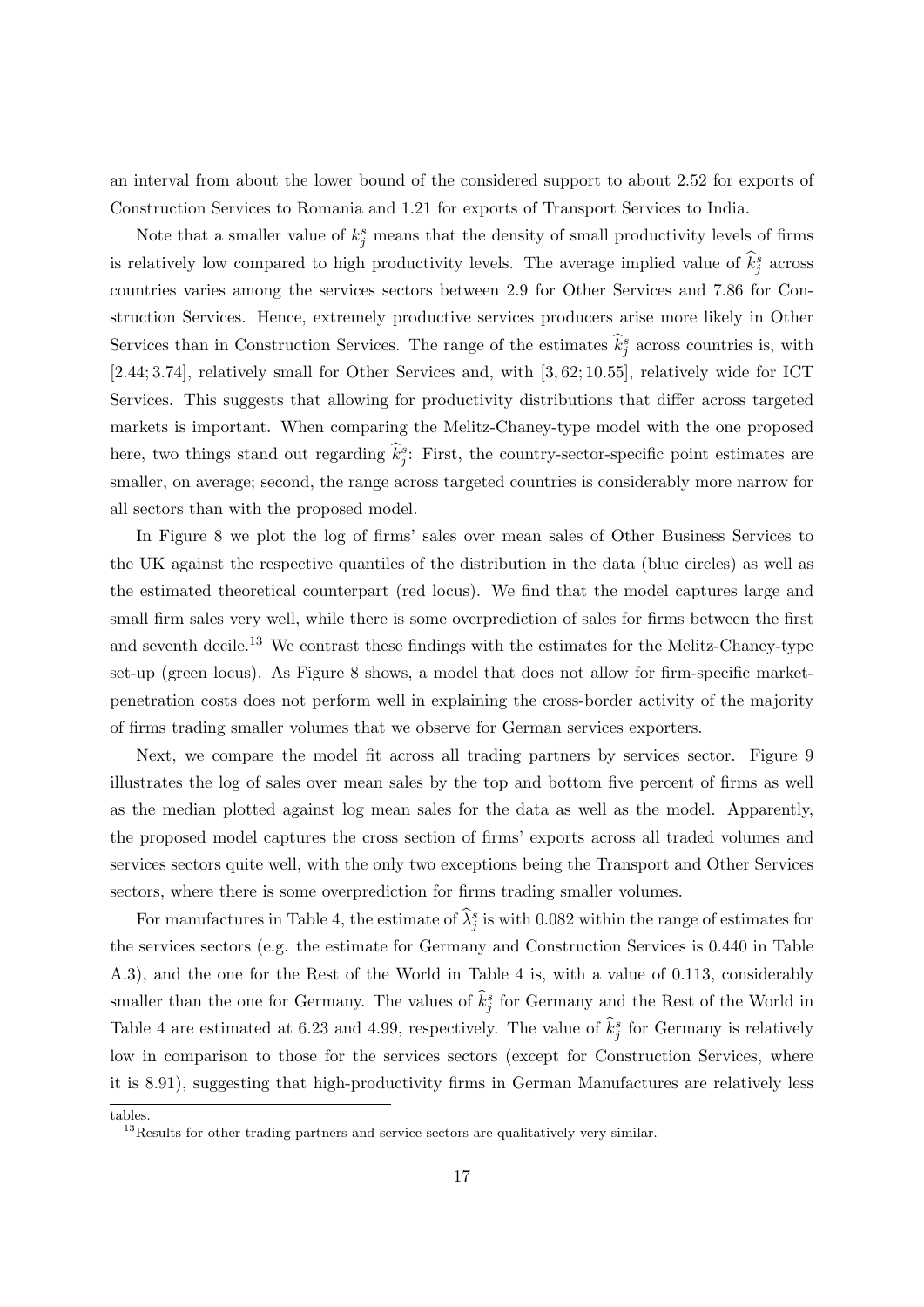



*Note*: Due to the confidential nature of the data, each dot corresponds to the mean of three adjacent ranked sales.

frequent than those for services, except for Construction Services. With Other Sectors (neither services nor manufactures) in Table 5,  $\hat{\lambda}^s_j$  is tiny for the Rest of the World but large for Germany. Moreover, the values of  $\hat{k}^s_j$  with Other Sectors in Table 5 are similar to those for manufactures in Table 4.

## **4.3** Estimation and Decomposition of  $\zeta_{ij}^s$

In this subsection, we outline how  $\zeta_{ij}^s$ , which encompasses the fixed component of the marketpenetration-cost function,  $f_{ij}^s$ , and the iceberg-type trade-cost parameter,  $\tau_{ij}^s$ , is parameterized and quantified. For this, consider the market share of aggregate services exports from country *i* to country *j* in sector *s*,  $\mu_{ij}^s$ , as given by equation (12). The parameters determining  $\zeta_{ij}^s$  can be estimated in a normalized fashion as the residuals from a log-linear regression of  $\mu_{ij}^s$  on the following variables: an *i*-specific country effect that reflects  $\ln M_i$ ; an *sj*-specific effect that reflects the log-transformed denominator of  $\mu_{ij}^s$ ;  $k_j^s$ , whose *si*-specific parameter is ln  $b_i^s$ ; and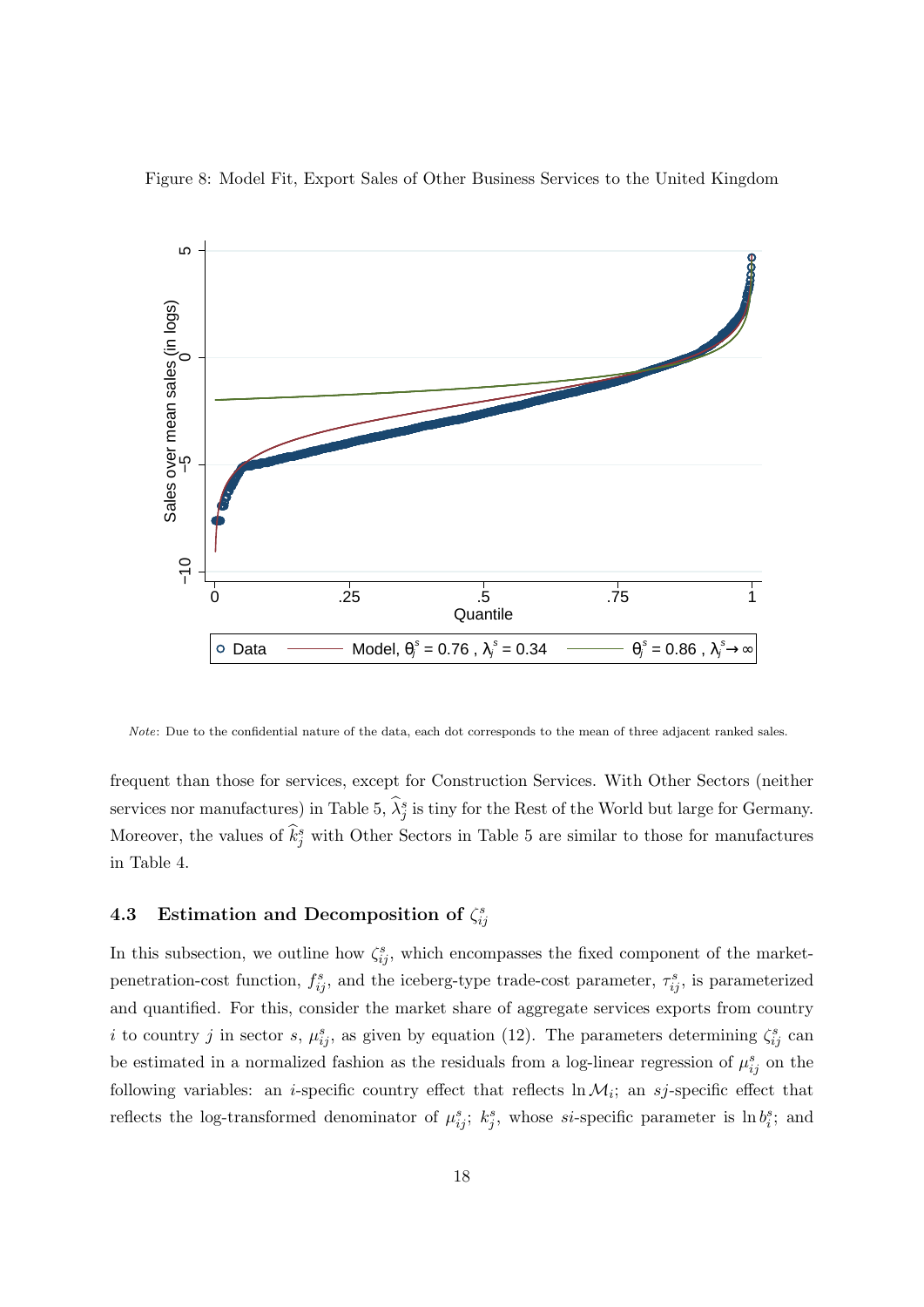

*Note*: Due to the confidential nature of the data, each dot corresponds to the mean of three adjacent ranked sales.

 $1 - \frac{1}{\theta^3}$  $\frac{1}{\theta_j^s} - k_j^s$ , whose *si*-specific parameter is ln  $c_i^s$ .

Clearly, this fixed-effects procedure obtains values of  $\ln \hat{\zeta}_{ij}^s$  which are centered around zero in all sectors. However, the dispersion of  $\ln \hat{\zeta}_{ij}^s$  is not degenerate. We portray the distribution of ln  $\hat{\zeta}_{ij}^s$  across the five considered services sectors by way of histograms in Figure 10. The standard deviation across country relationships ranges from 1.794 for Other Services to 2.150 for Construction Services. We exploit this dispersion to investigate the role of major factors of influence behind  $\zeta_{ij}^s$  such as geography or services trade policy in the following.

We use  $\ln \hat{\zeta}_{ij}^s$  and regress it on four candidate explanatory variables: a binary services-tradeagreement indicator,  $STA_{ij}$ <sup>14</sup> the log of bilateral distance between the economic centers of two countries; a binary land-contiguity indicator variable; and an ethnic-common-language indicator. Let us collect these four regressors into the vector  $Z_{ij}$ , where the first element is  $STA_{ij}$ .

 $14$ This indicator is unity for all country pairs which are members of a pure services-trade agreement or of a general trade agreement with services-trade provisions according to information at the World Trade Organization.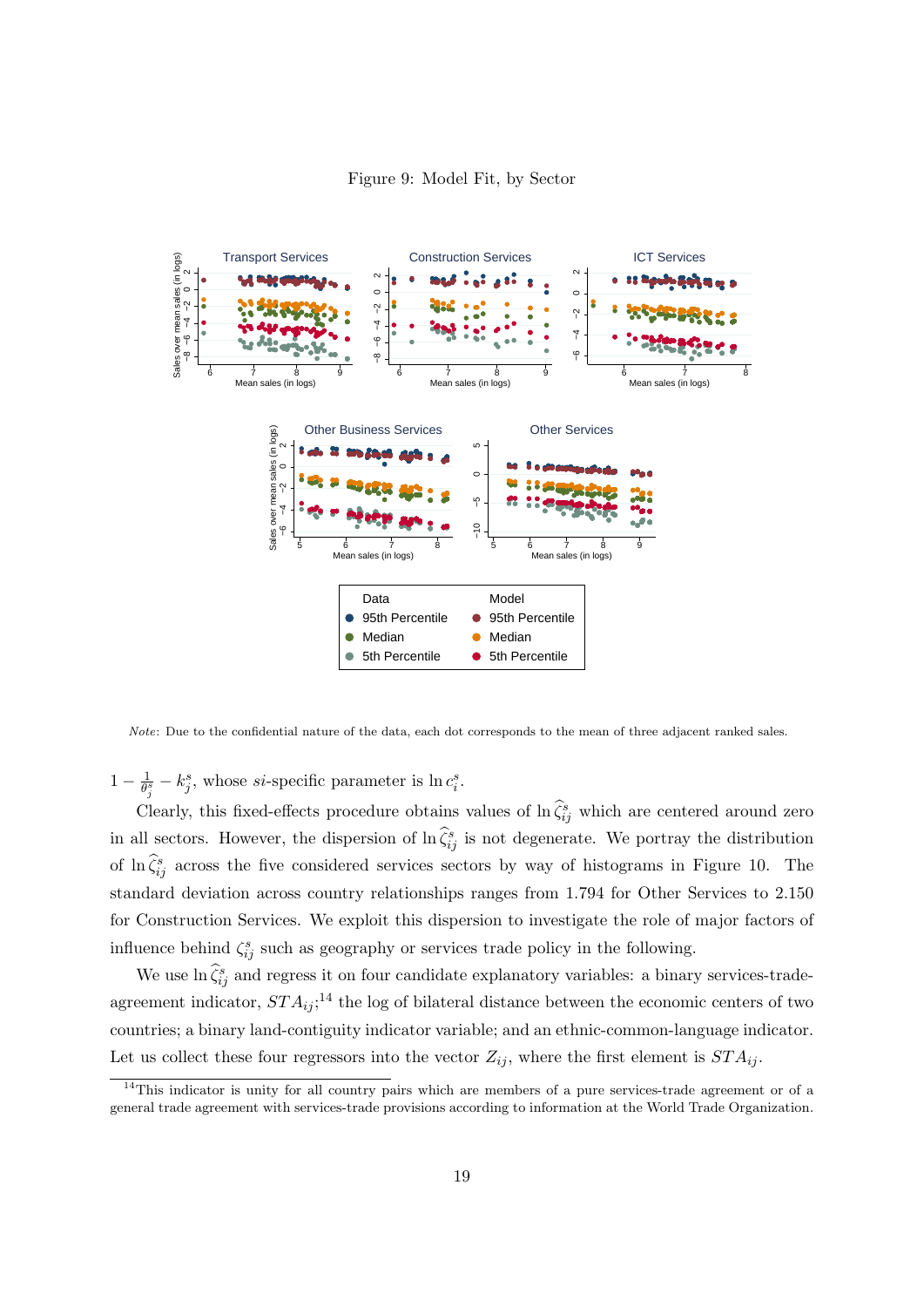

Figure 10: Distribution of  $\ln \hat{\zeta}_{ij}^s$ , by Sector

Specifically, we estimate a log-linear regression of the form $15$ 

$$
\ln \widehat{\zeta}_{ij}^s = Z_{ij} \beta^{s,Z} + u_{ij}^{s,Z},
$$

where for inference one has to take into account that  $\hat{\zeta}_{ij}^s$  is estimated (and "measured") with error. Then, the first element of the estimates  $\hat{\beta}^{s,Z} = [\hat{\beta}^{s,STA},...]'$  is informative about the impact of STA provisions on  $\hat{\zeta}_{ij}^s$ . As the latter is inversely related to obstacles to cross-border trade, we would hypothesize that  $\beta^{s,STA} > 0$ .

The parameters (and correctly size-adjusted standard errors) from the respective regression for each sector are summarized in Table 6. The table suggests that membership in an STA is relatively least important for Construction Services and relatively most important for ICT Services, followed by Other Business Services. The parameters on land-border contiguity and common ethnic language are even bigger than those on STA membership except for Other

<sup>&</sup>lt;sup>15</sup>As the dependent variable of interest,  $\ln \hat{\zeta}_{ij}^s$ , is already centered around zero, there is no need to include a constant in the model.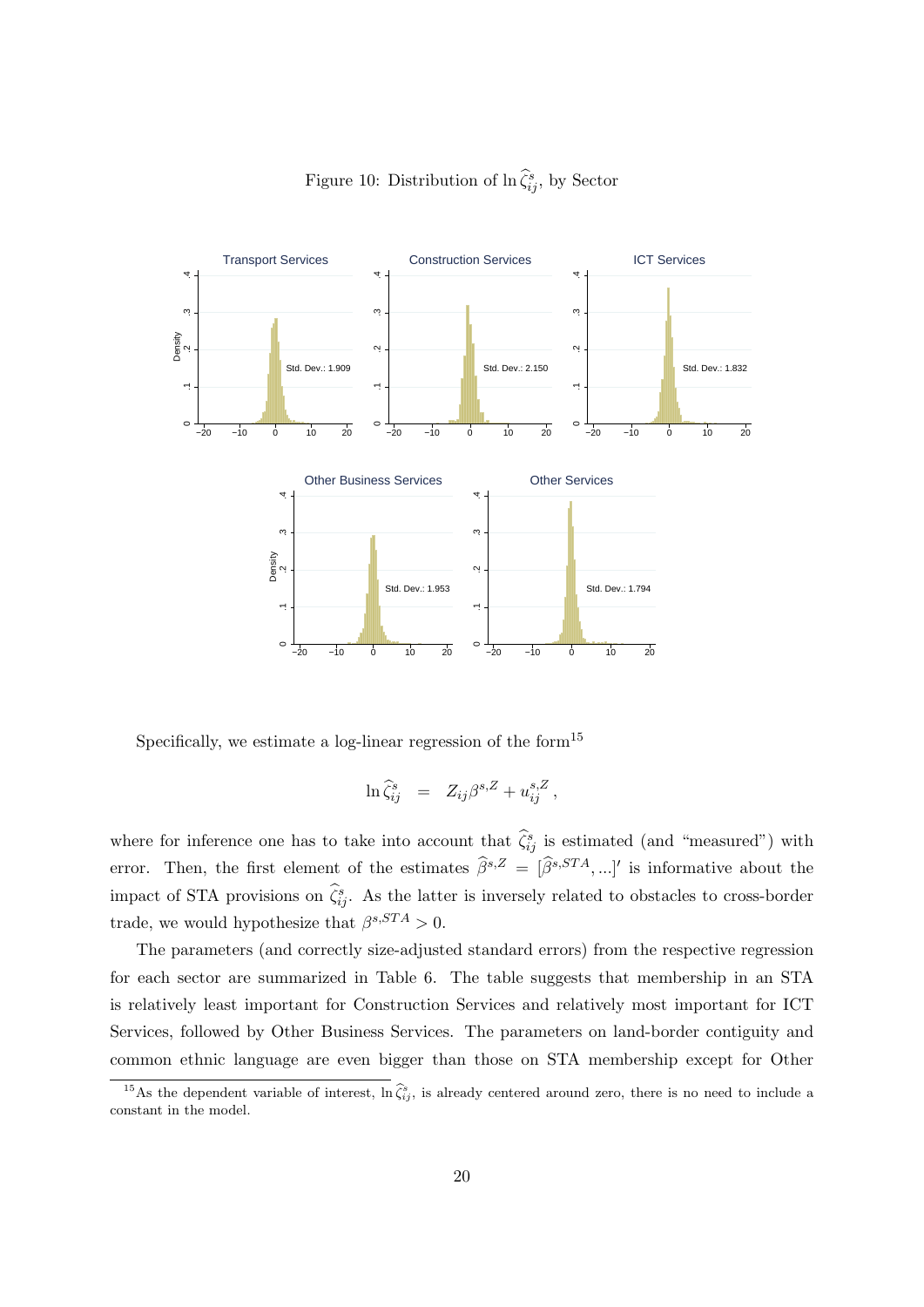Business Services and Other Services. The parameter on (log) distance is negative and relatively small in absolute value.<sup>16</sup> Descriptive statistics for the elements in  $Z_{ij}$  are provided in Table 7.

Table 6: Decomposing Log Scaled Inverse Trade and Market Access Costs Using Bilateral Country-level Data

| Sector                  |       | Services Trade<br>Agreement |          | Distance |       | Contiguity |       | Ethnic<br>Language |
|-------------------------|-------|-----------------------------|----------|----------|-------|------------|-------|--------------------|
| Transport               | 0.311 | (0.033)                     | $-0.056$ | (0.002)  | 1.376 | (0.049)    | 0.529 | (0.050)            |
| Construction Services   | 0.204 | (0.022)                     | $-0.049$ | (0.002)  | 0.740 | (0.066)    | 0.334 | (0.079)            |
| <b>ICT</b> Services     | 0.343 | (0.039)                     | $-0.056$ | (0.003)  | 1.008 | (0.022)    | 0.525 | (0.020)            |
| Other Business Services | 0.338 | (0.021)                     | $-0.054$ | (0.002)  | 0.918 | (0.039)    | 0.320 | (0.051)            |
| Other Services          | 0.219 | (0.043)                     | $-0.049$ | (0.003)  | 1.141 | (0.049)    | 0.331 | (0.052)            |

*Notes*: Bootstrapped standard errors using sector-destination-country blocks are in parentheses.

Table 7: Summary Statistics of Bilateral Country-level Data Used to Decompose Log Scaled Inverse Trade and Market Access Costs

|                           | Mean  | Std. Dev. | Min   | Median | Max   |
|---------------------------|-------|-----------|-------|--------|-------|
| Services Trade Agreements | 0.511 | 0.491     | 0.000 | 0.287  | 1.000 |
| Log Distance              | 7.949 | 1.183     | 1.900 | 7.825  | 9.843 |
| Contiguity                | 0.060 | 0.237     | 0.000 | 0.000  | 1.000 |
| Ethnic Language           | 0.060 | 0.229     | 0.000 | 0.000  | 1.000 |

Table 8: Impact of Services Trade Agreements on Log Scaled Inverse Trade and Market Access Costs and Its Distance Equivalent

|                                                                                                        |                                                               | Percentage Change                                   |
|--------------------------------------------------------------------------------------------------------|---------------------------------------------------------------|-----------------------------------------------------|
| Sector                                                                                                 | Decrease in $\zeta_{ii}^s$                                    | Distance Equivalent                                 |
| Transport<br>Construction Services<br><b>ICT</b> Services<br>Other Business Services<br>Other Services | $-26.716$<br>$-18.484$<br>$-29.062$<br>$-28.675$<br>$-19.694$ | 477.140<br>374.339<br>520.841<br>534.635<br>398.157 |

In Table 8 we convert the point estimates  $\hat{\beta}^{s,STA} > 0$  into semi-elasticities in percent and compute the distance equivalent in percent. While the coefficient estimates are all block-sampled to obtain proper inference, we pursue the customary approach to work with point estimates in the counterfactual analysis (see, e.g., Caliendo and Parro, 2015).The corresponding numbers are informative about the percentage change in distance that is equivalent to leaving an STA in terms of a trade-cost change. The figures in Table 8 suggest that the termination of the membership in an STA boosts overall scaled trade costs in a range of 18.48 percent (in Construction Services) and 29.06 percent (in ICT Services). The distance equivalent to exiting an STA membership

<sup>&</sup>lt;sup>16</sup>Relative to the literature on gravity models based on aggregate trade, in particular the coefficient on log distance appears small; see the meta-study in Head and Mayer (2014). However, using less aggregated data tends to result in lower point estimates in absolute value; see, e.g., Crozet and Koenig (2010).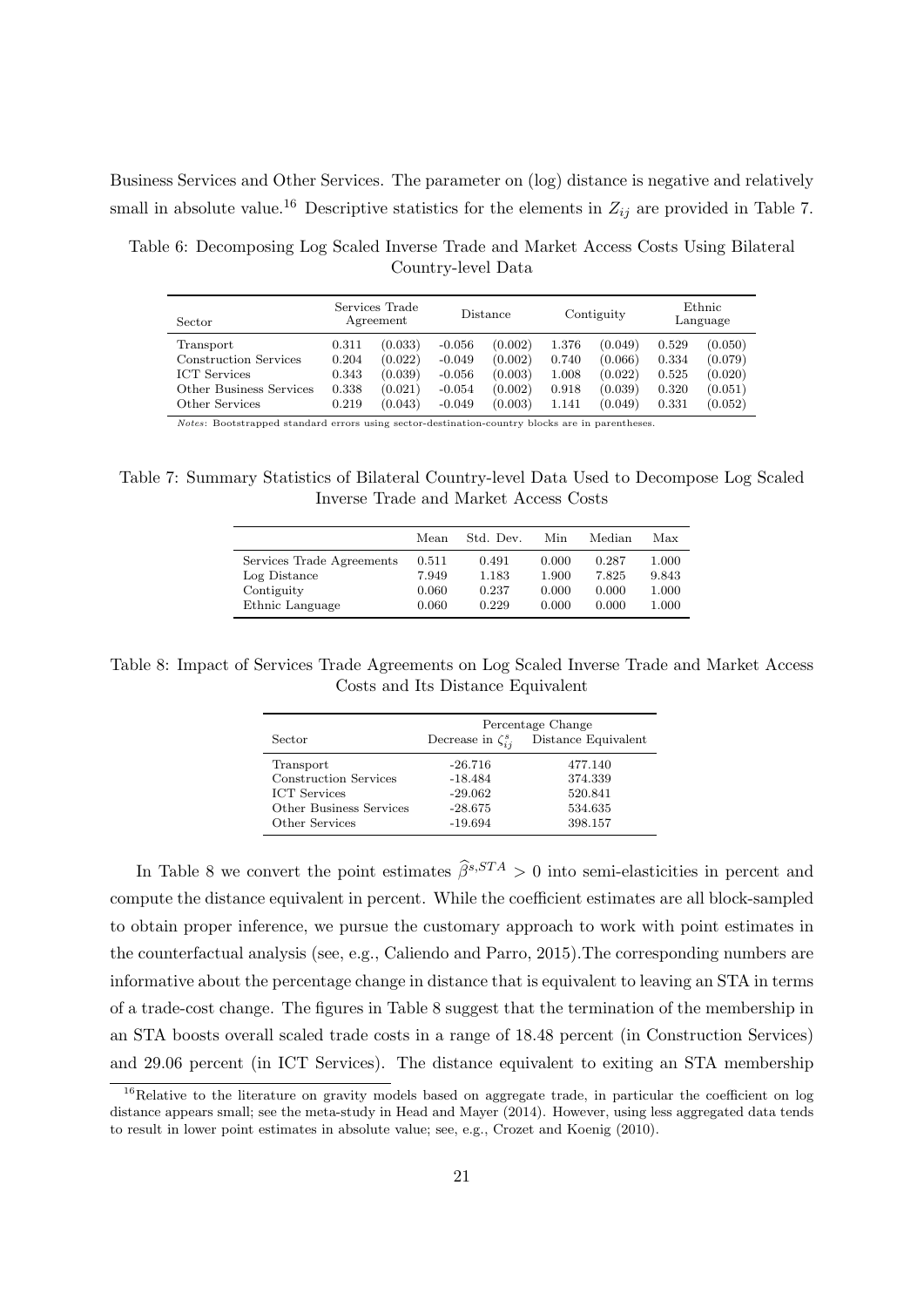corresponds to an increase in distance between 374.34 percent (in Construction Services) and 534.64 percent (in Other Business Services) among STA partners.

## **5 General Equilibrium**

In general equilibrium, factor prices respond endogenously to shocks in the economy. In order to gauge the magnitude of the responses it is important to consider the well-documented inputoutput structure of economies where services play a prominent role.<sup>17</sup> We follow Caliendo and Parro (2015) in implementing this input-output structure based on the model of Eaton and Kortum (2002).

#### **5.1 The Structure of Production and Demand**

In each country *i* and sector *s* there is a unit measure of perfectly competitive firms which bundle a composite good that is a CES-basket of individual varieties belonging to sector *s* from *J* countries:

$$
Q_i^s = \left\{ \sum_{j=1}^J \int_{\phi_{ji}^{s*}}^{\infty} \left[ q_{ji}^s(v) \right]^{\frac{\sigma^s-1}{\sigma^s}} g(\phi_{ji}^s) d\phi_{ji}^s \right\}^{\frac{\sigma^s}{\sigma^s-1}},
$$

where  $q_{ji}^s(v)$  is the quantity of output purchased from firm *v* located in country  $j$ <sup>18</sup> Demand for an individual variety of firm *v* which reaches a fraction of  $n_{ji}^s(v)$  buyers in country *i* is given by

$$
q_{ji}^{s}(v) = n_{ji}^{s}(v) \frac{\left[p_{ji}^{s}(v)\right]^{-\sigma^{s}}}{\left(P_{i}^{s}\right)^{1-\sigma^{s}}} E_{i}^{s},
$$

<sup>17</sup>See the World Input-Output Tables (WIOT).

<sup>&</sup>lt;sup>18</sup>We think of the quantity of a service input to be a similar concept to labour and capital-service inputs in manufacturing goods production. In that sense, the quantity of such an input is well defined. Consequently, the price of a service input is the cost per efficiency unit of a purchased service.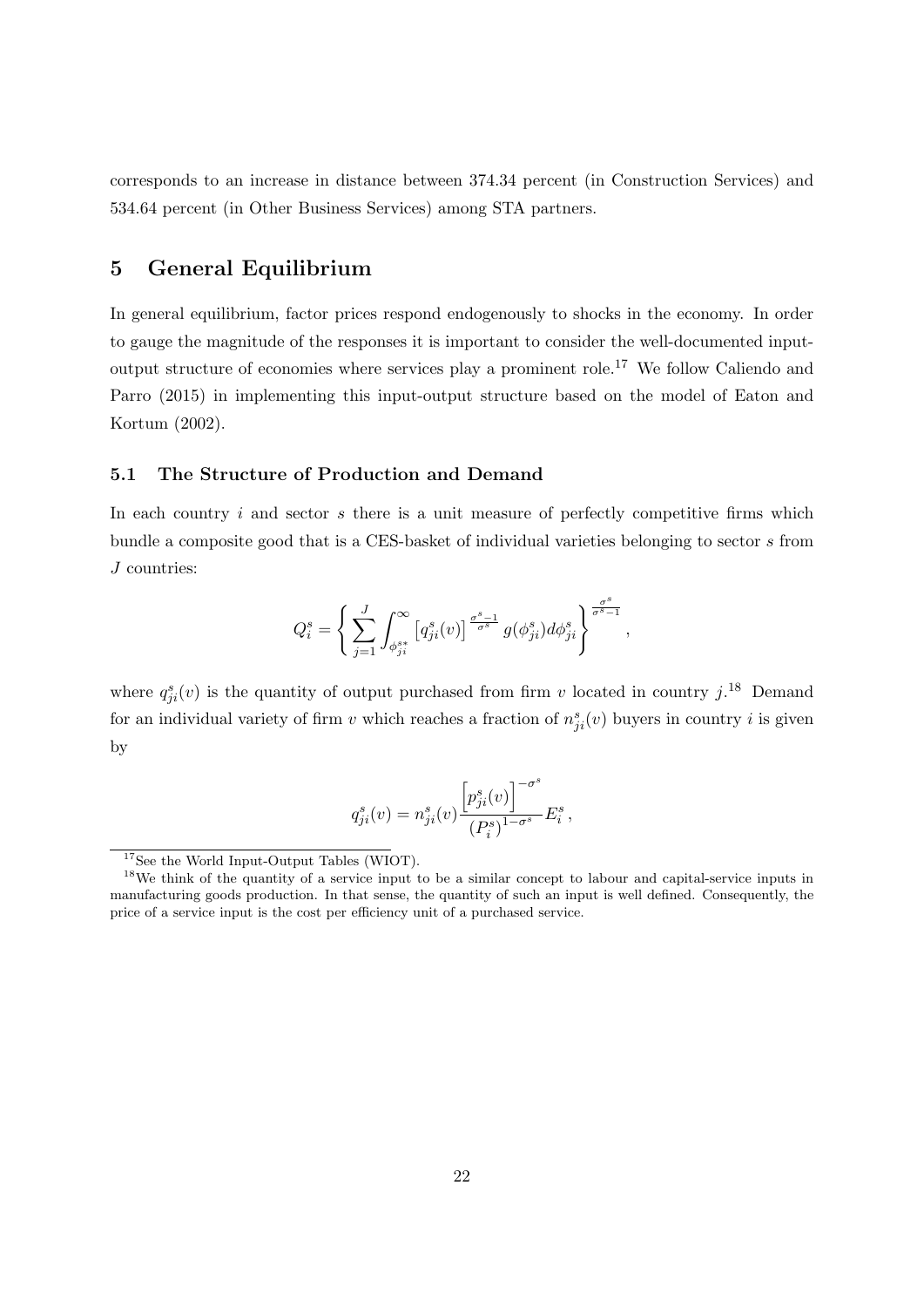where total expenditure on varieties of sector *s* in country *i* corresponds to  $E_i^s = P_i^s Q_i^s$ .  $P_i^s$  is the sectoral price index,

$$
P_i^s = \left\{ \sum_{j=1}^J M_{ji}^s \int_{\phi_{ji}^{s*}}^{\infty} n_{ji}^s(v) \left[ p_{ji}^s(v) \right]^{1-\sigma^s} g(\phi_{ji}^s) d\phi_{ji}^s \right\}^{\frac{1}{1-\sigma^s}}
$$
  
= 
$$
\left[ \Theta_i^s \sum_{j=1}^J M_{ji}^s \left( \frac{\sigma^s}{\sigma^s - 1} \frac{c_j^s \tau_{ji}^s}{\phi_{ji}^{s*}} \right)^{1-\sigma^s} \right]^{\frac{1}{1-\sigma^s}}
$$

The composite good may be used for final consumption or as an input for other domestic firms. To produce any output of services or goods, firms use labour and intermediates with a Cobb-Douglas technology. To produce  $y_i^s(v)$  units, firm *v* in country *i* combines  $\ell_i^s(v)$  units of labour and intermediates of each sector  $z$ ,  $q_i^{zs}(v)$ ,

$$
y_i^s(v) = \phi(v) \left[ \frac{\ell_i^s(v)}{\gamma_i^s} \right]^{\gamma_i^s} \prod_{z=1}^S \left[ \frac{q_i^{zs}(v)}{\gamma_i^{zs}} \right]^{\gamma_i^{zs}},
$$

where  $\gamma_i^{zs}$  is the input share of the composite intermediate goods or services inputs from sector *z* in sector *s* and country *i*. The parameters  $\gamma_i^s$  and  $\sum_{z=1}^S \gamma_i^{zs} = 1 - \gamma_i^s$  denote the value added shares accruing to labour and intermediates, respectively. The cost per unit of  $y_i^s(v)$  is given by

$$
c_i^s = (w_i^s)^{\gamma_i^s} \prod_{z=1}^S (P_i^z)^{\gamma_i^{zs}} ,
$$

where  $w_i^s$  are sector-specific wages.<sup>19</sup> We assume that households' upper-tier utility function is Cobb-Douglas and of the form

$$
U(\mathcal{C}_i) = \prod_{s=1}^S (\mathcal{C}_i^s)^{\alpha_i^s},
$$

with aggregate consumption of output from sector *s*,  $\mathcal{C}_i^s$ , and  $\sum_{s=1}^S \alpha_i^s = 1$ . While  $P_i^s$  is the ideal price index for sector-*s* consumption in country *i*, the ideal price index in that country for

<sup>&</sup>lt;sup>19</sup>Our choice of considering labor as to be immobile between sectors roots in the observation of statistically significant differences in average wages across not only countries but also sectors within countries. The comparative static responses to shocks in this paper should thus be interpreted as ones which would materialize in the short run when labor is relatively immobile across sectors. We refrain from considering longer-term responses, as we believe that not only the mobility of factors but even of technology would change over the longer horizon in response to shocks. It is well known that quantitative effects of shocks based on sector-specific-factor general-equilibrium models tend to be smaller than ones where factors are mobile across sectors (see Costinot and Rodríguez-Clare, 2014).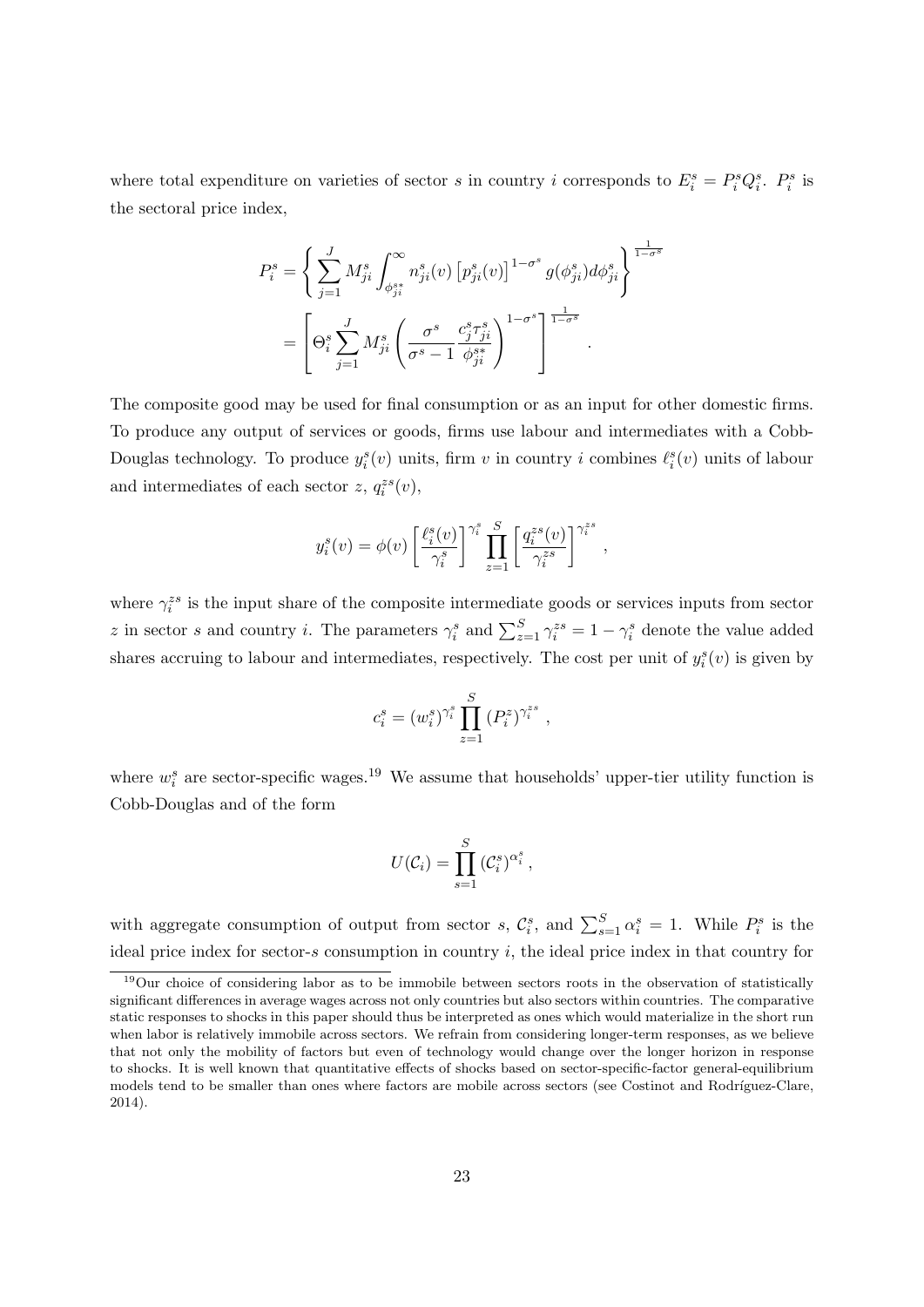consumption at large (across all sectors) is given by

$$
P_i = \prod_{s=1}^S \left(\frac{P_i^s}{\alpha_i^s}\right)^{\alpha_i^s}.
$$

#### **5.2 Labour Market Clearing and Trade Balance**

Labour market clearing implies that the wage bill in country *i* for producing a variety of sector *s* equals the labour earnings from production,  $\gamma_i^s \sum_{j=1}^J \frac{\sigma^s-1}{\sigma^s} X_{ij}^s$ , plus labour earnings from market penetration,  $\gamma_i^s \sum_{j=1}^J \frac{1-\theta_j^s}{\sigma^s} X_{ij}^s$ ,

$$
w_i^s L_i^s = \gamma_i^s \sum_{j=1}^J \left( \frac{\sigma^s - 1}{\sigma^s} X_{ij}^s + \frac{1 - \theta_j^s}{\sigma^s} X_{ij}^s \right) = \gamma_i^s \sum_{j=1}^J \frac{\sigma^s - \theta_j^s}{\sigma^s} X_{ij}^s. \tag{18}
$$

Aggregate expenditures in country *i* for goods or services of sector *s* are given by the sum of firms' spending on intermediates of sector *s* and a share  $\alpha_i^s$  times households' overall income, which is given by the aggregate wage bill and dividends net of the share of the trade balance, net-exports  $B_i$  of sector *s*-output, denoted by  $B_i^s$ . Hence, the trade balance is a lump-sum transfer (possibly negative) to households. Sectoral expenditures are then given by

$$
E_i^s = \sum_{j=1}^J X_{ji}^s = \alpha_i^s \left( \sum_{z=1}^S w_i^z L_i^z + \sum_{z=1}^S \sum_{j=1}^J M_{ij}^z \bar{\pi}_{ij}^z \right) - B_i^s + \sum_{z=1}^S \gamma_i^{sz} \sum_{j=1}^J \frac{\sigma^z - \theta_j^z}{\sigma^z} X_{ij}^z. \tag{19}
$$

We assume that each country's trade balance is a constant multiple of aggregate spending, whereby  $B_i^s = \beta_i^s \sum_{s=1}^S E_i^s$ , to ensure that trade imbalances are scaled by a country's economic size, and adjust as that size changes. Using equations (11) and (18), (19) can be written as

$$
E_i^s = \alpha_i^s \left( \sum_{z=1}^S \sum_{j=1}^J \frac{\gamma_i^z \sigma^z + (1 - \gamma_i^z) \theta_j^z}{\sigma^z} \mu_{ij}^s E_j^z \right) - \beta_i^s \sum_{z=1}^S E_i^z + \sum_{z=1}^S \gamma_i^{sz} \sum_{j=1}^J \frac{\sigma^z - \theta_j^z}{\sigma^z} \mu_{ij}^z E_j^z, \tag{20}
$$

where the market share of country *i* exporting varieties of sector *s* to country *j*,  $\mu_{ij}^s$ , is given by equation (12).

#### **5.3 Changes in Endogenous Variables**

For any generic variable  $h, h'$  denotes its counterfactual value and  $\dot{h}$  denotes the ratio of counterfactual and benchmark values with  $\dot{h} \equiv h'/h$  so that  $h' = \dot{h}h$ .

Using equation (12), the change in the market share of country *i* supplying varieties of sector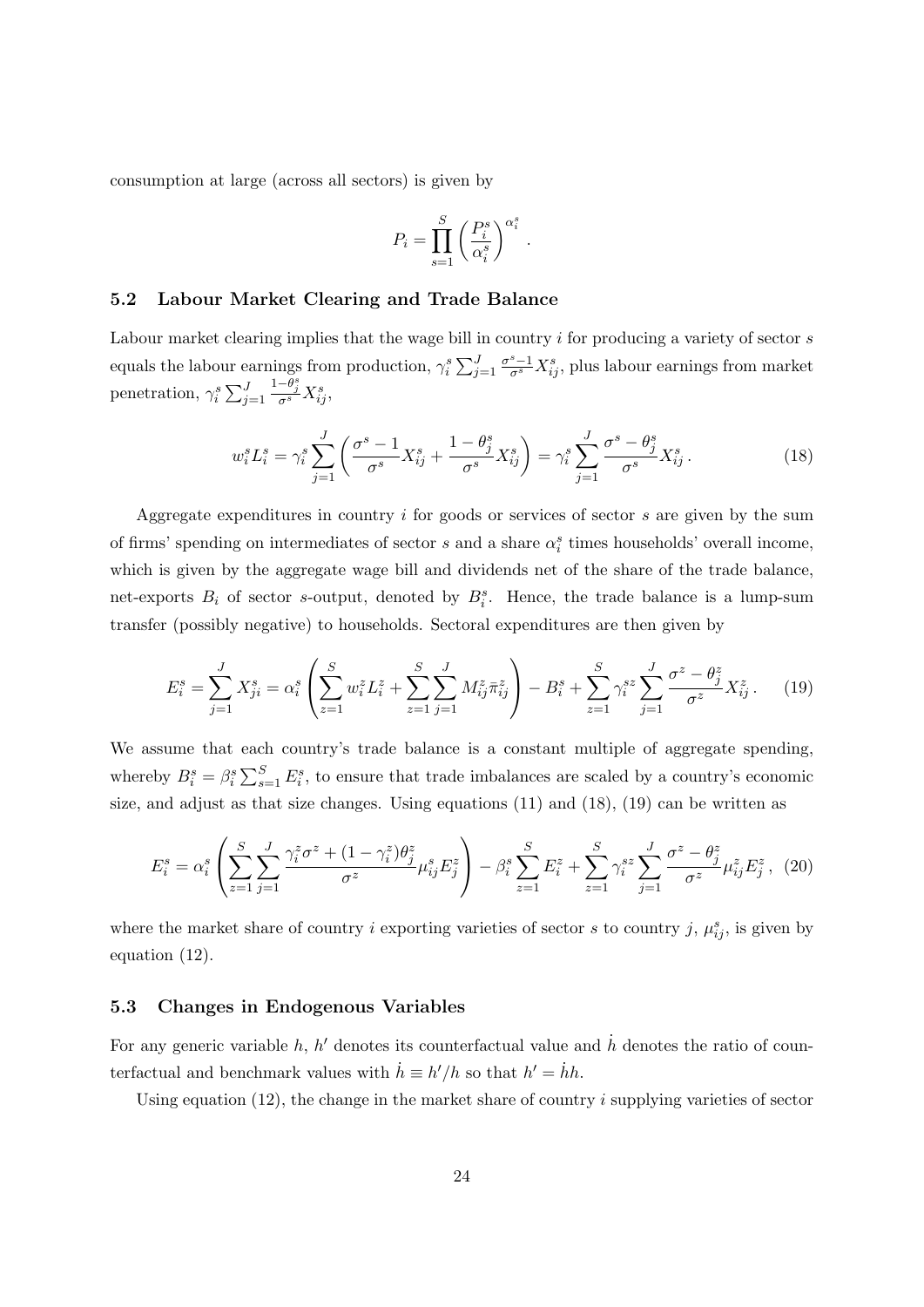*s* in country *j* is given by

$$
\dot{\mu}_{ij}^s = \frac{\left(\dot{c}_i^s\right)^{1 - \frac{1}{\theta_j^s} - k_j^s} \dot{\zeta}_{ij}^s}{\sum_{l=1}^J \mu_{lj}^s \left(\dot{c}_l^s\right)^{1 - \frac{1}{\theta_j^s} - k_j^s} \dot{\zeta}_{lj}^s}.
$$

Note that, given the exponents,  $\mu_{ij}^s$  depends on the endogenous  $\dot{c}_i^s$  and the exogenous  $\dot{\zeta}_{ji}^s$  =  $\left(\dot{\tau}_{ij}^s\right)^{-k_{ij}^s} \left(\dot{f}_{ij}^s\right)^{1-\frac{1}{\theta_{ij}^s}}$  only. Using equation (20), changes in sectoral expenditures in country *i* are given by

$$
\dot{E}_{i}^{s}E_{i}^{s} = \alpha_{i}^{s} \left( \sum_{z=1}^{S} \sum_{j=1}^{J} \frac{\gamma_{i}^{z} \sigma^{z} + (1 - \gamma_{i}^{z}) \theta_{j}^{z}}{\sigma^{z}} \dot{\mu}_{ij}^{z} \dot{E}_{j}^{z} \mu_{ij}^{z} E_{j}^{z} \right) - \beta_{i}^{s} \sum_{z=1}^{S} \dot{E}_{i}^{z} E_{i}^{z} + \sum_{z=1}^{S} \sum_{j=1}^{J} \gamma_{i}^{s z} \frac{\sigma^{z} - \theta_{j}^{z}}{\sigma^{z}} \dot{\mu}_{ij}^{z} \dot{E}_{j}^{z} \mu_{ij}^{z} E_{j}^{z}.
$$

Factor costs evolve according to

$$
\dot{c}_i^s = (\dot{w}_i^s)^{\gamma_i^s} \prod_{z=1}^S \left(\dot{P}_i^z\right)^{\gamma_i^{zs}},
$$

with

$$
\left(\dot{P}_i^s\right)^{1-\sigma^s} = \sum_{j=1}^J \mu_{ji}^s \dot{M}_{ji}^s \left(\frac{\dot{c}_j^s \dot{\tau}_{ji}^s}{\dot{\phi}_{ji}^{s*}}\right)^{1-\sigma^s} \tag{21}
$$

$$
= \left(\dot{E}_i^s\right)^{1-\theta_i^s} \sum_{j=1}^J \mu_{ji}^s \left(\dot{\mu}_{ji}^s\right)^{1-\theta_i^s} \left(\dot{c}_j^s\right)^{\theta_i^s - (\sigma^s - 1)} \left(\dot{\zeta}_{ji}^s\right)^{1-\theta_i^s} . \tag{22}
$$

We assume that the measure of potential entrants in each country  $i, \mathcal{M}_i$ , and its overall technology level for providing varieties of different sectors to individual countries  $j, b_i^s$ , are invariant to changes in trade costs. It then follows from equation (5) that changes in the measure of active firms and the underlying cut-off efficiency levels are directly linked through  $\dot{\phi}_{ij}^{s*} = (\dot{M}_{ij}^s)^{-1/k_j^s}$ . Apart from that, we have used the fact that the change in overall exports of country *i* to market j of varieties of sector s is given by  $\dot{X}_{ij}^s = \dot{\mu}_{ij}^s \dot{E}_j^s = \dot{M}_{ij}^s c_i^s \dot{f}_{ij}^s$ , so that  $\dot{M}_{ij}^s = \dot{\mu}_{ij}^s \dot{E}_j^s / (\dot{c}_i^s \dot{f}_{ij}^s)$ . Accordingly, equation (21) can be expressed as equation (22).

We assume that labour is immobile across sectors and that the number of employees within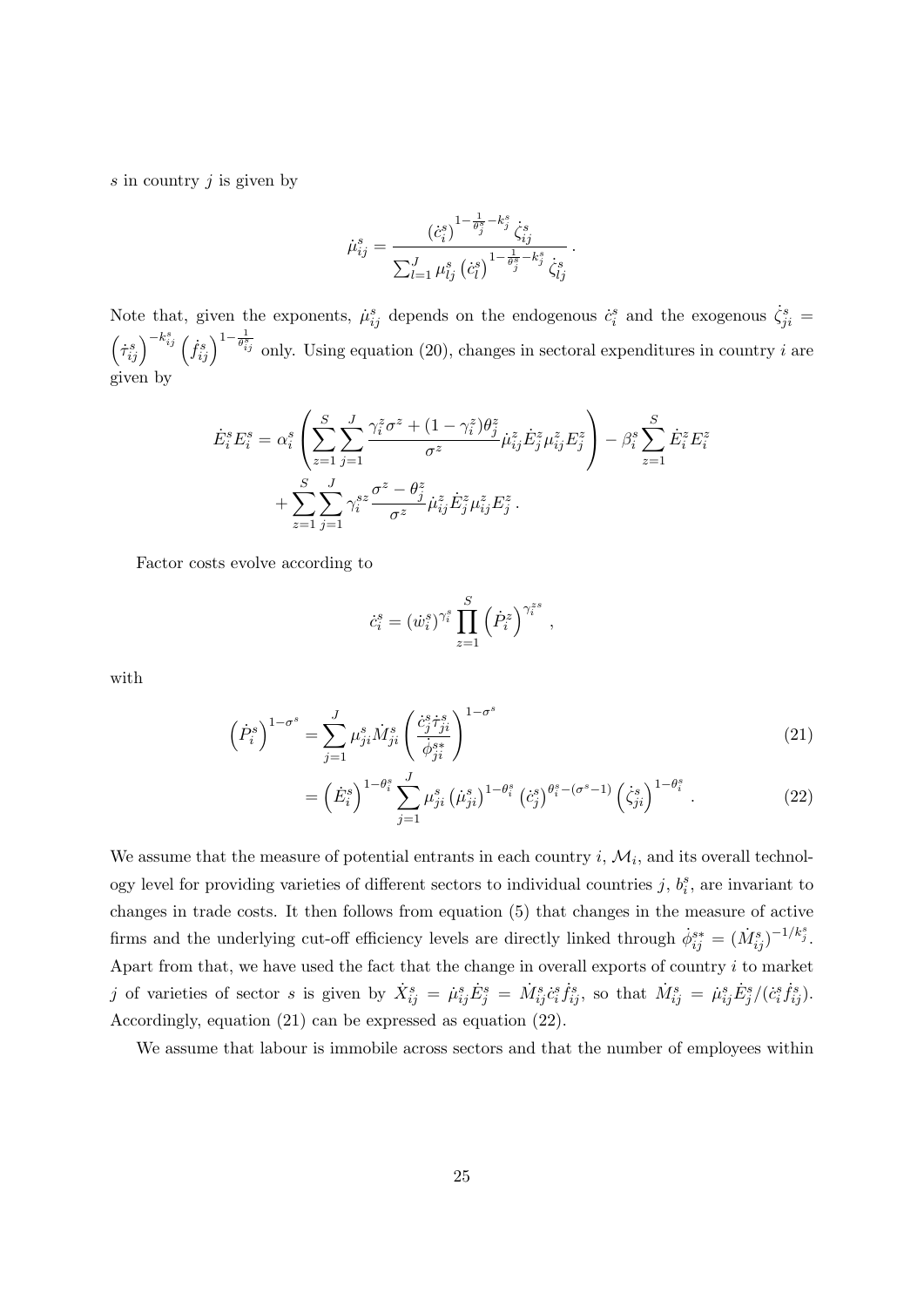sectors is unaffected by trade liberalization. Then,  $\dot{w}_i^s$  can be derived from equation (18) as

$$
\dot{w}_i^s = \frac{\gamma_i^s}{w_i^s L_i^s} \sum_{j=1}^J \dot{\mu}_{ij}^s \dot{E}_j^s \frac{\sigma^s - \theta_j^s}{\sigma^s} \mu_{ij}^s E_j^s.
$$

Using  $\eta_{ij}^s = \frac{(\sigma^s - \theta_j^s)X_{ij}^s}{\sum_{j=1}^J(\sigma^s - \theta_j^s)}$  $\frac{(0 - \sigma_j)A_{ij}}{\sum_{j=1}^J (\sigma^s - \theta_j^s)X_{ij}^s}$ , the latter can be expressed as

$$
\dot{w}_i^s = \sum_{j=1}^J \eta_{ij}^s \dot{\mu}_{ij}^s \dot{E}_j^s.
$$

Changes in nominal dividends are given by

$$
\dot{\Pi}_i^s = \sum_{j=1}^J \kappa_{ij}^s \dot{\mu}_{ij}^s \dot{E}_j^s \,,
$$

with  $\kappa_{ij}^s = \frac{\theta_j^s X_i^s}{\sum_{j=1}^J \theta_j^s}$  $\frac{\sum_{j=1}^{J} \theta_{l}^{s} X_{ij}^{s}}{\sum_{j=1}^{J} \theta_{l}^{s} X_{ij}^{s}}$ .

After choosing a suitable set of *S* numéraires, the system of equations in this subsection can be solved uniquely for changes in the endogenous outcomes of interest in response to shocks in, e.g.,  $\zeta_{ij}^s$ , within admissible parameter bounds. For computational convenience, we choose the *S* values of  $\dot{E}^s_i$  for the Rest of the World as our numéraires.

## **6 Quantitative Counterfactual Analysis of De-liberalizations of Preferential Services-Market Access**

We organise this section into two subsections; one is dedicated to the description of the counterfactual experiments we undertake and the other summarises the findings from these experiments.

#### **6.1 Counterfactual Experiments**

In the counterfactual analysis, we will consider three alternative types of experiments. In the first one, we consider the case where one specific country at a time abandons all its existing services-trade-agreement memberships (STAs) with all its trading partners in the data. There, for one specific country that appears as an exporter *i* and as an importer *j* in the data, we consider the case where  $\dot{\zeta}_{ij}^s = \exp(-\hat{\beta}^{s,STA}STA_{ij})$  if *either i* or *j* is that country (not when  $i = j$ ). Clearly, the associated effects should be expected to be bigger, the more preferential trading partners a country has. However, the general-equilibrium effects will also depend on technology, endowments, the pattern of  $\dot{\zeta}_{ij}^s$  as well as the input-output structure of the economies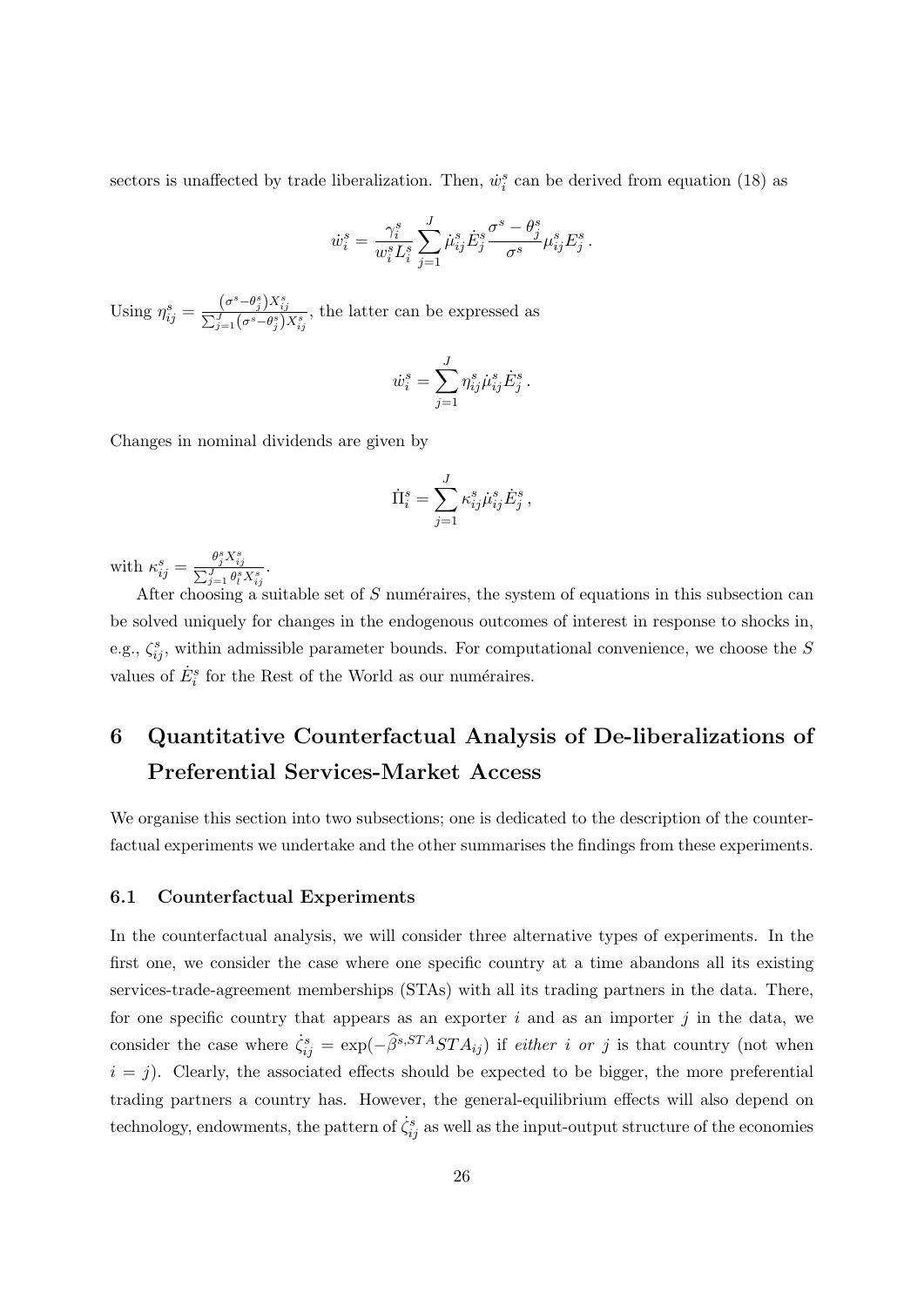at the outset.<sup>20</sup> In the second experiment, we abandon all existing STAs jointly rather than removing them for individual countries one at a time. Hence, we consider the case where  $\dot{\zeta}_{ij}^s = \exp(-\hat{\beta}^{s,STAS}TA_{ij})$  for all country pairs *ij* with  $i \neq j$ . We expect the effects of this to be larger on average than those with the first experiment. In the third experiment, we consider the case where  $\dot{\zeta}_{ij}^s = \exp(-\hat{\beta}^{s,STA})$  for all country pairs *ij* with  $i \neq j$ , irrespective of whether they have preferential services trade provisions in place or not. Hence, in comparison to the second experiment, the binary indicator variable  $STA_{ij}$  is absent in the exponent  $\dot{\zeta}_{ij}^s = \exp(\cdot)$ . This serves to gauge insights into the quantitative impact of an increase in services trade costs to an extent that corresponds to that of abandoning a hypothetical STA (no matter whether an STA is in place or not). Clearly, as the latter experiment is of a non-discriminatory nature (among foreign trade partners), the associated effects should be largest in comparison to the other experiments.

As for the consequences of the aforementioned types of changes for real economic outcomes, we will consider responses in real consumption for the representative household (a utilitarian measure of welfare in this model,  $U_i$ ), as well as sector-specific changes in real wages  $(w_i^s/P_i^s)$  and dividends  $(\sum_{j=1}^{J} M_{ij}^{s} \bar{\pi}_{ij}^{s}/P_i^{s})$ , which, apart from changes in real trade imbalances, real changes in household consumption depend upon.<sup>21</sup>

## **6.2 Abandoning Services-trade-agreement (STA) Membership for Selected Individual Countries**

When quantifying the effects of an exit from existing STAs for individual countries, we focus on the following economies: Austria (small, centrally located, and many STA partners); Belgium (small, centrally located, many STA partners); Canada (small, peripherally located, and few STA partners); France (large, centrally located, and many STA partners); Germany (large, centrally located, and many STA partners); Netherlands (small, centrally located, and many STA partners); United Kingdom (large, centrally located, and many STA partners); United States (large, peripherally located, and few STA partners). Table 9 displays the ranks of these countries in terms of their STA network, geographical remoteness and overall service expenditure.

Since all countries are connected through trade in this model, there are effects on third

<sup>&</sup>lt;sup>20</sup>The heterogeneity of responses to services-trade de-liberalization is governed by structural parameters here. Davies and Studnicka (2017) provide reduced-form evidence supporting the notion of input-output-related heterogeneous responses of economic outcomes at the firm level to expected de-liberalization consequences associated with Brexit. Felbermayr et al. (2018) and Dhingra et al. (2017) provide a discussion of de-liberalization with a specific focus on Brexit. Sampson (2017) provides an overview of this type of research. In contrast to that work, we take a more detailed look on services firms and inform a quantitative model with details from this inspection which is not possible from a sectoral and less so a country-level analysis.

 $21$ Note that both real wages and real dividends depend on the nominal sales of firms in a country and sector so that the effects on these aggregates are not independent of each other.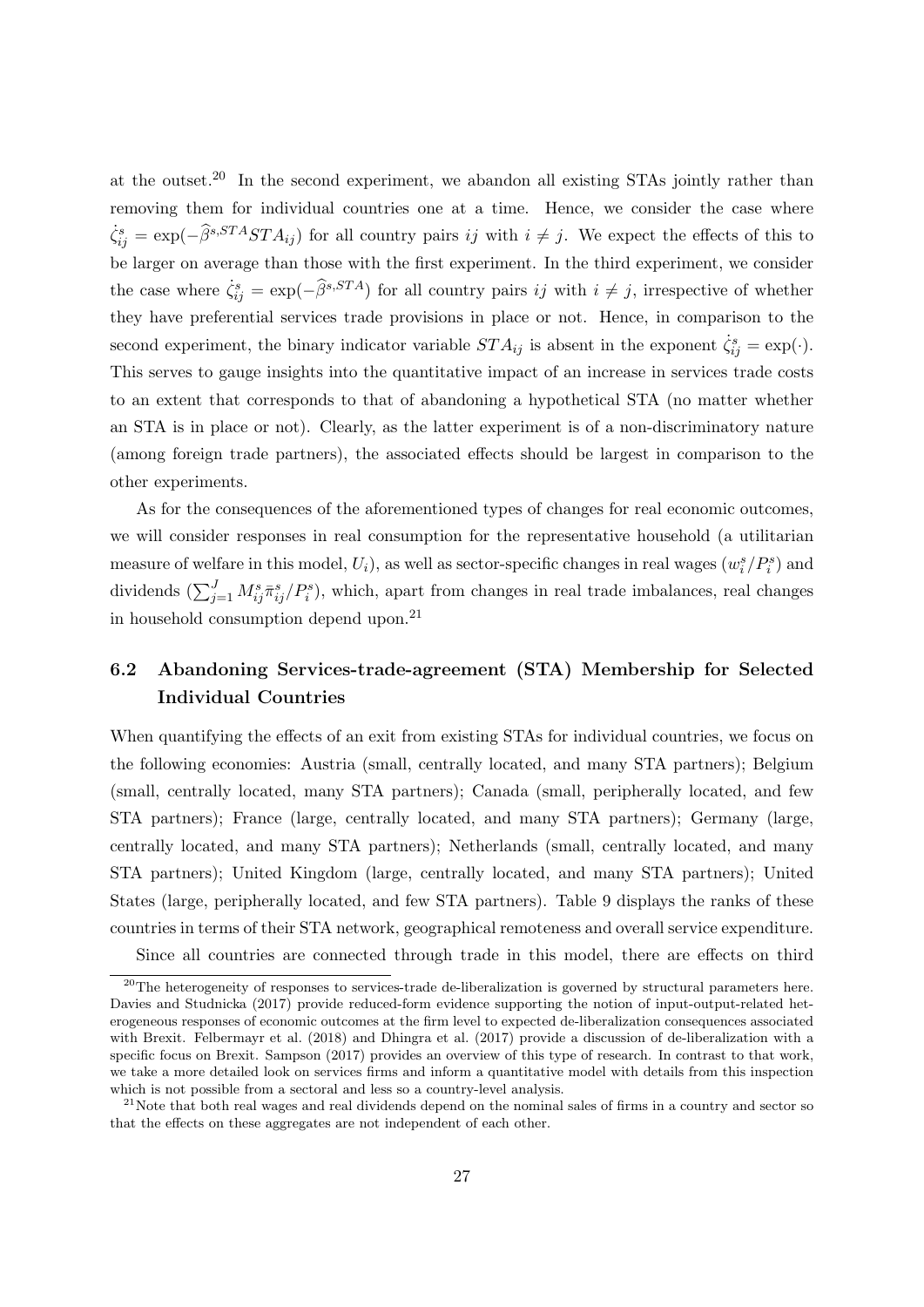| Country                  | STA Partners | Average Distance | Services Spending |
|--------------------------|--------------|------------------|-------------------|
| Austria                  |              |                  | σ                 |
| Belgium                  |              |                  |                   |
| Canada                   |              |                  |                   |
| France                   |              |                  |                   |
| Germany                  |              |                  |                   |
| Netherlands              |              | ۰,               | 6                 |
| United Kingdom           |              | З                | 3                 |
| United States of America |              |                  |                   |

Table 9: Rank of Considered Countries in Terms of Number of STA Partners, Average Distance to Trading Partners and Total Services Expenditures

countries from abandoning STA membership in a single economy at a time. The magnitude of effects on the respective economies and on third countries depends on the "connectedness" of the countries in the international WIOD network. In order to capture the heterogeneity of effects, we report one table for each STA-abandoning country and, within a table, moments of the distribution of effects across partner countries (some of which are STA members with the respective country and some of which are not).<sup>22</sup> In each table, we summarize the effects on real consumption across all sectors, on real wages across sectors, and on real dividends across sectors. The effects across sectors depend on the importance of STA membership for  $\hat{\zeta}_{ij}^s$ , i.e., on  $\hat{\beta}^{s,STA}$ , as well as on the input-output linkages between sectors, which are specific to an economy. All effects are expressed in percent and summarized in Tables 10 to 17.

| Table 10: Removal of Preferential Market Access for Services, Austria |  |
|-----------------------------------------------------------------------|--|
|-----------------------------------------------------------------------|--|

|                                | Impact on |          |          | Impact on Other Countries |       |       |
|--------------------------------|-----------|----------|----------|---------------------------|-------|-------|
| Change in                      | Austria   | min      | p10      | p50                       | p90   | max   |
| Real Consumption               |           |          |          |                           |       |       |
| All Sectors                    | $-0.482$  | $-0.302$ | $-0.059$ | $-0.005$                  | 0.000 | 0.001 |
| Real Wages                     |           |          |          |                           |       |       |
| Transport                      | $-2.006$  | $-0.758$ | $-0.307$ | $-0.004$                  | 0.005 | 0.023 |
| Construction                   | $-0.227$  | $-0.169$ | $-0.048$ | $-0.003$                  | 0.000 | 0.000 |
| <b>ICT</b> Services            | $-1.778$  | $-0.170$ | $-0.130$ | $-0.007$                  | 0.001 | 0.004 |
| Other Business Services        | $-0.920$  | $-0.452$ | $-0.090$ | $-0.006$                  | 0.000 | 0.003 |
| Other Services                 | $-0.478$  | $-0.399$ | $-0.063$ | $-0.004$                  | 0.000 | 0.001 |
| Manufacturing                  | $-0.240$  | $-0.083$ | $-0.016$ | $-0.002$                  | 0.000 | 0.012 |
| Other Sectors                  | $-0.239$  | $-0.105$ | $-0.019$ | $-0.001$                  | 0.000 | 0.005 |
| Real Dividends                 |           |          |          |                           |       |       |
| Transport                      | $-2.439$  | $-0.586$ | $-0.239$ | $-0.004$                  | 0.004 | 0.025 |
| Construction                   | $-0.231$  | $-0.167$ | $-0.046$ | $-0.002$                  | 0.000 | 0.079 |
| <b>ICT</b> Services            | $-2.962$  | $-0.158$ | $-0.070$ | $-0.002$                  | 0.002 | 0.004 |
| <b>Other Business Services</b> | $-0.959$  | $-0.487$ | $-0.096$ | $-0.008$                  | 0.000 | 0.001 |
| Other Services                 | $-0.454$  | $-0.413$ | $-0.078$ | $-0.003$                  | 0.000 | 0.001 |
| Manufacturing                  | $-0.242$  | $-0.081$ | $-0.016$ | $-0.001$                  | 0.000 | 0.011 |
| Other Sectors                  | $-0.239$  | $-0.104$ | $-0.018$ | $-0.001$                  | 0.001 | 0.006 |

*Notes*: This table shows percentage changes in real consumption as well as real sectoral wages and dividends in response to a removal of services trade agreements for Austria.

<sup>&</sup>lt;sup>22</sup>Specifically, we report the minimum (min), the 10th, 50th, and 90th percentile (p10, p50, p90), and the maximum (max) effect across third countries.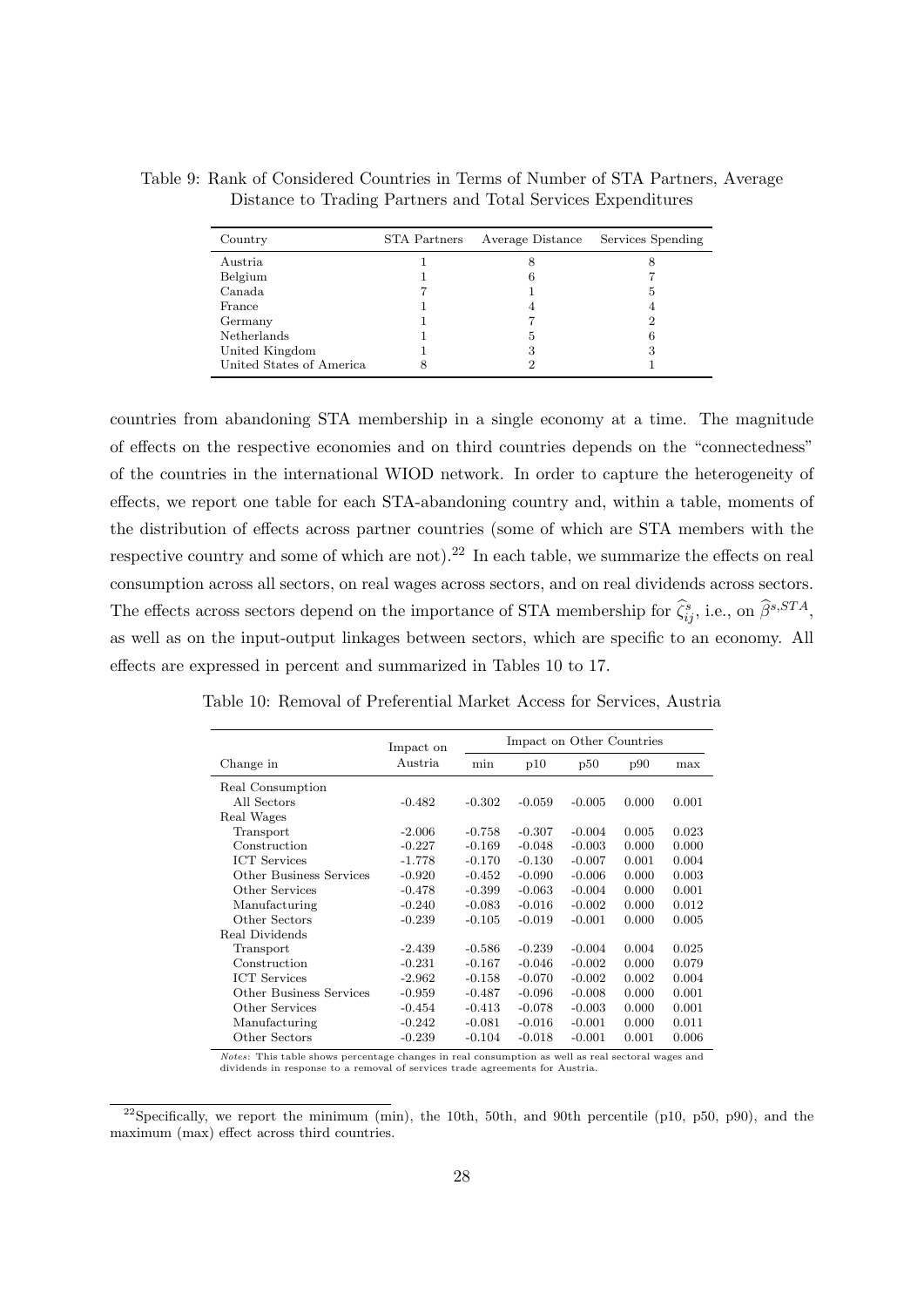Table 11: Removal of Preferential Market Access for Services, Belgium

|                         | Impact on |          | Impact on Other Countries |          |       |       |  |
|-------------------------|-----------|----------|---------------------------|----------|-------|-------|--|
| Change in               | Belgium   | min      | p10                       | p50      | p90   | max   |  |
| Real Consumption        |           |          |                           |          |       |       |  |
| All Sectors             | $-0.875$  | $-0.607$ | $-0.043$                  | $-0.015$ | 0.000 | 0.003 |  |
| Real Wages              |           |          |                           |          |       |       |  |
| Transport               | $-2.355$  | $-0.473$ | $-0.212$                  | $-0.030$ | 0.007 | 0.068 |  |
| Construction            | $-0.593$  | $-0.242$ | $-0.067$                  | $-0.006$ | 0.000 | 0.002 |  |
| <b>ICT</b> Services     | $-2.230$  | $-1.594$ | $-0.084$                  | $-0.017$ | 0.001 | 0.005 |  |
| Other Business Services | $-1.893$  | $-0.482$ | $-0.146$                  | $-0.027$ | 0.002 | 0.011 |  |
| Other Services          | $-0.893$  | $-0.812$ | $-0.048$                  | $-0.014$ | 0.000 | 0.000 |  |
| Manufacturing           | $-0.549$  | $-0.195$ | $-0.030$                  | $-0.004$ | 0.001 | 0.005 |  |
| Other Sectors           | $-0.430$  | $-0.205$ | $-0.023$                  | $-0.004$ | 0.000 | 0.009 |  |
| Real Dividends          |           |          |                           |          |       |       |  |
| Transport               | $-2.602$  | $-0.393$ | $-0.149$                  | $-0.025$ | 0.004 | 0.064 |  |
| Construction            | $-0.795$  | $-0.244$ | $-0.052$                  | $-0.004$ | 0.000 | 0.029 |  |
| <b>ICT</b> Services     | $-3.059$  | -1.331   | $-0.070$                  | $-0.017$ | 0.003 | 0.010 |  |
| Other Business Services | $-1.242$  | $-0.579$ | $-0.243$                  | $-0.060$ | 0.003 | 0.005 |  |
| Other Services          | $-0.893$  | $-0.787$ | $-0.061$                  | $-0.014$ | 0.000 | 0.000 |  |
| Manufacturing           | $-0.551$  | $-0.196$ | $-0.030$                  | $-0.004$ | 0.001 | 0.005 |  |
| Other Sectors           | $-0.430$  | $-0.203$ | $-0.023$                  | $-0.003$ | 0.000 | 0.010 |  |

*Notes*: This table shows percentage changes in real consumption as well as real sectoral wages and dividends in response to a removal of services trade agreements for Belgium.

| Table 12: Removal of Preferential Market Access for Services, Canada |  |  |
|----------------------------------------------------------------------|--|--|

|                         | Impact on | Impact on Other Countries |          |          |       |       |  |  |
|-------------------------|-----------|---------------------------|----------|----------|-------|-------|--|--|
| Change in               | Canada    | min                       | p10      | p50      | p90   | max   |  |  |
| Real Consumption        |           |                           |          |          |       |       |  |  |
| All Sectors             | $-0.114$  | $-0.011$                  | $-0.001$ | 0.000    | 0.000 | 0.001 |  |  |
| Real Wages              |           |                           |          |          |       |       |  |  |
| Transport               | $-0.203$  | $-0.053$                  | 0.001    | 0.003    | 0.005 | 0.011 |  |  |
| Construction            | $-0.119$  | $-0.001$                  | 0.000    | 0.000    | 0.001 | 0.002 |  |  |
| <b>ICT</b> Services     | $-0.181$  | $-0.020$                  | 0.000    | 0.001    | 0.002 | 0.009 |  |  |
| Other Business Services | $-0.346$  | $-0.025$                  | 0.000    | 0.001    | 0.001 | 0.004 |  |  |
| Other Services          | $-0.139$  | $-0.014$                  | $-0.002$ | 0.000    | 0.000 | 0.001 |  |  |
| Manufacturing           | $-0.069$  | $-0.011$                  | $-0.001$ | $-0.001$ | 0.000 | 0.000 |  |  |
| Other Sectors           | $-0.051$  | $-0.007$                  | $-0.001$ | 0.000    | 0.000 | 0.000 |  |  |
| Real Dividends          |           |                           |          |          |       |       |  |  |
| Transport               | $-0.180$  | $-0.058$                  | 0.001    | 0.004    | 0.007 | 0.013 |  |  |
| Construction            | $-0.133$  | $-0.001$                  | 0.000    | 0.000    | 0.001 | 0.002 |  |  |
| <b>ICT</b> Services     | $-0.429$  | $-0.005$                  | 0.000    | 0.001    | 0.002 | 0.010 |  |  |
| Other Business Services | $-0.657$  | $-0.012$                  | 0.000    | 0.001    | 0.002 | 0.003 |  |  |
| Other Services          | $-0.159$  | $-0.014$                  | $-0.002$ | 0.000    | 0.000 | 0.001 |  |  |
| Manufacturing           | $-0.069$  | $-0.011$                  | $-0.001$ | $-0.001$ | 0.000 | 0.000 |  |  |
| Other Sectors           | $-0.051$  | $-0.007$                  | $-0.001$ | 0.000    | 0.000 | 0.000 |  |  |

*Notes*: This table shows percentage changes in real consumption as well as real sectoral wages and dividends in response to a removal of services trade agreements for Canada.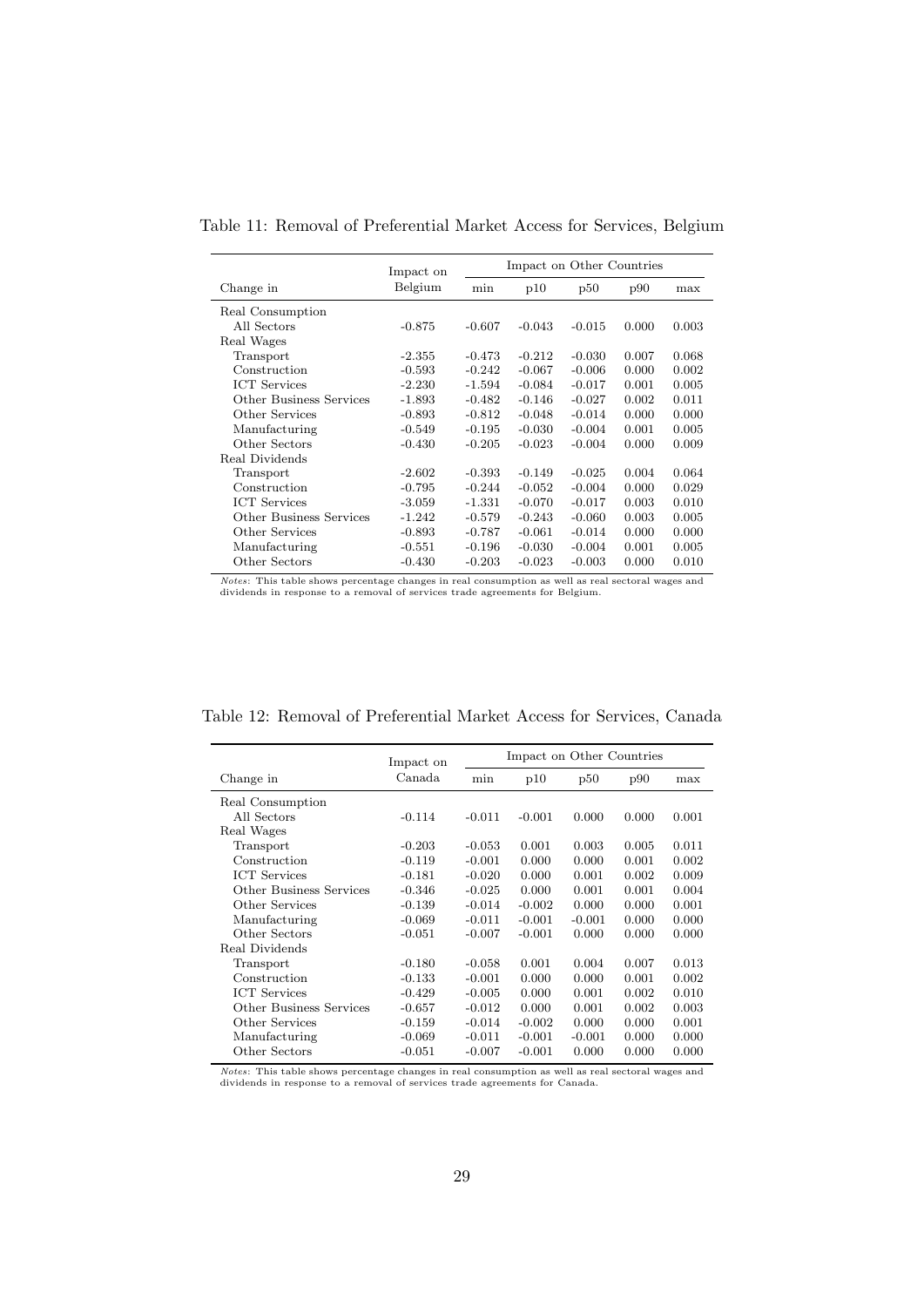|  |  |  | Table 13: Removal of Preferential Market Access for Services, France |  |  |  |  |  |
|--|--|--|----------------------------------------------------------------------|--|--|--|--|--|
|--|--|--|----------------------------------------------------------------------|--|--|--|--|--|

|                         | Impact on Other Countries<br>Impact on |          |          |          |       |       |  |
|-------------------------|----------------------------------------|----------|----------|----------|-------|-------|--|
| Change in               | France                                 | min      | p10      | p50      | p90   | max   |  |
| Real Consumption        |                                        |          |          |          |       |       |  |
| All Sectors             | $-0.243$                               | $-0.659$ | $-0.077$ | $-0.018$ | 0.000 | 0.002 |  |
| Real Wages              |                                        |          |          |          |       |       |  |
| Transport               | $-1.187$                               | $-0.680$ | $-0.317$ | $-0.032$ | 0.012 | 0.031 |  |
| Construction            | $-0.105$                               | $-0.441$ | $-0.101$ | $-0.012$ | 0.000 | 0.000 |  |
| <b>ICT</b> Services     | $-0.438$                               | $-1.143$ | $-0.124$ | $-0.026$ | 0.001 | 0.006 |  |
| Other Business Services | $-0.774$                               | $-0.695$ | $-0.212$ | $-0.021$ | 0.005 | 0.013 |  |
| Other Services          | $-0.201$                               | $-0.836$ | $-0.052$ | $-0.018$ | 0.000 | 0.000 |  |
| Manufacturing           | $-0.157$                               | $-0.187$ | $-0.067$ | $-0.005$ | 0.000 | 0.003 |  |
| Other Sectors           | $-0.138$                               | $-0.244$ | $-0.060$ | $-0.005$ | 0.000 | 0.013 |  |
| Real Dividends          |                                        |          |          |          |       |       |  |
| Transport               | $-1.583$                               | $-0.424$ | $-0.209$ | $-0.018$ | 0.018 | 0.036 |  |
| Construction            | $-0.105$                               | $-0.523$ | $-0.102$ | $-0.012$ | 0.000 | 0.020 |  |
| <b>ICT</b> Services     | $-0.424$                               | $-1.195$ | $-0.132$ | $-0.033$ | 0.002 | 0.009 |  |
| Other Business Services | $-0.832$                               | $-0.653$ | $-0.200$ | $-0.031$ | 0.005 | 0.017 |  |
| Other Services          | $-0.197$                               | $-0.835$ | $-0.051$ | $-0.020$ | 0.000 | 0.001 |  |
| Manufacturing           | $-0.157$                               | $-0.187$ | $-0.065$ | $-0.005$ | 0.000 | 0.003 |  |
| Other Sectors           | $-0.138$                               | $-0.242$ | $-0.060$ | $-0.005$ | 0.000 | 0.013 |  |

*Notes*: This table shows percentage changes in real consumption as well as real sectoral wages and dividends in response to a removal of services trade agreements for France.

| Table 14: Removal of Preferential Market Access for Services, Germany |  |
|-----------------------------------------------------------------------|--|
|-----------------------------------------------------------------------|--|

|                         | Impact on | Impact on Other Countries |          |          |       |       |  |  |
|-------------------------|-----------|---------------------------|----------|----------|-------|-------|--|--|
| Change in               | Germany   | min                       | p10      | p50      | p90   | max   |  |  |
| Real Consumption        |           |                           |          |          |       |       |  |  |
| All Sectors             | $-0.281$  | $-0.811$                  | $-0.147$ | $-0.033$ | 0.000 | 0.002 |  |  |
| Real Wages              |           |                           |          |          |       |       |  |  |
| Transport               | $-0.720$  | $-0.699$                  | $-0.380$ | $-0.031$ | 0.012 | 0.032 |  |  |
| Construction            | $-0.054$  | $-0.579$                  | $-0.111$ | $-0.020$ | 0.000 | 0.000 |  |  |
| <b>ICT</b> Services     | $-1.006$  | $-2.311$                  | $-0.424$ | $-0.049$ | 0.004 | 0.023 |  |  |
| Other Business Services | $-0.695$  | $-1.091$                  | $-0.334$ | $-0.050$ | 0.002 | 0.016 |  |  |
| Other Services          | $-0.314$  | $-0.880$                  | $-0.129$ | $-0.029$ | 0.000 | 0.001 |  |  |
| Manufacturing           | $-0.226$  | $-0.251$                  | $-0.063$ | $-0.010$ | 0.002 | 0.037 |  |  |
| Other Sectors           | $-0.186$  | $-0.259$                  | $-0.051$ | $-0.007$ | 0.001 | 0.035 |  |  |
| Real Dividends          |           |                           |          |          |       |       |  |  |
| Transport               | $-0.573$  | $-0.904$                  | $-0.429$ | $-0.043$ | 0.014 | 0.040 |  |  |
| Construction            | $-0.072$  | $-0.447$                  | $-0.117$ | $-0.017$ | 0.000 | 0.016 |  |  |
| <b>ICT</b> Services     | $-1.100$  | $-2.210$                  | $-0.311$ | $-0.045$ | 0.010 | 0.028 |  |  |
| Other Business Services | $-1.064$  | $-0.693$                  | $-0.264$ | $-0.032$ | 0.002 | 0.038 |  |  |
| Other Services          | $-0.400$  | $-0.728$                  | $-0.121$ | $-0.024$ | 0.000 | 0.014 |  |  |
| Manufacturing           | $-0.224$  | $-0.251$                  | $-0.062$ | $-0.009$ | 0.003 | 0.039 |  |  |
| Other Sectors           | $-0.186$  | $-0.256$                  | $-0.051$ | $-0.007$ | 0.001 | 0.035 |  |  |

*Notes*: This table shows percentage changes in real consumption as well as real sectoral wages and dividends in response to a removal of services trade agreements for Germany.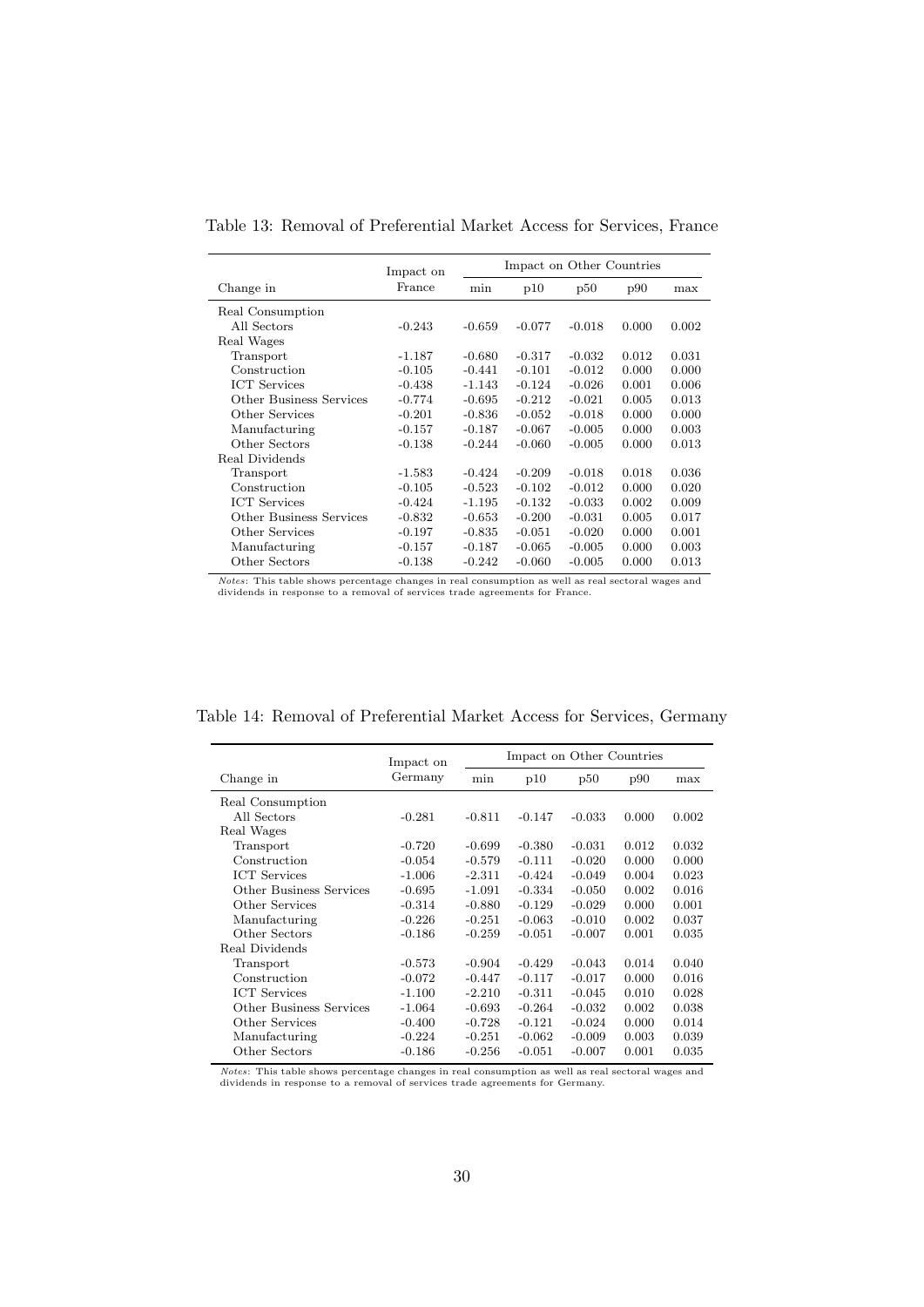| Table 15: Removal of Preferential Market Access for Services, Netherlands |  |
|---------------------------------------------------------------------------|--|
|---------------------------------------------------------------------------|--|

|                         | Impact on the |          | Impact on Other Countries |          |       |       |
|-------------------------|---------------|----------|---------------------------|----------|-------|-------|
| Change in               | Netherlands   | min      | p10                       | p50      | p90   | max   |
| Real Consumption        |               |          |                           |          |       |       |
| All Sectors             | $-0.699$      | $-0.467$ | $-0.063$                  | $-0.013$ | 0.001 | 0.001 |
| Real Wages              |               |          |                           |          |       |       |
| Transport               | $-3.113$      | $-0.381$ | $-0.267$                  | $-0.002$ | 0.010 | 0.045 |
| Construction            | $-1.356$      | $-0.326$ | $-0.054$                  | $-0.005$ | 0.000 | 0.058 |
| <b>ICT</b> Services     | $-1.305$      | $-0.772$ | $-0.199$                  | $-0.023$ | 0.002 | 0.005 |
| Other Business Services | $-2.211$      | $-0.759$ | $-0.221$                  | $-0.016$ | 0.003 | 0.012 |
| Other Services          | $-0.454$      | $-0.622$ | $-0.069$                  | $-0.012$ | 0.000 | 0.002 |
| Manufacturing           | $-0.092$      | $-0.235$ | $-0.069$                  | $-0.015$ | 0.001 | 0.004 |
| Other Sectors           | $-0.075$      | $-0.192$ | $-0.045$                  | $-0.011$ | 0.000 | 0.002 |
| Real Dividends          |               |          |                           |          |       |       |
| Transport               | $-2.980$      | $-0.418$ | $-0.221$                  | $-0.002$ | 0.009 | 0.024 |
| Construction            | $-1.493$      | $-0.278$ | $-0.057$                  | $-0.005$ | 0.000 | 0.056 |
| <b>ICT</b> Services     | $-1.627$      | $-0.734$ | $-0.196$                  | $-0.022$ | 0.005 | 0.016 |
| Other Business Services | $-1.571$      | $-0.922$ | $-0.252$                  | $-0.044$ | 0.002 | 0.008 |
| Other Services          | $-0.423$      | $-0.722$ | $-0.075$                  | $-0.015$ | 0.000 | 0.002 |
| Manufacturing           | $-0.095$      | $-0.236$ | $-0.070$                  | $-0.016$ | 0.001 | 0.004 |
| Other Sectors           | $-0.076$      | $-0.192$ | $-0.045$                  | $-0.011$ | 0.000 | 0.002 |

*Notes*: This table shows percentage changes in real consumption as well as real sectoral wages and dividends in response to a removal of services trade agreements for the Netherlands.

| Table 16: Removal of Preferential Market Access for Services, United Kingdom |  |  |
|------------------------------------------------------------------------------|--|--|
|------------------------------------------------------------------------------|--|--|

|                                | Impact on the  |          | Impact on Other Countries |          |          |       |
|--------------------------------|----------------|----------|---------------------------|----------|----------|-------|
| Change in                      | United Kingdom | min      | p10                       | p50      | p90      | max   |
| Real Consumption               |                |          |                           |          |          |       |
| All Sectors                    | $-0.330$       | $-3.143$ | $-0.142$                  | $-0.034$ | 0.000    | 0.001 |
| Real Wages                     |                |          |                           |          |          |       |
| Transport                      | $-0.262$       | $-2.251$ | $-0.470$                  | $-0.075$ | 0.006    | 0.041 |
| Construction                   | $-0.150$       | $-1.648$ | $-0.142$                  | $-0.031$ | 0.001    | 0.005 |
| <b>ICT</b> Services            | $-0.806$       | $-3.296$ | $-0.300$                  | $-0.059$ | 0.004    | 0.009 |
| Other Business Services        | $-0.929$       | $-2.330$ | $-0.241$                  | $-0.062$ | 0.005    | 0.011 |
| Other Services                 | $-0.384$       | $-4.087$ | $-0.151$                  | $-0.034$ | 0.001    | 0.004 |
| Manufacturing                  | $-0.085$       | $-0.924$ | $-0.076$                  | $-0.015$ | $-0.001$ | 0.029 |
| Other Sectors                  | $-0.122$       | $-1.422$ | $-0.071$                  | $-0.013$ | $-0.001$ | 0.024 |
| Real Dividends                 |                |          |                           |          |          |       |
| Transport                      | $-0.632$       | $-1.954$ | $-0.373$                  | $-0.033$ | 0.004    | 0.046 |
| Construction                   | $-0.150$       | $-1.630$ | $-0.170$                  | $-0.028$ | 0.001    | 0.103 |
| <b>ICT</b> Services            | $-0.500$       | $-3.404$ | $-0.470$                  | $-0.110$ | 0.007    | 0.019 |
| <b>Other Business Services</b> | $-0.661$       | $-2.459$ | $-0.426$                  | $-0.100$ | 0.005    | 0.010 |
| Other Services                 | $-0.337$       | $-5.050$ | $-0.276$                  | $-0.039$ | 0.002    | 0.003 |
| Manufacturing                  | $-0.083$       | $-0.910$ | $-0.076$                  | $-0.015$ | $-0.001$ | 0.029 |
| Other Sectors                  | $-0.121$       | $-1.419$ | $-0.070$                  | $-0.013$ | 0.000    | 0.025 |

*Notes*: This table shows percentage changes in real consumption as well as real sectoral wages and dividends in response to a removal of services trade agreements for the United Kingdom.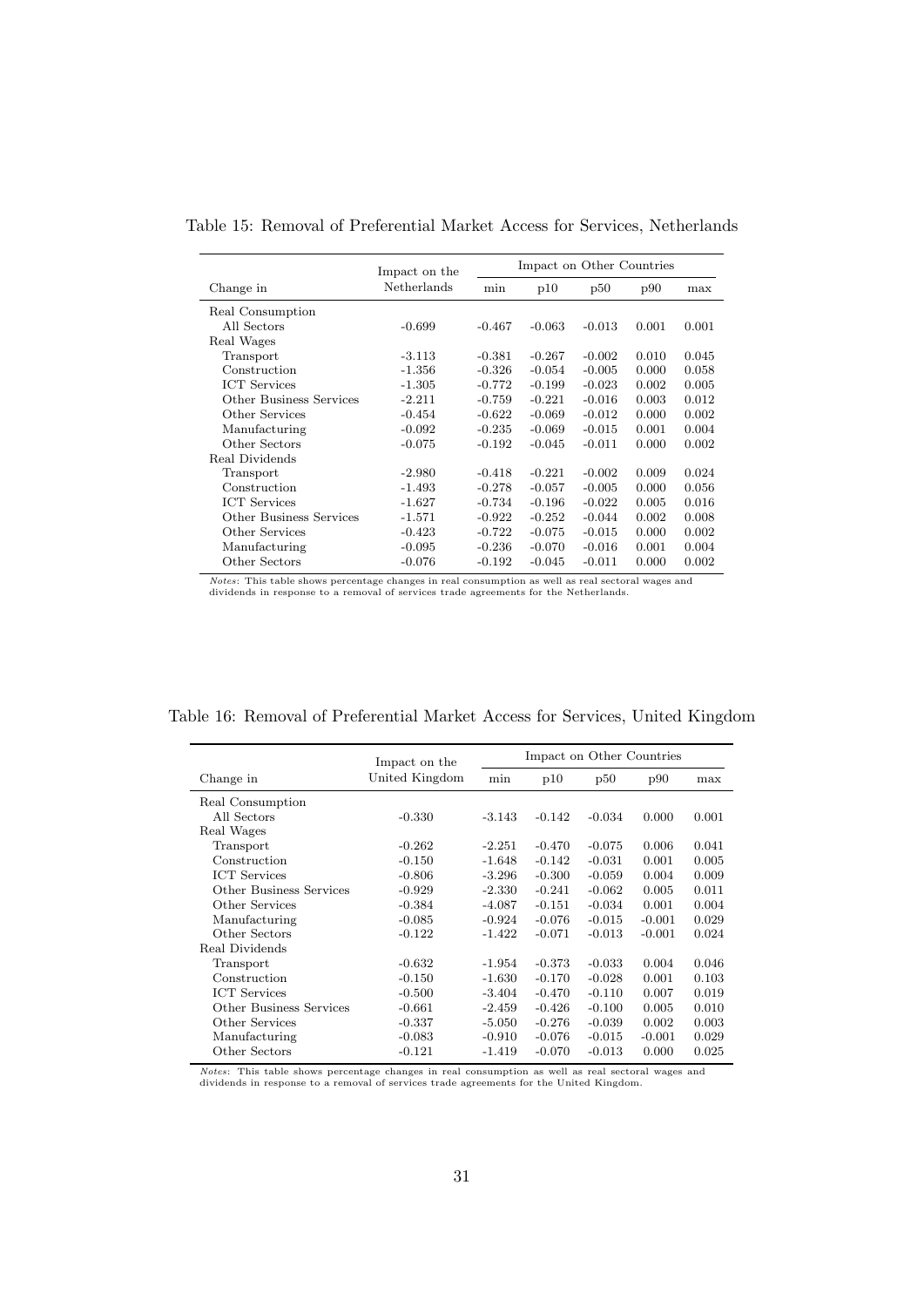Table 17: Removal of Preferential Market Access for Services, United States of America

|                         | Impact on | Impact on Other Countries |          |          |       |       |
|-------------------------|-----------|---------------------------|----------|----------|-------|-------|
| Change in               | the USA   | min                       | p10      | p50      | p90   | max   |
| Real Consumption        |           |                           |          |          |       |       |
| All Sectors             | $-0.018$  | $-0.108$                  | $-0.017$ | 0.000    | 0.002 | 0.021 |
| Real Wages              |           |                           |          |          |       |       |
| Transport               | $-0.145$  | $-0.141$                  | $-0.024$ | 0.007    | 0.015 | 0.028 |
| Construction            | $-0.009$  | $-0.114$                  | $-0.002$ | 0.001    | 0.004 | 0.009 |
| <b>ICT</b> Services     | $-0.051$  | $-0.156$                  | $-0.006$ | 0.002    | 0.005 | 0.041 |
| Other Business Services | $-0.055$  | $-0.332$                  | $-0.013$ | 0.001    | 0.003 | 0.014 |
| Other Services          | $-0.026$  | $-0.132$                  | $-0.015$ | 0.001    | 0.002 | 0.029 |
| Manufacturing           | $-0.008$  | $-0.076$                  | $-0.009$ | $-0.001$ | 0.000 | 0.004 |
| Other Sectors           | $-0.008$  | $-0.059$                  | $-0.005$ | $-0.001$ | 0.000 | 0.004 |
| Real Dividends          |           |                           |          |          |       |       |
| Transport               | $-0.146$  | $-0.164$                  | $-0.022$ | 0.010    | 0.019 | 0.033 |
| Construction            | $-0.009$  | $-0.127$                  | $-0.005$ | 0.001    | 0.004 | 0.008 |
| <b>ICT</b> Services     | $-0.025$  | $-0.346$                  | $-0.008$ | 0.004    | 0.006 | 0.038 |
| Other Business Services | $-0.014$  | $-0.625$                  | $-0.019$ | 0.001    | 0.004 | 0.011 |
| Other Services          | $-0.025$  | $-0.151$                  | $-0.016$ | 0.001    | 0.003 | 0.032 |
| Manufacturing           | $-0.008$  | $-0.075$                  | $-0.009$ | $-0.001$ | 0.000 | 0.004 |
| Other Sectors           | $-0.007$  | $-0.059$                  | $-0.005$ | $-0.001$ | 0.000 | 0.004 |

*Notes*: This table shows percentage changes in real consumption as well as real sectoral wages and dividends in response to a removal of services trade agreements for the United States of America.

In a nutshell, three key findings from this analysis stand out. First, exiting STAs is costly in terms of real household consumption, and the costs tend to be higher for smaller countries than larger ones as well as for well-connected countries (more STA partners in the outset; more central countries) than for less-well-connected ones (fewer STA partners in the outset; more peripheral countries).

Second, the effects on third countries are largely heterogeneous and may be even bigger at the extremes in absolute value than for the exiting country at stake. The latter is more likely the case for larger and less peripheral exiting countries with more STA partners in the outset (see the lower-bound effect on third countries for Germany in Table 14 or the United Kingdom in Table 16 and compare it with those of other countries). Due to a redirection ("diversion") of trade through STA memberships, some third countries will benefit from removing STAs, but these effects tend to be relatively small in magnitude. To see this, consider the effects in the columns p90 or max in Tables 10 to 17.

Third, the magnitude of the effects on real wages and real dividends across sectors is relatively similar on average, but there is a large degree of heterogeneity of the effects on these outcomes across sectors. Accruing to the relatively large absolute value of  $\hat{\beta}^{s,STA}$  for Transport Services and ICT Services in Table 6, the effect is largest on average for the mentioned outcomes in these sectors. The largest effects in percent are found for Belgium and the Netherlands, and the smallest are found for the United States. However, the degree of variation of the effects across sectors (and third countries) depends inter alia on the input-output structure of an economy.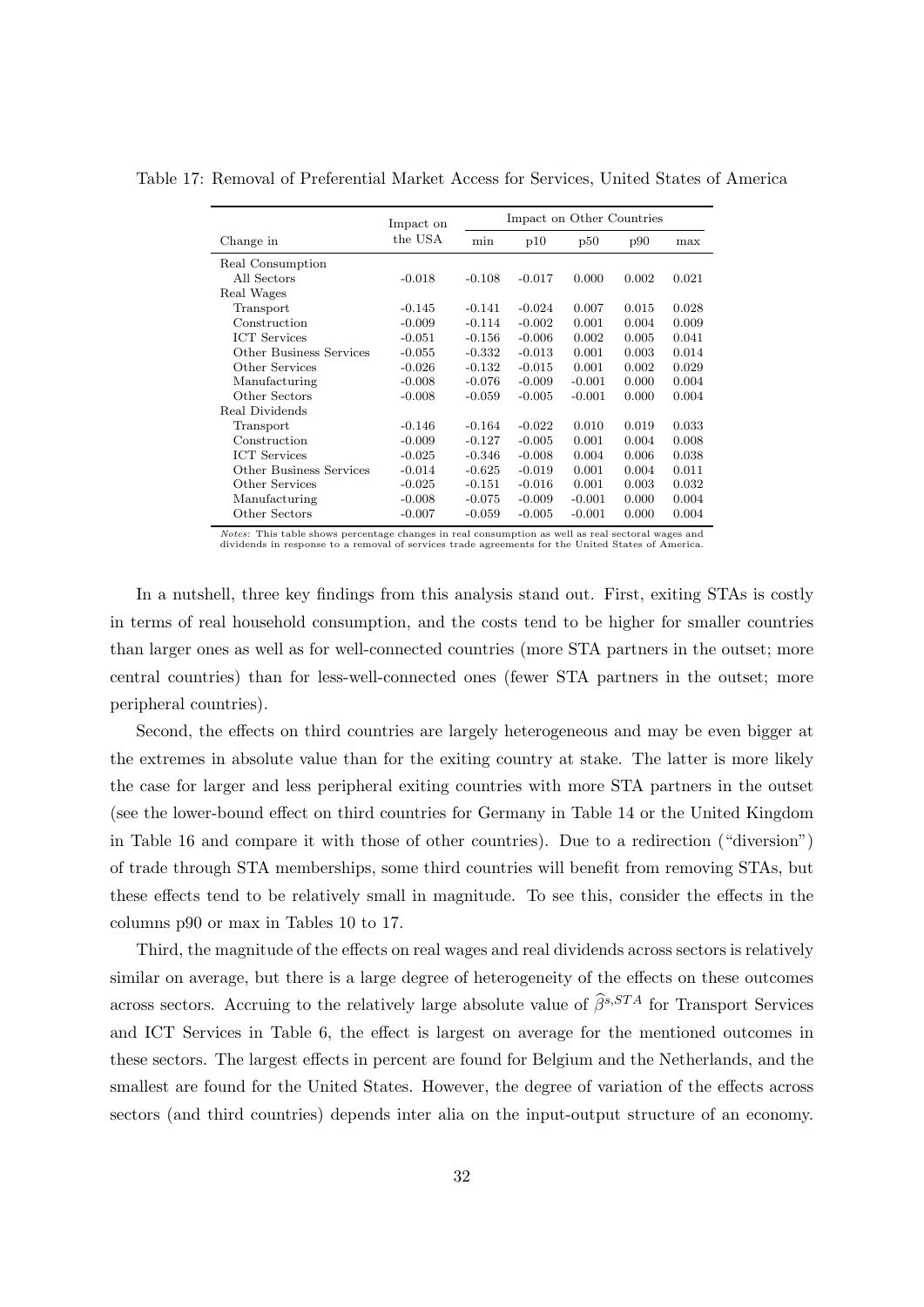Across all countries considered, there are relatively large average negative effects on real wages and real dividends in manufacturing, even though there are no direct effects on that sector from exiting an STA.<sup>23</sup>

## **6.3 Abandoning Services-trade-agreement (STA) Membership for All Countries Jointly**

While the analysis in the previous subsection was devoted to a removal of preferential services market access between a single country and its trading partners as of 2014, we quantify effects of a joint de-liberalization among all preferential trading partners in this subsection. To put the two types of experiments in perspective, note that a joint removal of preferential market access means larger global economic costs on the one hand but smaller diversion effects on the other hand. Diversion is of greater importance if preferential market access is more selective and, hence, covers fewer economies and a smaller share of the world market.

Table 18: Removal of Services Trade Agreement Membership For All Countries Jointly

|                         | Impact on All Countries |          |          |          |       |  |  |  |
|-------------------------|-------------------------|----------|----------|----------|-------|--|--|--|
| Change in               | min                     | p10      | p50      | p90      | max   |  |  |  |
| Real Consumption        |                         |          |          |          |       |  |  |  |
| All Sectors             | $-7.718$                | $-0.898$ | $-0.326$ | $-0.006$ | 0.017 |  |  |  |
| Real Wages              |                         |          |          |          |       |  |  |  |
| Transport               | $-6.035$                | $-3.560$ | $-1.028$ | 0.008    | 0.176 |  |  |  |
| Construction            | $-4.610$                | $-0.888$ | $-0.189$ | $-0.002$ | 0.004 |  |  |  |
| <b>ICT</b> Services     | $-14.228$               | $-1.980$ | $-0.715$ | 0.006    | 0.117 |  |  |  |
| Other Business Services | $-7.772$                | $-2.142$ | $-0.728$ | $-0.005$ | 0.051 |  |  |  |
| Other Services          | $-9.764$                | $-1.042$ | $-0.308$ | $-0.005$ | 0.003 |  |  |  |
| Manufacturing           | $-2.346$                | $-0.382$ | $-0.141$ | $-0.007$ | 0.043 |  |  |  |
| Other Sectors           | $-3.085$                | $-0.372$ | $-0.109$ | $-0.005$ | 0.032 |  |  |  |
| Real Dividends          |                         |          |          |          |       |  |  |  |
| Transport               | $-6.593$                | $-3.591$ | $-1.070$ | 0.008    | 0.226 |  |  |  |
| Construction            | $-4.652$                | $-0.907$ | $-0.188$ | $-0.001$ | 0.105 |  |  |  |
| <b>ICT</b> Services     | $-13.938$               | $-2.761$ | $-0.938$ | 0.007    | 0.172 |  |  |  |
| Other Business Services | $-9.345$                | $-2.581$ | $-0.918$ | $-0.007$ | 0.029 |  |  |  |
| Other Services          | $-11.210$               | $-1.375$ | $-0.346$ | $-0.005$ | 0.007 |  |  |  |
| Manufacturing           | $-2.333$                | $-0.383$ | $-0.139$ | $-0.007$ | 0.042 |  |  |  |
| Other Sectors           | $-3.061$                | $-0.372$ | $-0.109$ | $-0.005$ | 0.037 |  |  |  |
|                         |                         |          |          |          |       |  |  |  |

*Notes*: This table shows percentage changes in real consumption as well as real sectoral wages and dividends in response to a removal of all existing services trade agreements.

Table 18 summarizes the findings for this experiment, giving moments for all countries. Table 19 does so for real consumption in the selected countries as considered in the previous subsection. These two tables confirm precisely the above argument: for each and every deliberalizing country considered, the effects on economic outcomes are smaller in absolute value with a world-wide joint de-liberalization than with an individual one (for this, compare the top

 $^{23}$ Note that we chose the design of the experiment such that countries only change preferential market access to services but not goods in the counterfactual analysis.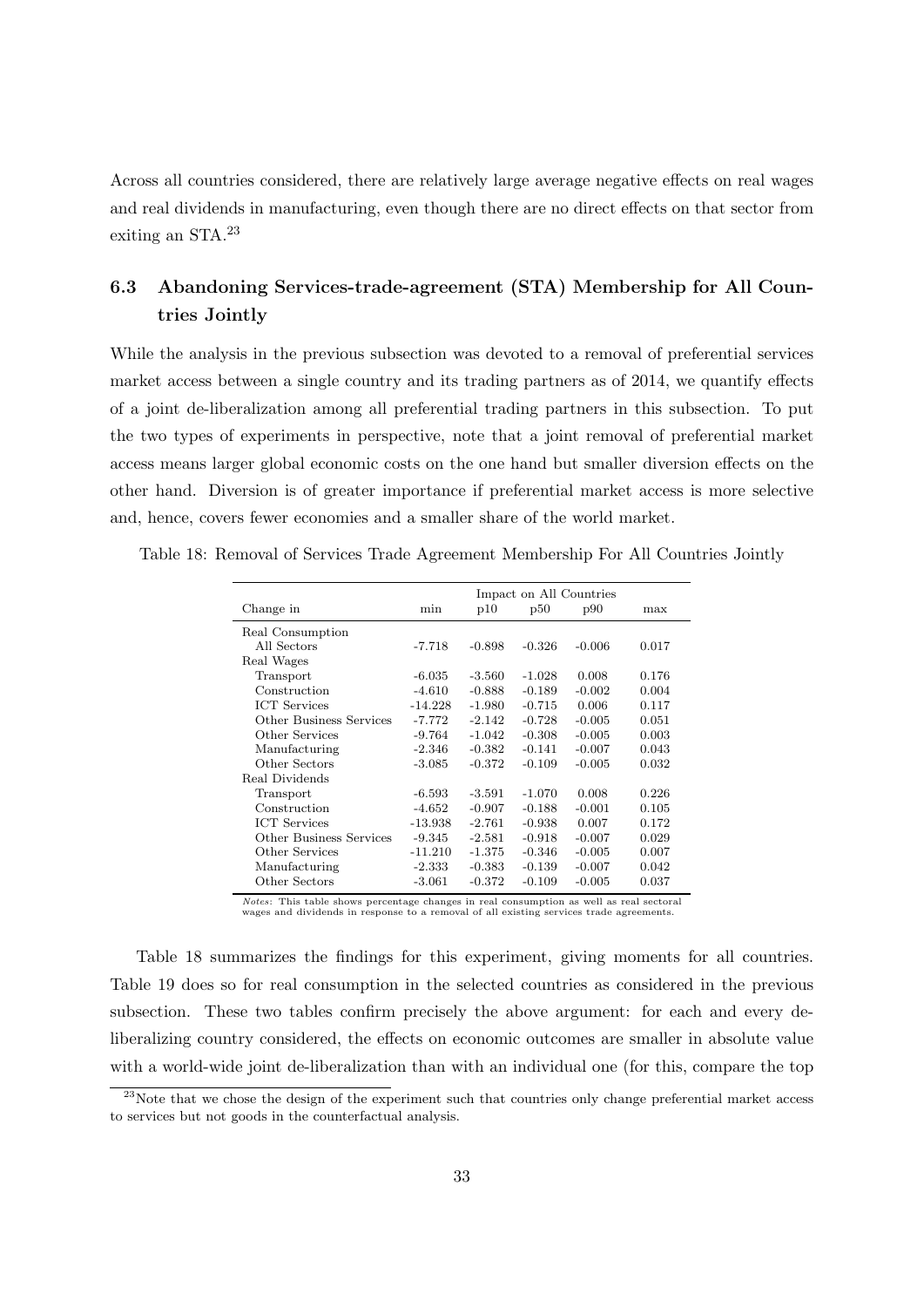Table 19: Impact of the Removal of All Services Trade Agreement Membership on Real Consumption in Selected Countries

| Country                  | All Sectors |
|--------------------------|-------------|
| Austria                  | $-0.466$    |
| Belgium                  | $-0.866$    |
| Canada                   | $-0.111$    |
| France                   | $-0.240$    |
| Germany                  | $-0.278$    |
| Netherlands              | $-0.686$    |
| United Kingdom           | $-0.326$    |
| United States of America | $-0.016$    |

row of Tables 10 to 17 with the corresponding cells in Table 19), and particularly so for small and less remote countries which extensively used preferential trade agreements ex ante in 2014.

Table 18 suggests that the effects of the considered type of de-liberalization on real consumption range from  $-7.72$  (Malta) percent to 0.82 percent (Switzerland) for all 42 countries and the Rest of the World together. Among the eight selected economies in Table 19, this range is from -0.02 (United States) to -0.87 percent (Belgium). Relative to the rates of annual growth of real GDP of the covered economies, we might say that they correspond to not much less than a year's real income growth in the post-Economic-and-Financial-Crisis era. Hence, the effects of a de-liberalization of preferential market access in services only are not trivially small, and they spill over to economies which do not change their policies (as they did not operate under preferential services market access in 2014) and to sectors such as manufacturing, for which we keep the policy environment constant. Whether and to what extent workers and shareholders in manufacturing would be hurt by the considered de-liberalization depends on the ramifications established through the industrial input-output structure of an economy, but on average they would suffer a loss from higher services input costs.

## **6.4 Raising Services Trade Costs Everywhere to an Extent as if a Hypothetical Global Services Trade Agreement (STA) Were Abandoned**

The experiments in the two previous subsections pertained to some discriminatory change – abandoning all preferential STAs of a single country versus abandoning all STAs globally. In this subsection, we envisage a non-discriminatory global increase in services trade costs. However, in order to link the results to the earlier discussion, we consider an increase in services trade costs which is equivalent to a removal of a global STA, where all countries hypothetically participate as of 2014. Accordingly, there is no diversion present with this experiment (except for diverting trade towards domestic sales). Hence, the associated effects should be even bigger on average than with the second experiment.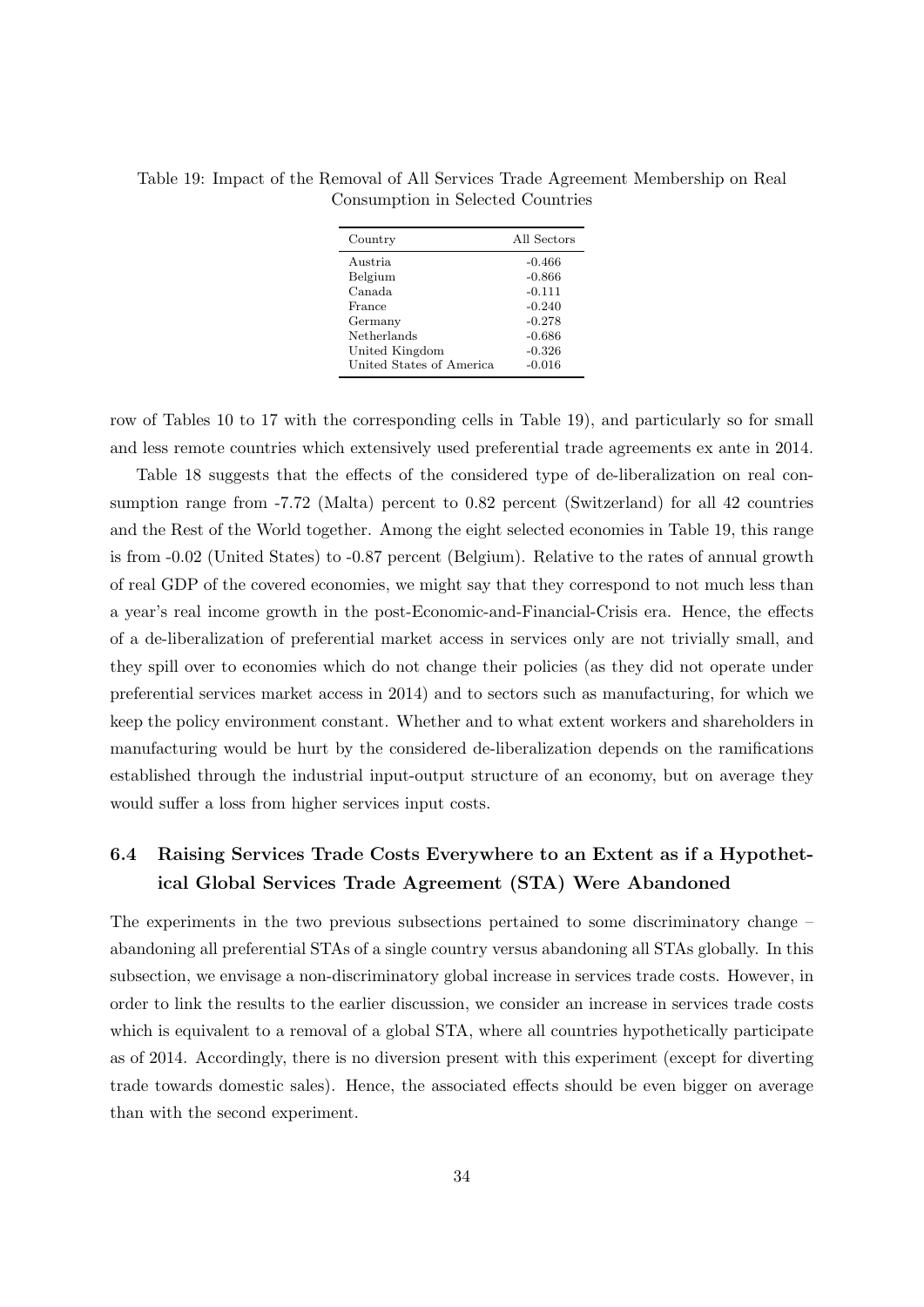|                                | Impact on All Countries |          |          |          |          |  |  |  |  |
|--------------------------------|-------------------------|----------|----------|----------|----------|--|--|--|--|
| Change in                      | min                     | p10      | p50      | p90      | max      |  |  |  |  |
| Real Consumption               |                         |          |          |          |          |  |  |  |  |
| All Sectors                    | $-12.625$               | $-1.517$ | $-0.621$ | $-0.141$ | $-0.086$ |  |  |  |  |
| Real Wages                     |                         |          |          |          |          |  |  |  |  |
| Transport                      | -7.891                  | $-6.817$ | $-2.032$ | $-0.355$ | $-0.034$ |  |  |  |  |
| Construction                   | $-7.331$                | $-1.430$ | $-0.408$ | $-0.077$ | 0.020    |  |  |  |  |
| <b>ICT</b> Services            | $-19.264$               | $-3.060$ | $-1.404$ | $-0.208$ | $-0.027$ |  |  |  |  |
| <b>Other Business Services</b> | $-10.550$               | $-3.139$ | $-1.198$ | $-0.335$ | $-0.061$ |  |  |  |  |
| Other Services                 | -16.349                 | $-1.451$ | $-0.586$ | $-0.132$ | $-0.086$ |  |  |  |  |
| Manufacturing                  | $-3.713$                | $-0.667$ | $-0.260$ | $-0.048$ | 0.119    |  |  |  |  |
| Other Sectors                  | $-4.890$                | $-0.637$ | $-0.226$ | $-0.002$ | 0.038    |  |  |  |  |
| Real Dividends                 |                         |          |          |          |          |  |  |  |  |
| Transport                      | $-8.857$                | $-7.287$ | $-2.397$ | $-0.285$ | $-0.066$ |  |  |  |  |
| Construction                   | -7.461                  | $-1.723$ | $-0.444$ | $-0.047$ | 0.126    |  |  |  |  |
| <b>ICT</b> Services            | $-19.289$               | $-4.223$ | $-1.933$ | $-0.256$ | $-0.045$ |  |  |  |  |
| Other Business Services        | $-10.767$               | $-4.101$ | $-1.536$ | $-0.296$ | $-0.065$ |  |  |  |  |
| Other Services                 | $-16.524$               | $-2.060$ | $-0.723$ | $-0.136$ | $-0.091$ |  |  |  |  |
| Manufacturing                  | $-3.719$                | $-0.658$ | $-0.254$ | $-0.045$ | 0.132    |  |  |  |  |
| Other Sectors                  | $-4.847$                | $-0.634$ | $-0.226$ | $-0.001$ | 0.046    |  |  |  |  |

Table 20: Global Removal of Services Trade Agreement Membership

*Notes*: This table shows percentage changes in real consumption as well as real sectoral wages and dividends in response to a global removal of services trade agreements.

Table 21: Impact of the Global Removal of Services Trade Agreement Membership on Real Consumption in Selected Countries

| Country                  | All Sectors |
|--------------------------|-------------|
| Austria                  | $-0.663$    |
| Belgium                  | $-1.438$    |
| Canada                   | $-0.318$    |
| France                   | $-0.414$    |
| Germany                  | $-0.500$    |
| Netherlands              | $-1.255$    |
| United Kingdom           | $-0.601$    |
| United States of America | $-0.106$    |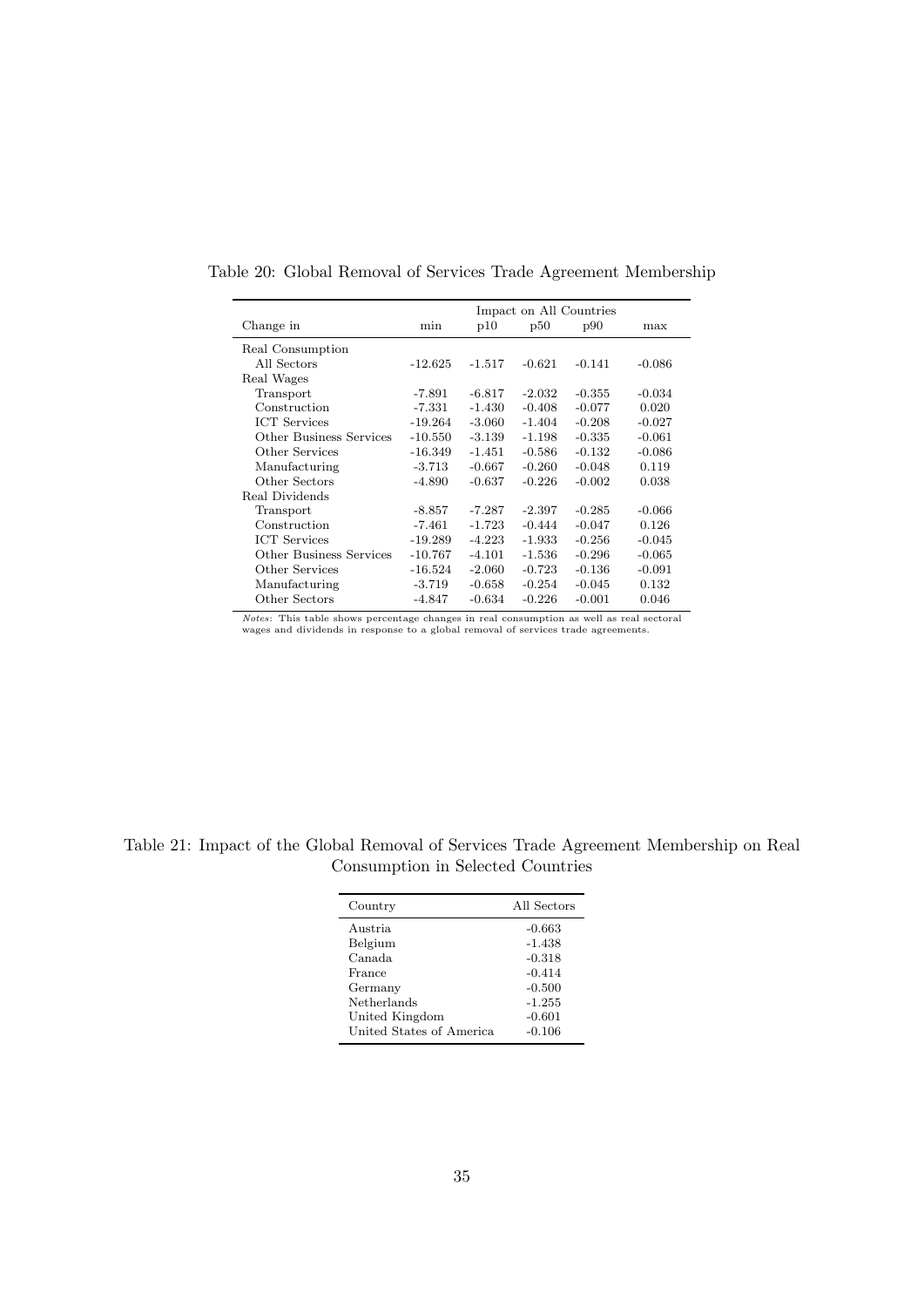Tables 20 and 21 summarize the corresponding findings in a way akin to the previous subsection. It is apparent from a comparison of Table 20 with Table 18 and of Table 21 with Table 19 that the economic costs of such an increase in non-tariff barriers to services trade are considerably bigger than for a global removal of preferential market access in services, as expected. Again, the general patterns across countries and sectors are similar to those with the second experiment, however.

## **7 Conclusion**

This paper provides a quantitative analysis of a multi-sector model of trade with an imperfect coverage of customers by suppliers as in Arkolakis (2010), with a special focus on services rather than goods. The structural model is informed by transaction-level and firm-level data for Germany as well as by aggregate sector-level (input-output) data for multiple countries.

The wealth of data available permits an identification of all fundamental model parameters and alludes to the variation of these parameters across sectors and, where applicable, across consumer countries. The parameter estimates support an apparently good model fit of the relevant moments of the data for the purpose at hand.

The estimates are then used to inform a quantitative counterfactual analysis towards assessing the relevance of economic policy. In that regard, we focus on the role of services trade agreements (STAs) as an instrument which affects the conglomerate of variable and fixed costs of cross-border services transactions. We proceed towards an assessment of the quantitative effects of STA membership on economies through activity in services sectors in two steps.

First, we establish a negative link between estimated overall (variable and fixed) transaction costs in services and STA membership with the data at hand.

Second, we use the estimated increase of overall trade costs and quantify their impact on various economic aggregates (such as real consumption, real wages, and real dividends) across countries from individually versus jointly abandoning existing STAs as of 2014. The findings suggest, as expected, that (i) smaller and less remote countries suffer bigger losses which range from about -7.7 percent to about zero (for STA-untreated countries) in the case of a world-wide exit from all STAs; (ii) there are non-trivial detrimental spillover effects to the manufacturing sector from abandoning services-trade provisions in trade agreements on average, depending on the input-output relationships in a country; (iii) effects on partner countries and third countries may be larger than for large STA-abandoning economies; (iv) effects on real wages and on real dividends are of a similar magnitude.

We hope that these results help in improving our understanding of the quantitative impor-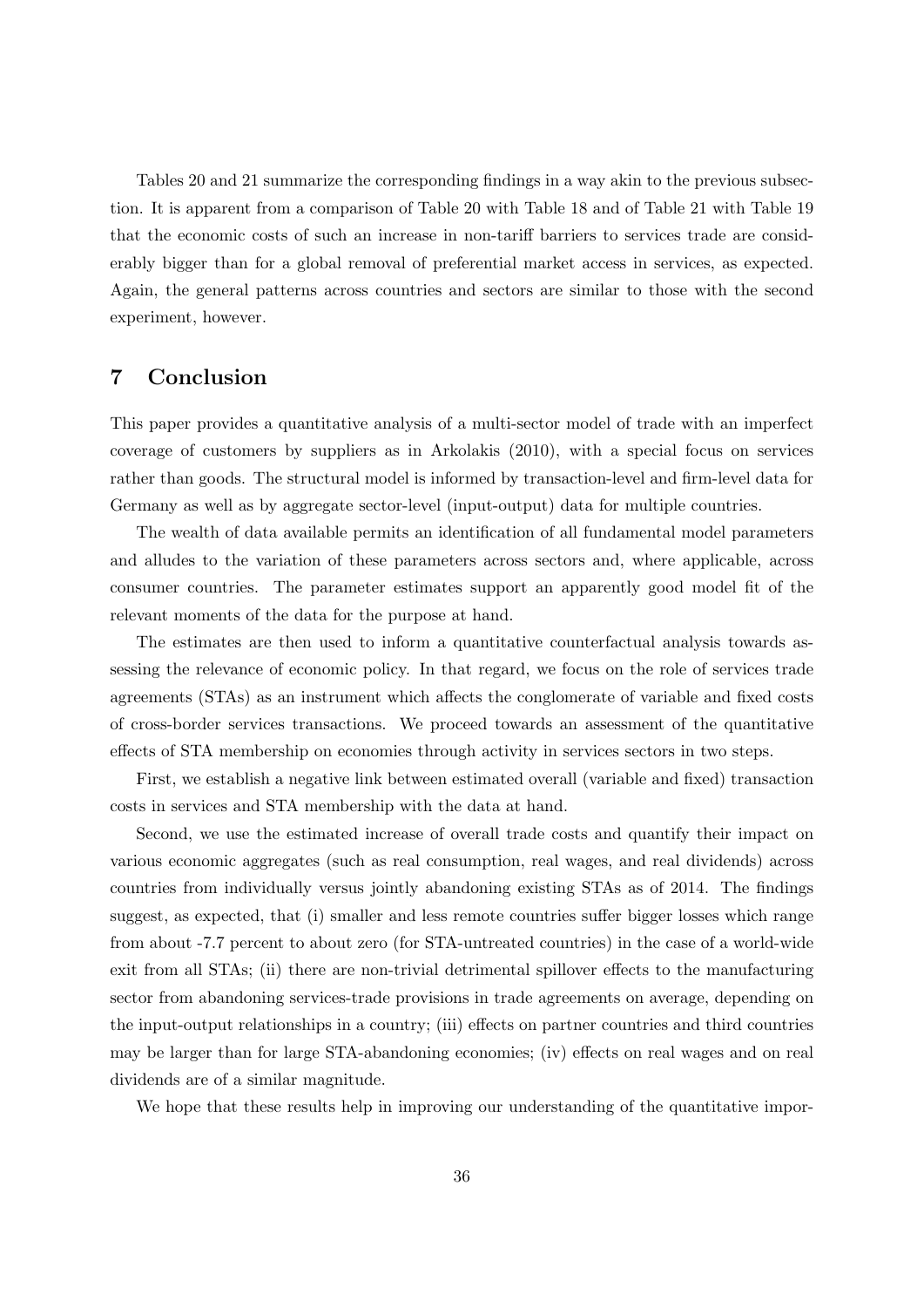tance of services and of economic policy addressing them. Due to recent political developments in Europe and elsewhere, preferential market access of business transactions in trade agreements – not only in goods but also in services – is at risk. This paper suggests that preferential services provisions alone in such agreements are relatively important. For example, for the United Kingdom, abandoning existing provisions for services in trade agreements as of 2014 would involve a loss of real consumption per capita of about  $0.3$  percentage point – a magnitude that is in the ballpark of a year's worth of growth of the real economy in Europe since after the Economic and Financial Crisis.

The quantified effects should be understood as a lower bound of what one might expect to happen in the long run in reality for the following reasons. First, preferential services provisions rarely come in isolation and are often tied to goods-market provisions. A simultaneous deliberalization of market access in services as well as goods should be expected to result in larger effects than those obtained here. Second, preferential market liberalization often goes hand in hand with (works as a building block of) overall, unilateral liberalization. Again associated effects are neglected in the counterfactual analysis conducted here, but might have large economic effects.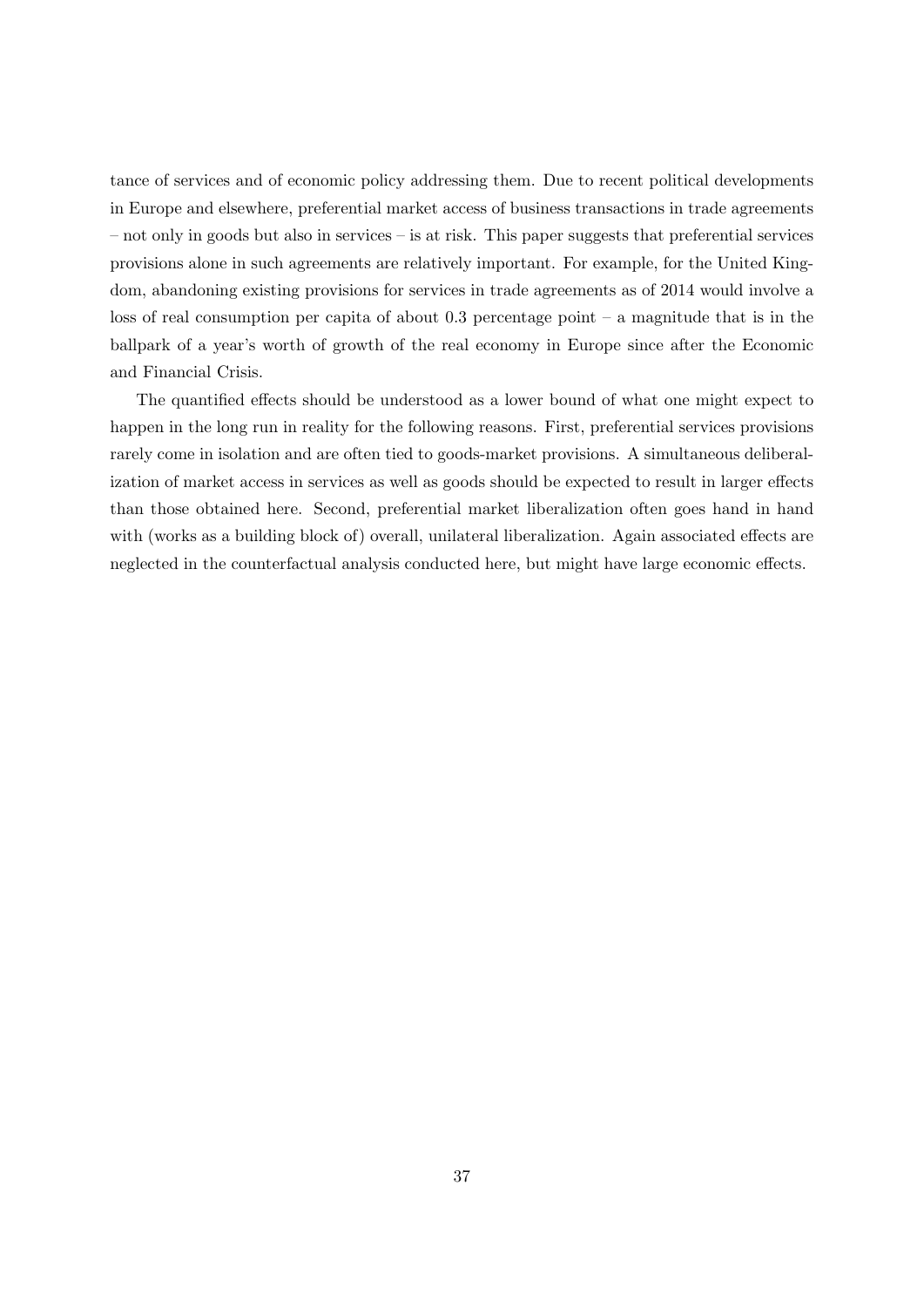## **References**

- Anderson, J. E., van Wincoop, E., 2003. Gravity with gravitas: A solution to the border puzzle. American Economic Review 93(1), 170–192.
- Ariu, A., 2016a. Crisis-proof services: Why trade in services did not suffer during the 2008-2009 collapse. Journal of International Economics 98(C), 138–149.
- Ariu, A., 2016b. Services versus goods trade: A firm-level comparison. Review of World Economics (Weltwirtschaftliches Archiv) 152(1), 19–41.
- Arkolakis, C., 2010. Market penetration costs and the new consumers margin in international trade. Journal of Political Economy 118(6), 1151–1199.
- Bas, M., Mayer, T., Thoenig, M., 2015. From micro to macro: Demand, supply, and heterogeneity in the trade elasticity. CEPR Discussion Papers no. 10637.
- Bernard, A. B., Jensen, J. B., Redding, S. J., Schott, P. K., 2007. Firms in international trade. Journal of Economic Perspectives 21(3), 105–130.
- Biewen, E., Blank, S., 2018. Variations in services trade. mimeo, Deutsche Bundesbank.
- Biewen, E., Lohner, S., 2017. Statistics on international trade in services. Data Report 2017-07, Research Data and Service Centre, Deutsche Bundesbank.
- Breinlich, H., Criscuolo, C., 2011. International trade in services: A portrait of importers and exporters. Journal of International Economics 84(2), 188–206.
- Broda, C., Weinstein, D. E., 2006. Globalization and the gains from variety. The Quarterly Journal of Economics 121(2), 541–585.
- Caliendo, L., Parro, F., 2015. Estimates of the trade and welfare effects of NAFTA. Review of Economic Studies 82(1), 1–44.
- Chaney, T., 2008. Distorted gravity: The intensive and extensive margins of international trade. American Economic Review 98(4), 1707–21.
- Costinot, A., Donaldson, D., Komunjer, I., 2012. What goods do countries trade? A quantitative exploration of Ricardo's ideas. Review of Economic Studies 79(2), 581–608.
- Costinot, A., Rodríguez-Clare, A., 2014. Trade theory with numbers: Quantifying the consequences of globalization. Vol. 4 of Handbook of International Economics. Elsevier, pp. 197–261.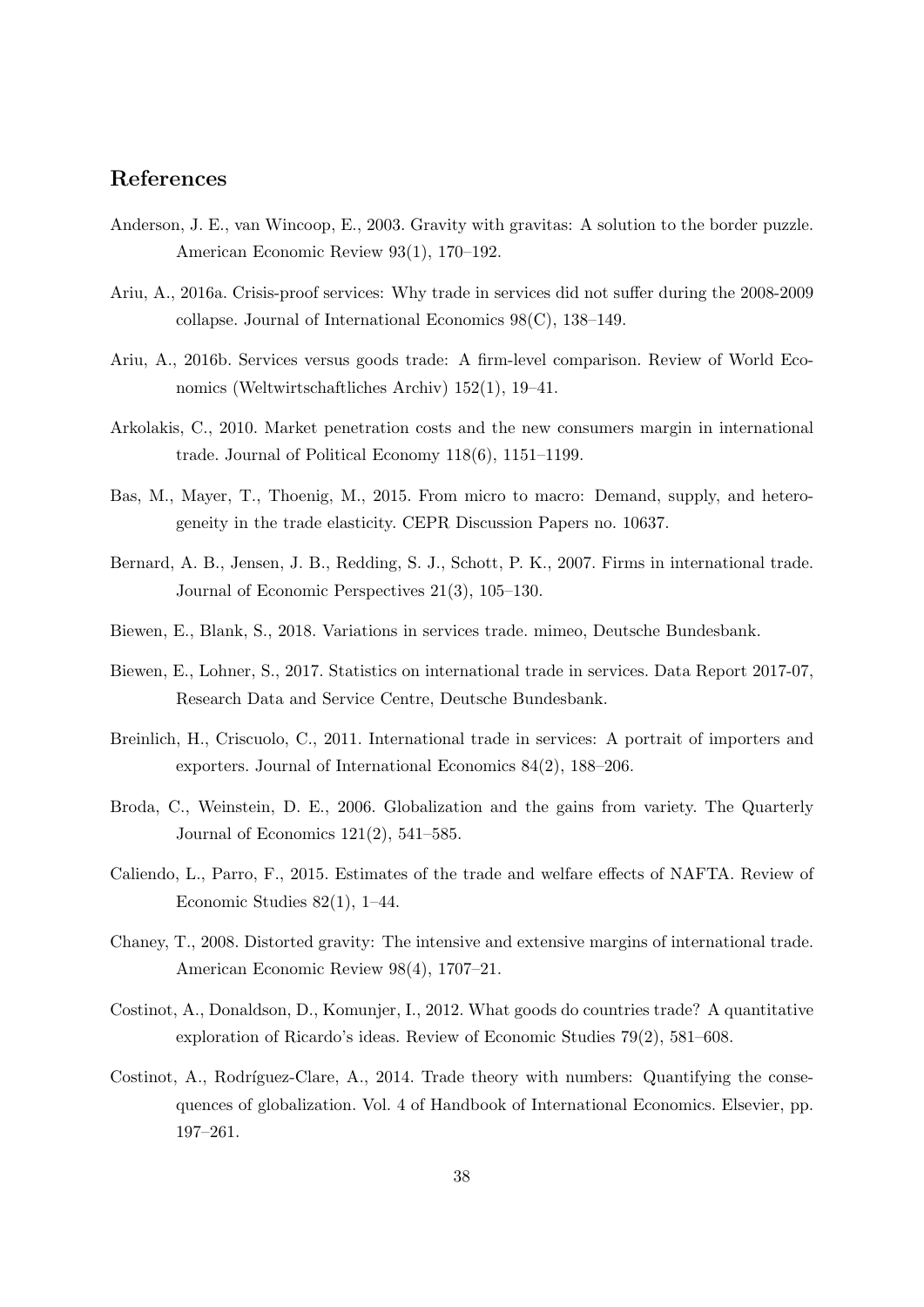- Crozet, M., Koenig, P., 2010. Structural gravity equations with intensive and extensive margins. Canadian Journal of Economics 43(1), 41–62.
- Damijan, J., Haller, S. A., Kaitila, V., Črt Kostevc, Maliranta, M., Milet, E., Mirza, D., Rojec, M., 2015. The performance of trading firms in the services sectors comparable evidence from four EU countries. The World Economy 38(12), 1809–1849.
- Davies, R. B., Studnicka, Z., 2017. The heterogeneous impact of Brexit: Early indications from the FTSE. CESifo Working Paper Series 6478, CESifo Group Munich.
- Dhingra, S., Huang, H., Ottaviano, G., Pessoa, J. P., Sampson, T., Reenen, J. V., 2017. The costs and benefits of leaving the EU: Trade effects. Economic Policy 32(92), 651–705.
- Eaton, J., Kortum, S., 2002. Technology, geography, and trade. Econometrica 70(5), 1741–1779.
- Eaton, J., Kortum, S., Kramarz, F., 2011. An anatomy of international trade: Evidence from French firms. Econometrica 79(5), 1453–1498.
- Felbermayr, G., Grschl, J. K., Heiland, I., 2018. Undoing Europe in a new quantitative trade model. ifo Working Paper Series 250, ifo Institute - Leibniz Institute for Economic Research at the University of Munich.
- Haller, S., Damijan, J., Kaitila, V., Črt Kostevc, Maliranta, M., Milet, E., Mirza, D., Rojec, M., 2014. Trading firms in the services sectors: comparable evidence from four EU countries. Review of World Economics (Weltwirtschaftliches Archiv) 150(3), 471–505.
- Head, K., Mayer, T., 2014. Gravity equations: Workhorse, toolkit, and cookbook. Handbook of International Economics. Vol. 4, Elsevier, pp. 131–195.
- Head, K., Mayer, T., Ries, J., 2010. The erosion of colonial trade linkages after independence. Journal of International Economics 81(1), 1–14.
- Helpman, E., Melitz, M., Rubinstein, Y., 2008. Estimating trade flows: Trading partners and trading volumes. The Quarterly Journal of Economics 123(2), 441–487.
- Kee, H. L., Nicita, A., Olarreaga, M., 2008. Import demand elasticities and trade distortions. The Review of Economics and Statistics 90(4), 666–682.
- Kee, H. L., Nicita, A., Olarreaga, M., 2009. Estimating trade restrictiveness indices. Economic Journal 119(543), 172–199.
- Melitz, M. J., 2003. The impact of trade on intra-industry reallocations and aggregate industry productivity. Econometrica 71(6), 1695–1725.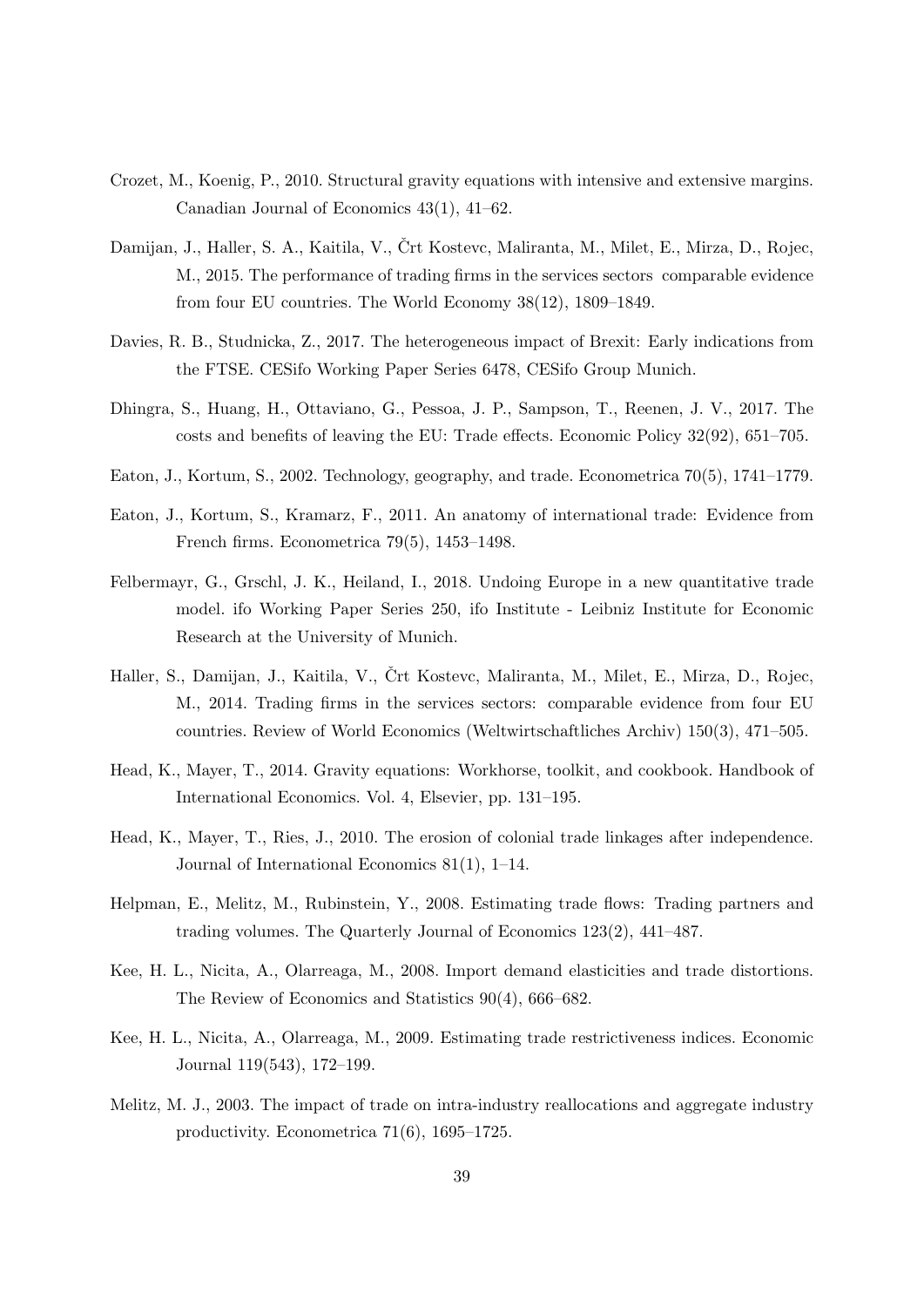- Sampson, T., 2017. Brexit: The economics of international disintegration. Journal of Economic Perspectives 31(4), 163–184.
- Stöß, E., 2001. Deutsche Bundesbank's corporate balance sheet statistics and areas of application. Schmollers Jahrbuch 121(1), 131–137.
- Timmer, M. P., Dietzenbacher, E., Los, B., Stehrer, R., Vries, G. J., 2015. An illustrated user guide to the World Input-output Database: The case of global automotive production. Review of International Economics 23(3), 575–605.
- Timmer, M. P., Los, B., Stehrer, R., de Vries, G. J., 2016. An anatomy of the global trade slowdown based on the WIOD 2016 release. GGDC Research Memorandum GD-162, Groningen Growth and Development Centre, University of Groningen.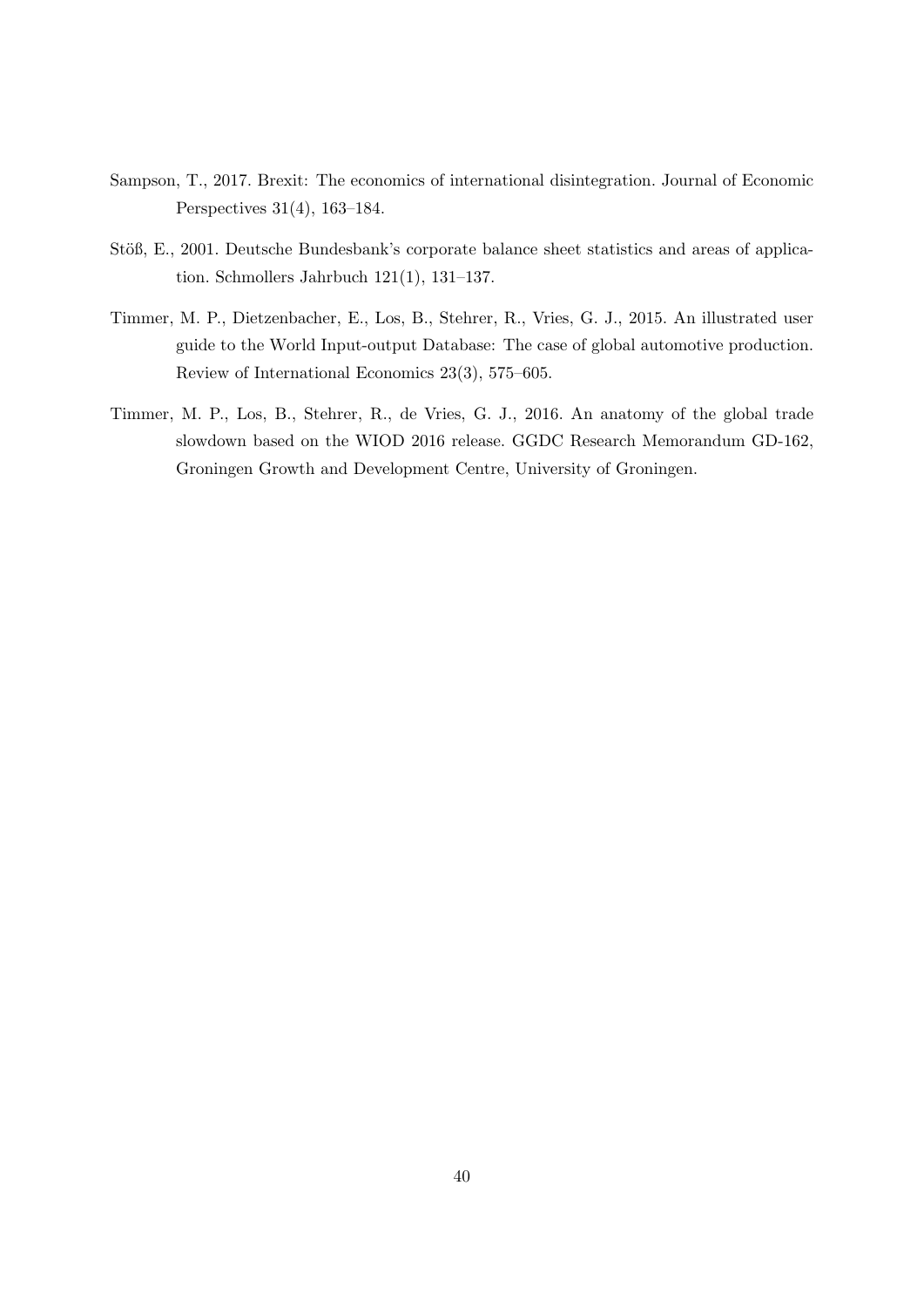## **Appendix**

#### **A.1 Data Sources**

Our analysis relies on transaction-level, firm-level as well as country-sector-level information from the following sources.

**Statistics on International Trade in Services** The Statistics on International Trade in Services (SITS) are compiled by the Deutsche Bundesbank and provided by its Research Data and Service Centre (RDSC). The data comprise the population of German services exports at the transaction-level, including information on the period of the occurrence of transactions, the destination country and the type of service traded. Firms and individuals are required to report service transactions with an overall outgoing value exceeding 12,500 Euro per month. A unit of observation in the data is actually the aggregate trade volume per firm, sector, destination country, and month. We refer to these as transaction-level data in order to distinguish them conceptually from firm-level data on aggregate sales per year. For a detailed description of the dataset, see Biewen and Lohner (2017). The data cover all modes of services transactions of the General Agreement on Trade in Services (GATS), i.e. cross-border trade (mode 1), consumption abroad (mode 2), and the presence of natural persons in the country of the customer (mode 4) with the exception of services transactions of foreign affiliates in the country of the customer (mode 3). Individual transactions are reported according to the sixth version of the IMF's Balance of Payments and International Investment Position Manual (BPM6), which allows classifying transactions into 133 different service sectors. For our analysis, we group transactions into five broad service categories. We use the cross-section for 2014 and drop sector-destinationcountry combinations with fewer than 50 observations. This is to ensure a sufficient number of observations for the estimation of the fundamental model parameters. We thus discard 26 sector-country combinations that represent not even 0.2 percent of overall services sales in our data. Our sample includes 18,646 German service exporters selling to one or more of 228 foreign destinations. In our analysis, we consider 42 country destinations individually plus one rest of the world, which together yield 107,545 firm-sector-destination-country observations among the aforementioned 18,646 German services exporters. Table A.1 reports on the volume of German service exports and the number of firms selling to each destination.

**Corporate Balance Sheets (Ustan)** As SITS covers neither bilateral trade in manufactures nor German services sales at home, we employ the database Corporate Balance Sheets (Ustan) as an additional source. This dataset, which comprises German non-financial firms' financial statements and is also compiled and provided by the Deutsche Bundesbank, covers firms' overall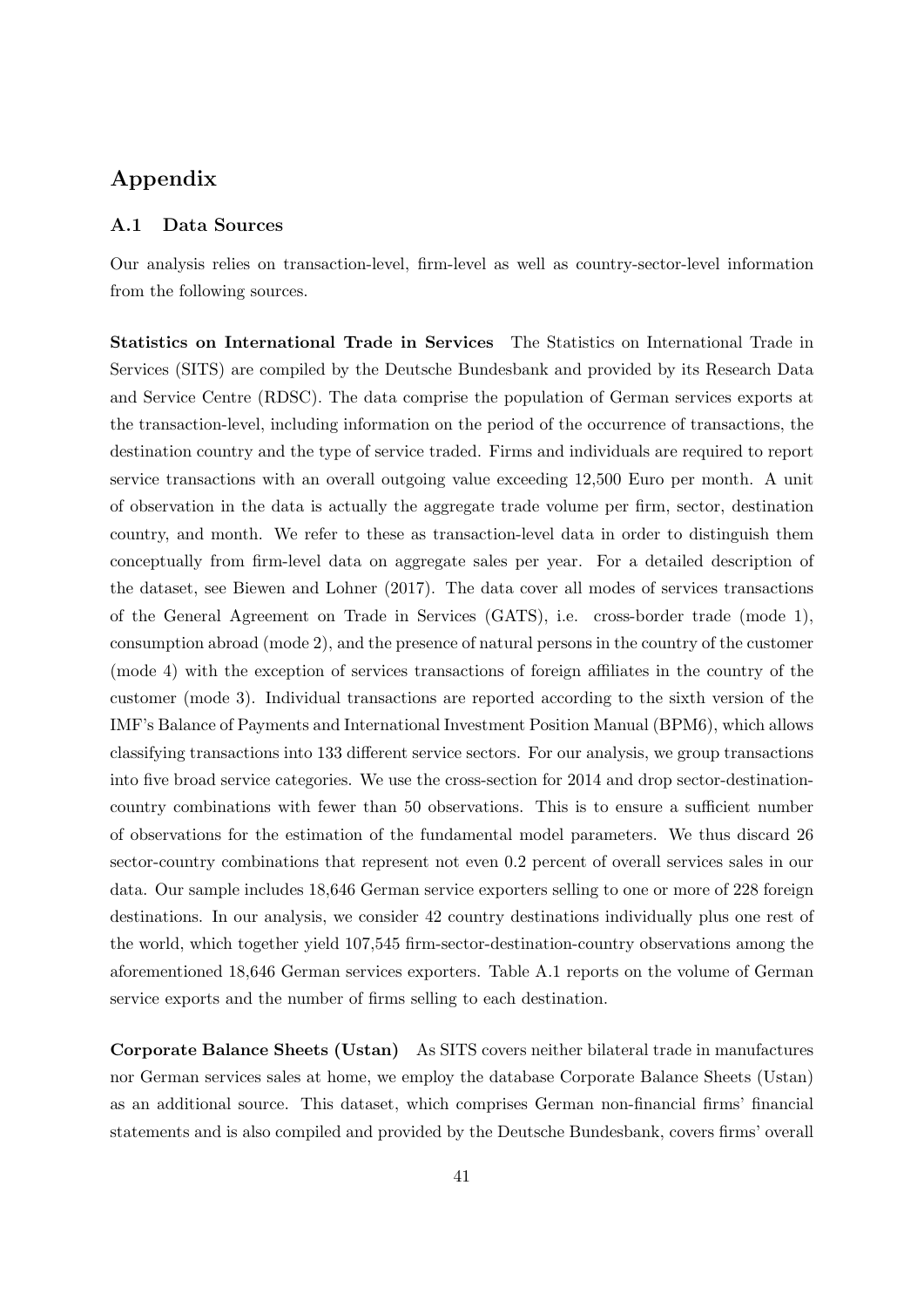| Export                   | Export    | Number of | Fraction of |
|--------------------------|-----------|-----------|-------------|
| Destination              | Volume    | Exporters | Exporters   |
| Australia                | 2,941.67  | 1,123     | 0.06        |
| Austria                  | 7,664.12  | 5,180     | 0.28        |
| Belgium                  | 6,074.32  | 3,277     | 0.18        |
| Brazil                   | 2,751.60  | 1,131     | 0.06        |
| Bulgaria                 | 356.00    | 581       | 0.03        |
| Canada                   | 2,576.13  | 1,260     | 0.07        |
| China                    | 9,178.91  | 2,674     | 0.14        |
| Croatia                  | 258.23    | 562       | 0.03        |
| Cyprus                   | 595.47    | 550       | 0.03        |
| Czech Republic           | 3,297.18  | 2,062     | 0.11        |
| Denmark                  | 3,016.85  | 2,265     | 0.12        |
| Estonia                  | 151.14    | 345       | 0.02        |
| Finland                  | 1,342.95  | 1,299     | 0.07        |
| France                   | 13,821.21 | 5,151     | 0.28        |
| Greece                   | 911.66    | 818       | 0.04        |
| Hungary                  | 2,176.28  | 1,397     | 0.07        |
| India                    | 2,289.53  | 1,249     | 0.07        |
| Indonesia                | 377.85    | 438       | 0.02        |
| Ireland                  | 6,657.15  | 1,514     | 0.08        |
| Italy                    | 6,655.87  | 3,760     | 0.20        |
| Japan                    | 5,690.03  | 1,634     | 0.09        |
| Korea.                   | 2,691.12  | 1,170     | 0.06        |
| Latvia                   | 124.15    | 417       | 0.02        |
| Lithuania                | 215.89    | 403       | 0.02        |
| Luxembourg               | 6,841.85  | 2,666     | 0.14        |
| Malta                    | 455.86    | 345       | 0.02        |
| Mexico                   | 4,122.74  | 886       | 0.05        |
| Netherlands              | 11,671.40 | 5,075     | 0.27        |
| Norway                   | 1,649.65  | 1,357     | 0.07        |
| Poland                   | 3,645.57  | 2,525     | 0.14        |
| Portugal                 | 888.22    | 1,028     | 0.06        |
| Romania                  | 1,357.02  | 1,095     | 0.06        |
| Russian Federation       | 3,744.60  | 1,889     | 0.10        |
| Slovakia                 | 1,071.22  | 916       | 0.05        |
| Slovenia                 | 494.30    | 619       | 0.03        |
| Spain                    | 4,969.06  | 2,966     | 0.16        |
| Sweden                   | 4,413.53  | 2,372     | 0.13        |
| Switzerland              | 24,551.53 | 6,608     | 0.35        |
| Taiwan                   | 737.52    | 644       | 0.03        |
| Turkey                   | 2,101.25  | 1,723     | 0.09        |
| United Kingdom           | 34,575.41 | 5,764     | 0.31        |
| United States of America | 41,520.44 | 5,645     | 0.30        |
| Rest of the World        | 33,860.86 | 5,718     | 0.31        |
| Total                    | 264,487.3 | 18,647    | 1.00        |

Table A.1: Destination Markets Considered in the Analysis

*Note*: Exports reported in million Euro.

sales and exports; see Stöß (2001) for a description of the dataset. Note that the information on exports in Ustan is provided by firms on a voluntary basis. Hence, in some cases a zero may indicate no export activity or no information provided. From this dataset we gather information for 2014 on the domestic sales, operating profits, and total exports of 6,961 German firms belonging to the five services sectors. Moreover, we collect data on 7,903 German manufacturers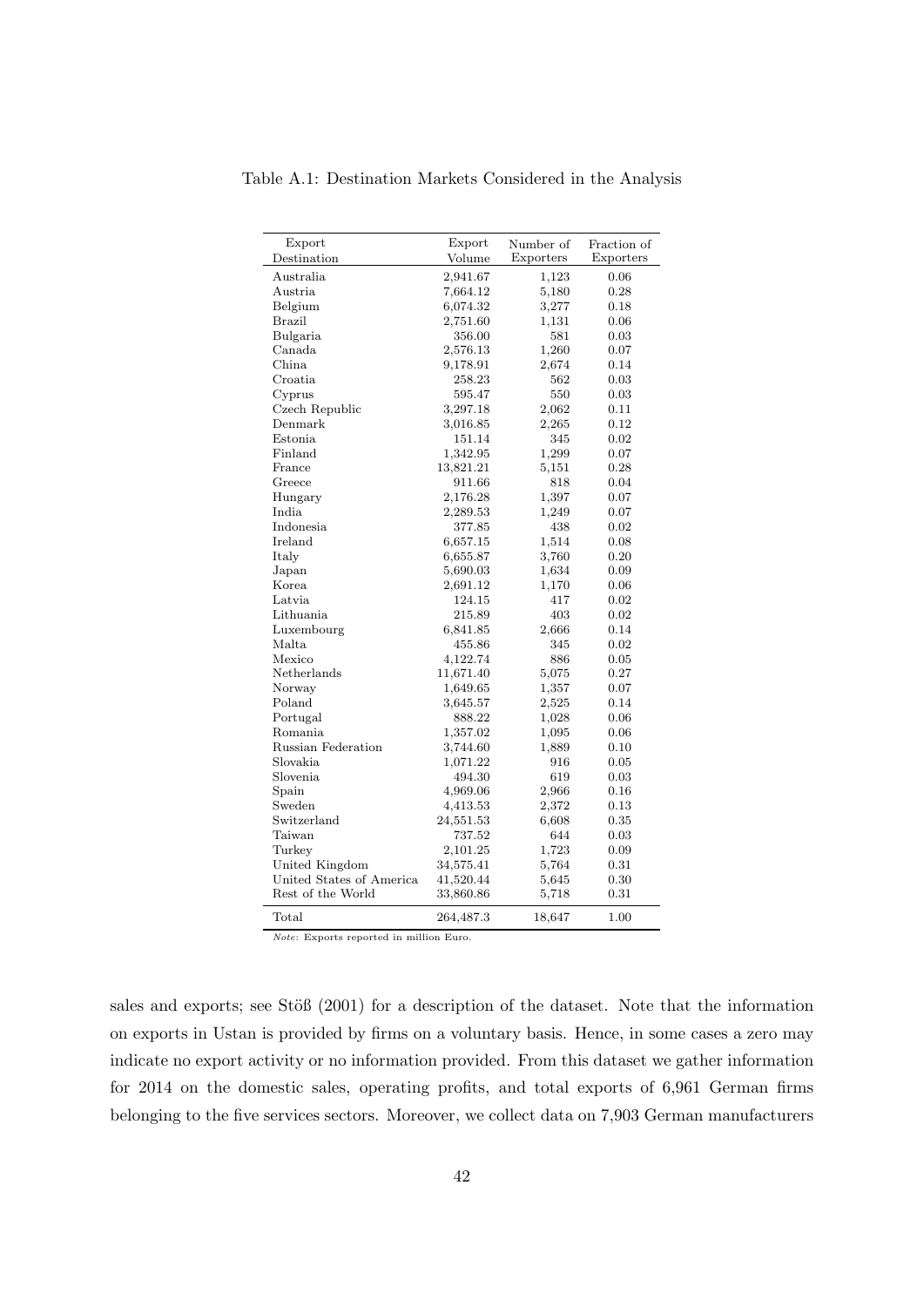and 8,431 German firms in Other Sectors on these variables.

**Regional Trade Agreements of the WTO** We gather information on a country's membership in a pure services-trade agreement or a general trade agreement with services-trade provisions from the WTO's Regional Trade Agreements Information System (RTA-IS).

**Gravity Database** In order to gauge information on the level of barriers to international services trade as well as their decomposition, we use the Gravity Database of the Centre d'Etudes Prospectives et d'Informations Internationales (CEPII; see Head et al., 2010).

**World Input-Output Database** To calibrate the model to inform the counterfactual analysis we use sector-country information from the World Input-Output Database Release 2016 (WIOD; see Timmer et al., 2015 and Timmer et al., 2016).

#### **A.2 Services Categories**

To build our five Services categories we follow the IMF's BPM6 Compilation Guide (2014) with a few exceptions. First, we add Maintenance and Repair Services as well as Travel to the group of Other Services given that the sectoral counterpart in firm-level data and the WIOD is not clear. Second, given the sectoral breakdown in the WIOD, we further extract Construction, Other Business Services and Telecommunication, Computer and Information Services from the group of Other Services. Third, we add Manufacturing Services on Physical Inputs Owned by Others given that we cannot separate manufacturing services from other manufacturing activities and this item apparently is most closely related to Other Business Services. This results in the following classification:

- *•* Transport Services
- *•* Construction
- Telecommunication, Computer and Information Services, ICT
- *•* Other Business Services:
	- **–** Manufacturing Services on Physical Inputs Owned by Others (formely goods trade)
	- **–** Research and Development
	- **–** Professional and Management Services
	- **–** Technical, Trade-related and Other Business Services
	- **–** Operating Leasing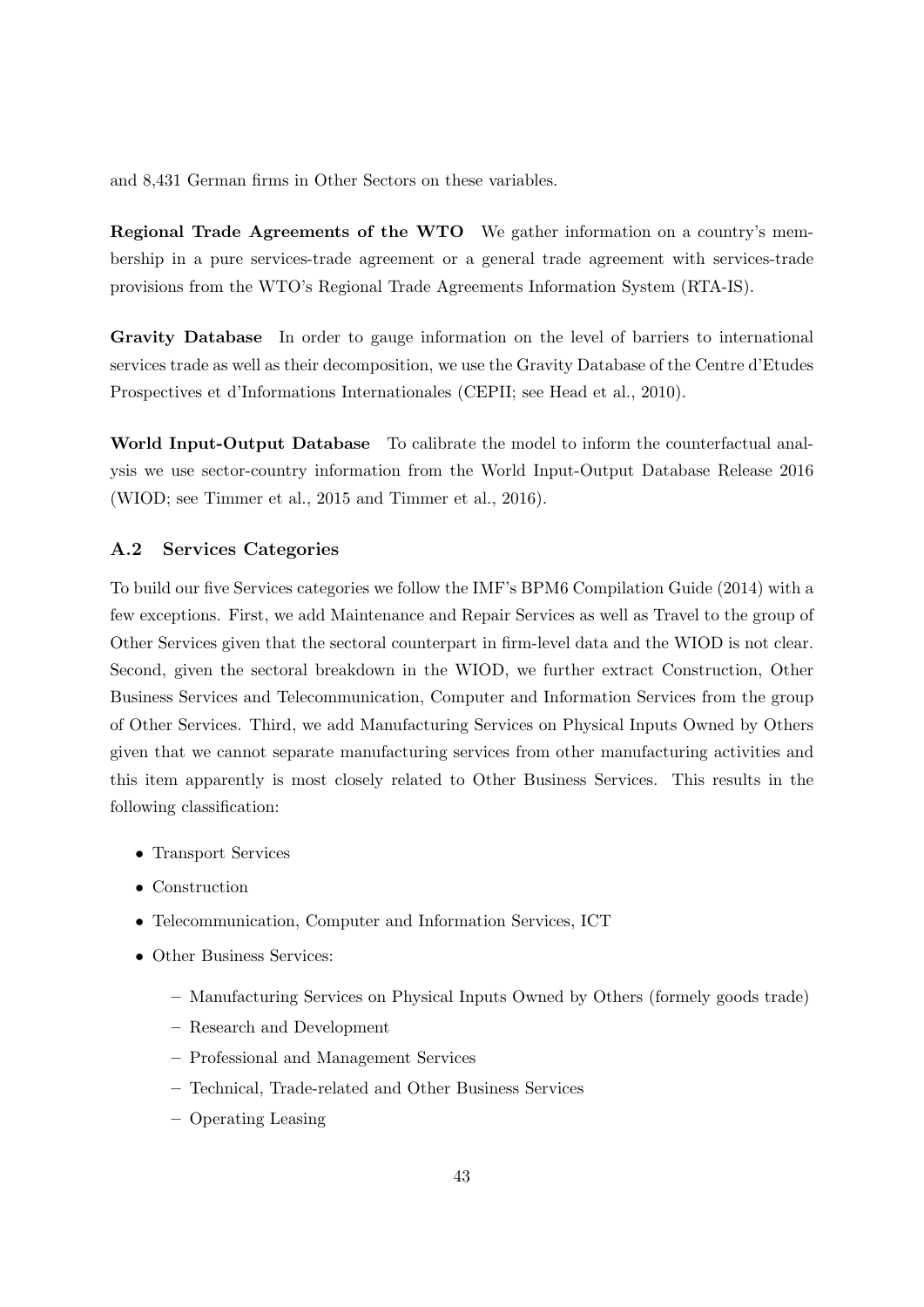- *•* Other Services:
	- **–** Maintenance and Repair Services
	- **–** Travel
	- **–** Insurance Services
	- **–** Financial Services
	- **–** Charges for the Use of Intellectual Property
	- **–** Personal, Cultural and Recreational Services, Audiovisual Services; Other Personal, Culural, and Recreational Services
	- **–** Government Goods and Services n.i.e.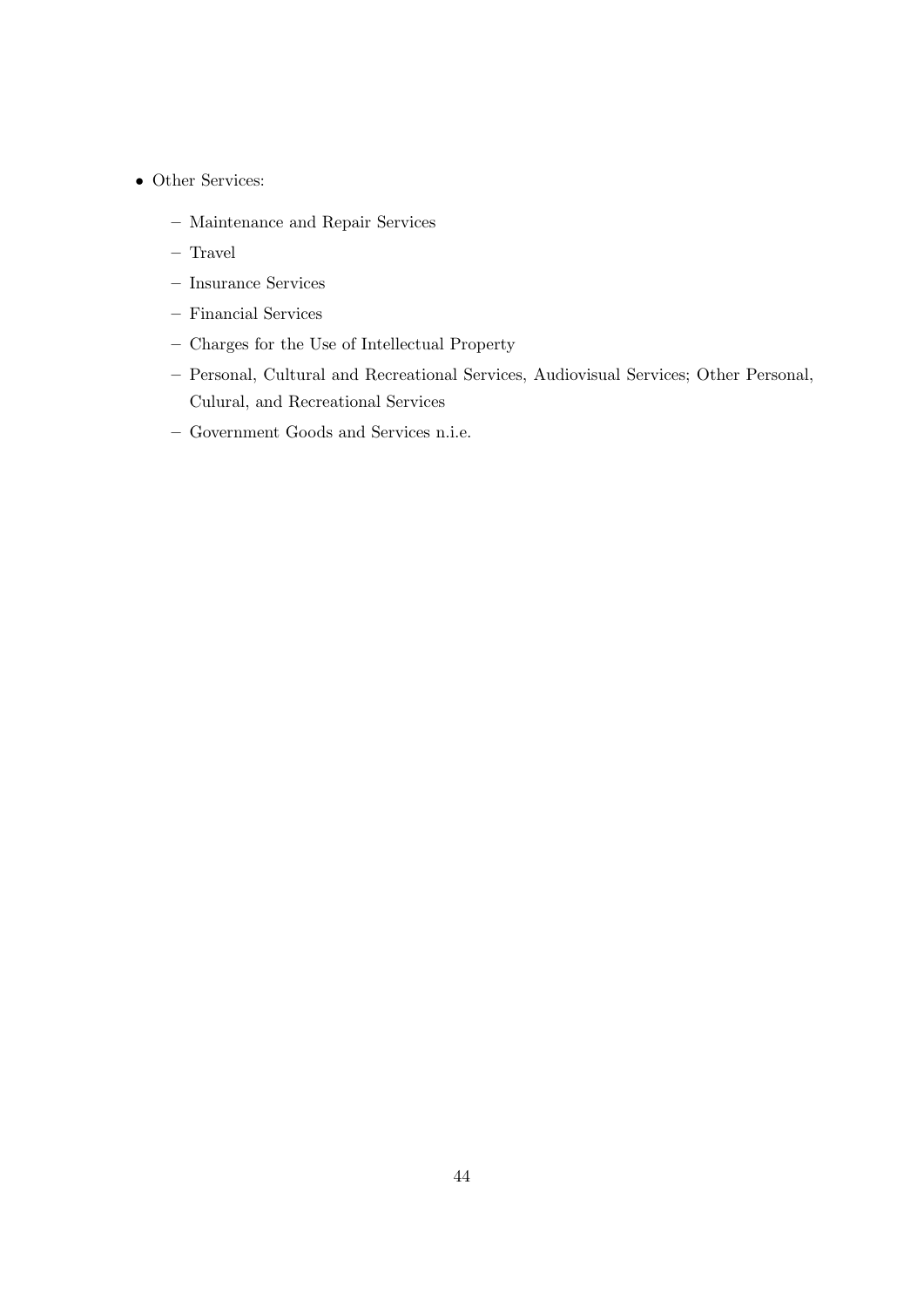|                          | Main Model |                                    |       |                            |                             |                   |                             | Fixed Cost Model |                            |  |  |
|--------------------------|------------|------------------------------------|-------|----------------------------|-----------------------------|-------------------|-----------------------------|------------------|----------------------------|--|--|
| Country                  |            | $\widehat{\theta_i^s \lambda_j^s}$ |       | $\widehat{\theta}_{j}^{s}$ | $\widehat{\lambda}_{j}^{s}$ | $\widehat{k}_j^s$ | $\widehat{\theta}^s_i$<br>j | fixed            | fixed<br>$\widehat{k}^s_j$ |  |  |
| Australia                | 0.862      | (0.268)                            | 0.893 | (0.068)                    | 0.965                       | 4.663             | 0.887                       | (0.013)          | 4.696                      |  |  |
| Austria                  | 0.378      | (0.045)                            | 0.754 | (0.030)                    | 0.502                       | 5.524             | 0.830                       | (0.014)          | 5.016                      |  |  |
| Belgium                  | 0.421      | (0.030)                            | 0.733 | (0.025)                    | 0.574                       | 5.684             | 0.801                       | (0.013)          | 5.196                      |  |  |
| <b>Brazil</b>            | 0.457      | (0.194)                            | 0.837 | (0.065)                    | 0.547                       | 4.977             | 0.891                       | (0.012)          | 4.674                      |  |  |
| Bulgaria                 | 0.732      | (0.310)                            | 0.821 | (0.129)                    | 0.892                       | 5.071             | 0.839                       | (0.019)          | 4.963                      |  |  |
| Canada                   | 0.589      | (0.287)                            | 0.893 | (0.093)                    | 0.659                       | 4.665             | 0.909                       | (0.010)          | 4.579                      |  |  |
| China.                   | 0.449      | (0.140)                            | 0.857 | (0.057)                    | 0.524                       | 4.857             | 0.897                       | (0.013)          | 4.640                      |  |  |
| Croatia                  | 0.892      | (0.395)                            | 0.829 | (0.103)                    | 1.076                       | 5.025             | 0.843                       | (0.020)          | 4.938                      |  |  |
| Cyprus                   | 0.380      | (0.076)                            | 0.653 | (0.045)                    | 0.583                       | 6.379             | 0.765                       | (0.022)          | 5.443                      |  |  |
| Czech Republic           | 0.518      | (0.068)                            | 0.799 | (0.034)                    | 0.648                       | $5.213\,$         | 0.837                       | (0.014)          | 4.976                      |  |  |
| Denmark                  | 0.329      | (0.063)                            | 0.712 | (0.047)                    | 0.462                       | 5.847             | 0.815                       | (0.016)          | 5.111                      |  |  |
| Estonia                  | 0.362      | (0.185)                            | 0.630 | (0.097)                    | 0.575                       | 6.612             | 0.770                       | (0.024)          | 5.410                      |  |  |
| Finland                  | 0.416      | (0.066)                            | 0.658 | (0.046)                    | 0.631                       | 6.325             | 0.755                       | (0.019)          | 5.516                      |  |  |
| France                   | 0.244      | (0.059)                            | 0.690 | (0.038)                    | 0.354                       | 6.031             | 0.822                       | (0.010)          | 5.062                      |  |  |
| Germany                  | 0.468      | (0.184)                            | 0.843 | (0.090)                    | 0.555                       | 4.937             | 0.886                       | (0.010)          | 4.699                      |  |  |
| Greece                   | 0.001      | (0.000)                            | 0.517 | (0.063)                    | 0.002                       | 8.050             | 0.871                       | (0.011)          | 4.779                      |  |  |
| Hungary                  | 0.527      | (0.141)                            | 0.780 | (0.063)                    | 0.675                       | 5.335             | 0.829                       | (0.016)          | 5.022                      |  |  |
| India                    | 1.097      | (0.268)                            | 0.910 | (0.063)                    | 1.205                       | 4.577             | 0.888                       | (0.015)          | 4.689                      |  |  |
| Indonesia                | 0.685      | (0.308)                            | 0.801 | (0.104)                    | 0.855                       | 5.196             | 0.846                       | (0.020)          | 4.920                      |  |  |
| Ireland                  | 0.382      | (0.076)                            | 0.596 | (0.050)                    | 0.641                       | 6.988             | 0.722                       | (0.019)          | 5.768                      |  |  |
| Italy                    | 0.390      | (0.082)                            | 0.810 | (0.049)                    | 0.481                       | 5.142             | 0.871                       | (0.016)          | 4.780                      |  |  |
| Japan                    | 0.376      | (0.136)                            | 0.757 | (0.064)                    | 0.497                       | 5.502             | 0.844                       | (0.013)          | 4.931                      |  |  |
| Korea                    | 0.553      | (0.080)                            | 0.765 | (0.037)                    | 0.722                       | 5.441             | 0.809                       | (0.018)          | 5.149                      |  |  |
| Latvia                   | 0.394      | (0.178)                            | 0.584 | (0.117)                    | 0.675                       | 7.129             | 0.722                       | (0.030)          | 5.765                      |  |  |
| Lithuania                | 0.001      | (0.002)                            | 0.583 | (0.044)                    | 0.002                       | 7.142             | 0.867                       | (0.012)          | 4.802                      |  |  |
| Luxembourg               | 0.323      | (0.129)                            | 0.768 | (0.056)                    | 0.421                       | 5.422             | 0.864                       | (0.012)          | 4.821                      |  |  |
| Malta                    | 0.514      | (0.301)                            | 0.673 | (0.162)                    | 0.764                       | 6.187             | 0.774                       | (0.029)          | 5.382                      |  |  |
| Mexico                   | 0.913      | (0.234)                            | 0.881 | (0.045)                    | 1.035                       | 4.724             | 0.880                       | (0.016)          | 4.731                      |  |  |
| Netherlands              | 0.352      | (0.022)                            | 0.716 | (0.025)                    | 0.491                       | 5.815             | 0.805                       | (0.013)          | 5.170                      |  |  |
| Norway                   | 0.322      | (0.093)                            | 0.679 | (0.059)                    | 0.474                       | 6.133             | 0.798                       | (0.018)          | 5.220                      |  |  |
| Poland                   | 0.371      | (0.105)                            | 0.830 | (0.042)                    | 0.447                       | 5.014             | 0.892                       | (0.007)          | 4.666                      |  |  |
| Portugal                 | 0.001      | (0.088)                            | 0.540 | (0.078)                    | 0.002                       | 7.716             | 0.807                       | (0.017)          | 5.158                      |  |  |
| Romania                  | 0.720      | (0.264)                            | 0.865 | (0.088)                    | 0.833                       | 4.816             | 0.870                       | (0.015)          | 4.784                      |  |  |
| Russian Federation       | 0.462      | (0.121)                            | 0.803 | (0.058)                    | 0.575                       | 5.183             | 0.855                       | (0.015)          | 4.869                      |  |  |
| Slovakia                 | 0.810      | (0.180)                            | 0.821 | (0.053)                    | 0.987                       | 5.074             | 0.824                       | (0.019)          | 5.054                      |  |  |
| Slovenia                 | 0.647      | (0.351)                            | 0.840 | (0.156)                    | 0.770                       | 4.955             | 0.870                       | (0.013)          | 4.787                      |  |  |
| Spain                    | 0.392      | (0.065)                            | 0.752 | (0.043)                    | 0.522                       | 5.540             | 0.828                       | (0.016)          | 5.030                      |  |  |
| Sweden                   | 0.446      | (0.048)                            | 0.733 | (0.032)                    | 0.609                       | 5.678             | 0.799                       | (0.014)          | 5.209                      |  |  |
| Switzerland              | 0.297      | (0.044)                            | 0.713 | (0.032)                    | 0.416                       | 5.836             | 0.822                       | (0.012)          | 5.063                      |  |  |
| Taiwan                   | 0.391      | (0.140)                            | 0.669 | (0.079)                    | 0.584                       | 6.224             | 0.781                       | (0.018)          | 5.329                      |  |  |
| Turkey                   | 0.456      | (0.093)                            | 0.770 | (0.052)                    | 0.592                       | 5.407             | 0.830                       | (0.017)          | 5.016                      |  |  |
| United Kingdom           | 0.001      | (0.009)                            | 0.665 | (0.038)                    | 0.002                       | 6.259             | 0.903                       | (0.006)          | 4.612                      |  |  |
| United States of America | 0.375      | (0.138)                            | 0.890 | (0.054)                    | 0.421                       | 4.678             | 0.930                       | (0.007)          | 4.478                      |  |  |
| Rest of the World        | 0.346      | (0.067)                            | 0.861 | (0.041)                    | 0.401                       | 4.835             | 0.912                       | (0.011)          | 4.566                      |  |  |

Table A.2: Estimates of  $\theta_j^s$ ,  $\lambda_j^s$  and  $k_j^s$  Using Transaction-level Data, Transport Services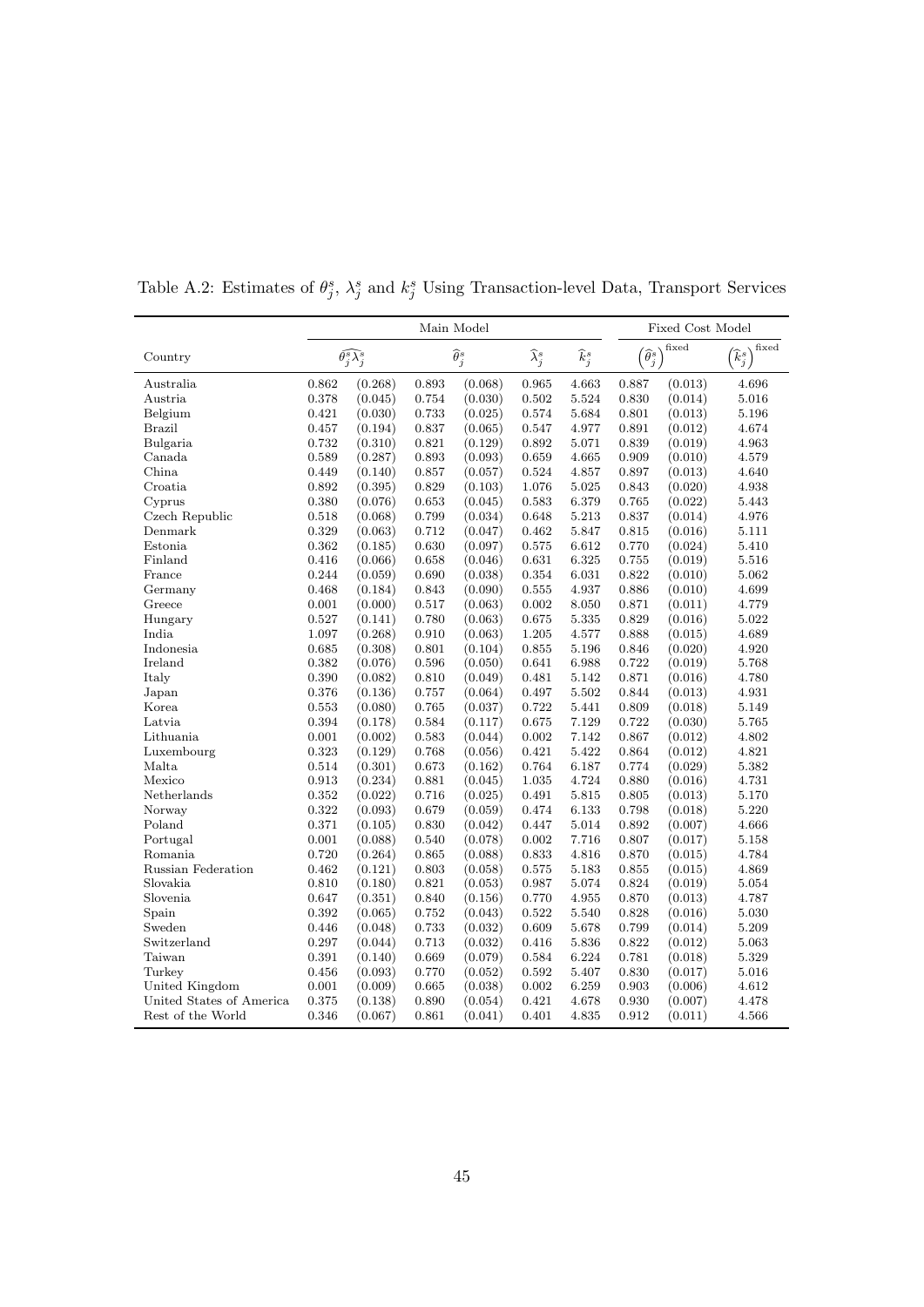|                          | Main Model |                                    |       |                            |                             |                   | Fixed Cost Model       |         |                                         |  |
|--------------------------|------------|------------------------------------|-------|----------------------------|-----------------------------|-------------------|------------------------|---------|-----------------------------------------|--|
| Country                  |            | $\widehat{\theta_i^s \lambda_i^s}$ |       | $\widehat{\theta}_{j}^{s}$ | $\widehat{\lambda}_{j}^{s}$ | $\widehat{k}_j^s$ | $\widehat{\theta}_j^s$ | fixed   | fixed<br>$\left[\widehat{k}^s_j\right]$ |  |
| Australia                |            |                                    |       |                            |                             |                   |                        |         |                                         |  |
| Austria                  | 0.193      | (0.114)                            | 0.651 | (0.074)                    | 0.296                       | 7.676             | 0.819                  | (0.014) | 6.101                                   |  |
| Belgium                  | 0.481      | (0.031)                            | 0.519 | (0.034)                    | 0.927                       | 9.626             | 0.622                  | (0.025) | 8.031                                   |  |
| <b>Brazil</b>            |            |                                    |       |                            |                             |                   |                        |         |                                         |  |
| Bulgaria                 |            |                                    |       |                            |                             |                   |                        |         |                                         |  |
| Canada                   |            |                                    |       |                            |                             |                   |                        |         |                                         |  |
| China                    | 0.963      | (0.279)                            | 0.791 | (0.084)                    | 1.218                       | 6.321             | 0.795                  | (0.025) | 6.284                                   |  |
| Croatia                  |            |                                    |       |                            |                             |                   |                        |         |                                         |  |
| Cyprus                   |            |                                    |       |                            |                             |                   |                        |         |                                         |  |
| Czech Republic           | 0.607      | (0.111)                            | 0.631 | (0.056)                    | 0.961                       | 7.913             | 0.703                  | (0.030) | 7.104                                   |  |
| Denmark                  | 0.232      | (0.138)                            | 0.571 | (0.090)                    | 0.406                       | 8.758             | 0.764                  | (0.022) | 6.544                                   |  |
| Estonia                  |            |                                    |       |                            |                             |                   |                        |         |                                         |  |
| Finland                  | 0.835      | (0.245)                            | 0.717 | (0.089)                    | 1.165                       | 6.973             | 0.759                  | (0.038) | 6.581                                   |  |
| France                   | 0.571      | (0.128)                            | 0.782 | (0.055)                    | 0.730                       | 6.388             | 0.823                  | (0.017) | 6.070                                   |  |
| Germany                  | 0.247      | (0.026)                            | 0.561 | (0.029)                    | 0.440                       | 8.909             | 0.725                  | (0.015) | 6.888                                   |  |
| Greece                   |            |                                    |       |                            |                             |                   |                        |         |                                         |  |
| Hungary                  | 0.001      | (0.019)                            | 0.395 | (0.061)                    | 0.003                       | 12.651            | 0.747                  | (0.027) | 6.687                                   |  |
| India                    |            |                                    |       |                            |                             |                   |                        |         |                                         |  |
| Indonesia                |            |                                    |       |                            |                             |                   |                        |         |                                         |  |
| Ireland                  |            |                                    |       |                            |                             |                   |                        |         |                                         |  |
| Italy                    | 0.728      | (0.288)                            | 0.805 | (0.108)                    | 0.905                       | 6.211             | 0.825                  | (0.020) | 6.054                                   |  |
| Japan                    |            |                                    |       |                            |                             |                   |                        |         |                                         |  |
| Korea                    |            |                                    |       |                            |                             |                   |                        |         |                                         |  |
| Latvia                   |            |                                    |       |                            |                             |                   |                        |         |                                         |  |
| Lithuania                |            |                                    |       |                            |                             |                   |                        |         |                                         |  |
| Luxembourg               | 0.219      | (0.110)                            | 0.535 | (0.070)                    | 0.410                       | 9.348             | 0.734                  | (0.022) | 6.805                                   |  |
| Malta                    |            |                                    |       |                            |                             |                   |                        |         |                                         |  |
| Mexico                   |            |                                    |       |                            |                             |                   |                        |         |                                         |  |
| Netherlands              | 0.370      | (0.038)                            | 0.561 | (0.030)                    | 0.659                       | 8.909             | 0.689                  | (0.019) | 7.249                                   |  |
| Norway                   | 1.525      | (33.422)                           | 0.809 | (0.077)                    | 1.886                       | 6.180             | 0.779                  | (0.044) | 6.410                                   |  |
| Poland                   | 0.365      | (0.090)                            | 0.545 | (0.054)                    | 0.668                       | 9.161             | 0.695                  | (0.024) | 7.194                                   |  |
| Portugal                 |            |                                    |       |                            |                             |                   |                        |         |                                         |  |
| Romania                  | 2.170      | (51.521)                           | 0.861 | (0.112)                    | 2.520                       | 5.802             | 0.819                  | (0.033) | 6.104                                   |  |
| Russian Federation       | 0.070      | (0.067)                            | 0.682 | (0.069)                    | 0.103                       | 7.327             | 0.883                  | (0.011) | 5.656                                   |  |
| Slovakia                 |            |                                    |       |                            |                             |                   |                        |         |                                         |  |
| Slovenia                 |            |                                    |       |                            |                             |                   |                        |         |                                         |  |
| Spain                    | 0.001      | (0.056)                            | 0.523 | (0.096)                    | 0.002                       | 9.550             | 0.830                  | (0.016) | 6.022                                   |  |
| Sweden                   | 0.541      | (0.127)                            | 0.684 | (0.061)                    | 0.791                       | 7.307             | 0.763                  | (0.030) | 6.552                                   |  |
| Switzerland              | 0.345      | (0.097)                            | 0.617 | (0.067)                    | 0.560                       | 8.096             | 0.747                  | (0.023) | 6.692                                   |  |
| Taiwan                   |            |                                    |       |                            |                             |                   |                        |         |                                         |  |
| Turkey                   | 0.420      | (0.236)                            | 0.663 | (0.120)                    | 0.634                       | 7.537             | 0.788                  | (0.024) | 6.340                                   |  |
| United Kingdom           | 0.556      | (0.053)                            | 0.659 | (0.034)                    | 0.844                       | 7.588             | 0.719                  | (0.023) | 6.947                                   |  |
| United States of America | 0.782      | (0.298)                            | 0.787 | (0.087)                    | 0.993                       | 6.348             | 0.813                  | (0.027) | 6.143                                   |  |
| Rest of the World        | 0.551      | (0.103)                            | 0.794 | (0.042)                    | 0.694                       | 6.292             | 0.834                  | (0.016) | 5.991                                   |  |

Table A.3: Estimates of  $\theta_j^s$ ,  $\lambda_j^s$  and  $k_j^s$  Using Transaction-level Data, Construction Services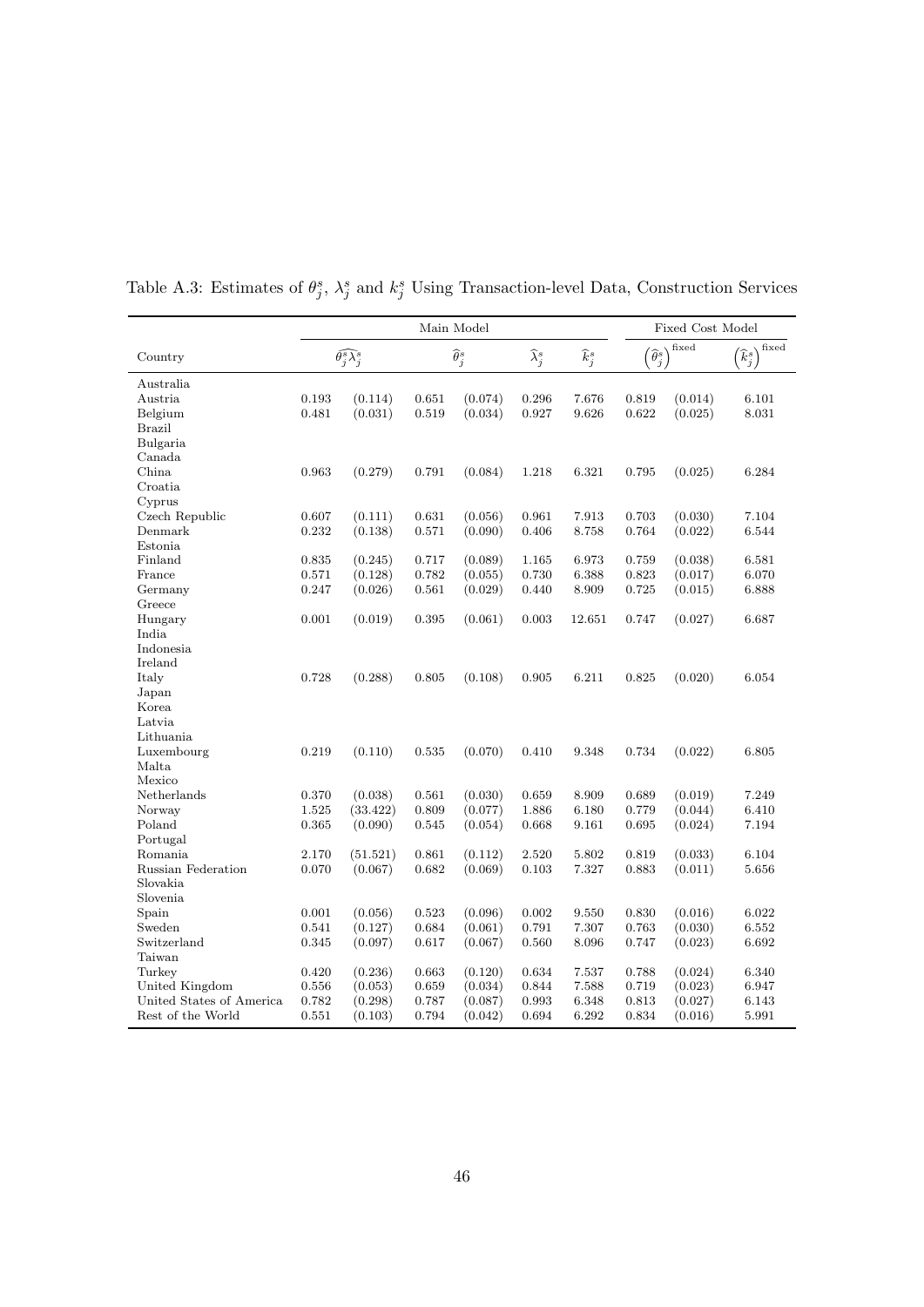|                          | Main Model |                                   |       |                            |                             |                   |                                          | Fixed Cost Model |                            |  |  |
|--------------------------|------------|-----------------------------------|-------|----------------------------|-----------------------------|-------------------|------------------------------------------|------------------|----------------------------|--|--|
| Country                  |            | $\widehat{\theta_i^s\lambda_j^s}$ |       | $\widehat{\theta}_{j}^{s}$ | $\widehat{\lambda}_{i}^{s}$ | $\widehat{k}_j^s$ | $\widehat{\theta}^s$<br>$\boldsymbol{j}$ | fixed            | fixed<br>$\widehat{k}_j^s$ |  |  |
| Australia                | 0.001      | (0.124)                           | 0.581 | (0.119)                    | 0.002                       | 5.020             | 0.839                                    | (0.014)          | 3.475                      |  |  |
| Austria                  | 0.001      | (0.017)                           | 0.541 | (0.027)                    | 0.002                       | 5.392             | 0.817                                    | (0.008)          | 3.568                      |  |  |
| Belgium                  | 0.272      | (0.075)                           | 0.620 | (0.047)                    | 0.439                       | 4.705             | 0.768                                    | (0.014)          | 3.794                      |  |  |
| <b>Brazil</b>            | 0.242      | (0.177)                           | 0.627 | (0.115)                    | 0.386                       | 4.650             | 0.794                                    | (0.024)          | 3.672                      |  |  |
| Bulgaria                 | 0.396      | (0.222)                           | 0.677 | (0.134)                    | 0.585                       | 4.306             | 0.811                                    | (0.020)          | 3.596                      |  |  |
| Canada                   | 0.001      | (0.004)                           | 0.461 | (0.059)                    | 0.002                       | 6.327             | 0.809                                    | (0.015)          | 3.605                      |  |  |
| China                    | 0.172      | (0.093)                           | 0.625 | (0.058)                    | 0.276                       | 4.663             | 0.807                                    | (0.012)          | 3.613                      |  |  |
| Croatia                  | 0.001      | (0.036)                           | 0.542 | (0.066)                    | 0.002                       | 5.380             | 0.839                                    | (0.016)          | 3.473                      |  |  |
| Cyprus                   |            |                                   |       |                            |                             |                   |                                          |                  |                            |  |  |
| Czech Republic           | 0.407      | (0.130)                           | 0.761 | (0.067)                    | 0.535                       | 3.830             | 0.838                                    | (0.015)          | 3.477                      |  |  |
| Denmark                  | 0.449      | (0.089)                           | 0.723 | (0.048)                    | 0.621                       | 4.033             | 0.798                                    | (0.016)          | 3.655                      |  |  |
| Estonia                  |            |                                   |       |                            |                             |                   |                                          |                  |                            |  |  |
| Finland                  | 0.001      | (0.025)                           | 0.598 | (0.049)                    | 0.002                       | 4.875             | 0.860                                    | (0.014)          | 3.390                      |  |  |
| France                   | 0.350      | (0.044)                           | 0.732 | (0.030)                    | 0.478                       | 3.984             | 0.821                                    | (0.012)          | 3.551                      |  |  |
| Germany                  | 0.162      | (0.132)                           | 0.676 | (0.086)                    | 0.240                       | 4.314             | 0.846                                    | (0.013)          | 3.446                      |  |  |
| Greece                   | 0.001      | (0.002)                           | 0.449 | (0.077)                    | 0.002                       | 6.497             | 0.837                                    | (0.015)          | 3.483                      |  |  |
| Hungary                  | 0.532      | (0.118)                           | 0.753 | (0.054)                    | 0.706                       | 3.872             | 0.808                                    | (0.020)          | 3.608                      |  |  |
| India                    | 0.369      | (0.202)                           | 0.775 | (0.101)                    | 0.477                       | 3.763             | 0.864                                    | (0.013)          | 3.374                      |  |  |
| Indonesia                | 0.001      | (0.014)                           | 0.276 | (0.073)                    | 0.004                       | 10.549            | 0.684                                    | (0.031)          | 4.260                      |  |  |
| Ireland                  | 0.197      | (0.108)                           | 0.699 | (0.054)                    | 0.281                       | 4.168             | 0.852                                    | (0.013)          | 3.423                      |  |  |
| Italy                    | 0.284      | (0.077)                           | 0.662 | (0.050)                    | 0.429                       | 4.403             | 0.794                                    | (0.016)          | 3.671                      |  |  |
| Japan                    | 0.290      | (0.135)                           | 0.654 | (0.072)                    | 0.443                       | 4.455             | 0.799                                    | (0.019)          | 3.648                      |  |  |
| Korea                    | 0.057      | (0.141)                           | 0.555 | (0.121)                    | 0.102                       | 5.256             | 0.808                                    | (0.020)          | 3.609                      |  |  |
| Latvia                   |            |                                   |       |                            |                             |                   |                                          |                  |                            |  |  |
| Lithuania                |            |                                   |       |                            |                             |                   |                                          |                  |                            |  |  |
| Luxembourg               | 0.342      | (0.110)                           | 0.687 | (0.056)                    | 0.498                       | 4.244             | 0.802                                    | (0.017)          | 3.634                      |  |  |
| Malta                    |            |                                   |       |                            |                             |                   |                                          |                  |                            |  |  |
| Mexico                   | 0.194      | (0.173)                           | 0.598 | (0.122)                    | 0.324                       | 4.876             | 0.791                                    | (0.023)          | 3.683                      |  |  |
| Netherlands              | 0.079      | (0.068)                           | 0.661 | (0.045)                    | 0.119                       | 4.410             | 0.855                                    | (0.009)          | 3.411                      |  |  |
| Norway                   | 0.287      | (0.167)                           | 0.573 | (0.118)                    | 0.501                       | 5.089             | 0.748                                    | (0.026)          | 3.896                      |  |  |
| Poland                   | 0.016      | (0.076)                           | 0.543 | (0.068)                    | 0.029                       | 5.372             | 0.803                                    | (0.014)          | 3.629                      |  |  |
| Portugal                 | 0.454      | (0.089)                           | 0.607 | (0.053)                    | 0.747                       | 4.800             | 0.715                                    | (0.023)          | 4.079                      |  |  |
| Romania                  | 0.460      | (0.146)                           | 0.673 | (0.076)                    | 0.684                       | 4.333             | 0.767                                    | (0.020)          | 3.801                      |  |  |
| Russian Federation       | 0.403      | (0.108)                           | 0.675 | (0.059)                    | 0.598                       | 4.318             | 0.776                                    | (0.020)          | 3.755                      |  |  |
| Slovakia                 | 0.486      | (0.100)                           | 0.623 | (0.056)                    | 0.780                       | 4.680             | 0.720                                    | (0.024)          | 4.046                      |  |  |
| Slovenia                 | 0.273      | (0.213)                           | 0.636 | (0.129)                    | 0.430                       | 4.580             | 0.810                                    | (0.021)          | 3.599                      |  |  |
| Spain                    | 0.001      | (0.001)                           | 0.623 | (0.031)                    | 0.002                       | 4.676             | 0.892                                    | (0.008)          | 3.267                      |  |  |
| Sweden                   | 0.382      | (0.124)                           | 0.767 | (0.060)                    | 0.498                       | 3.801             | 0.848                                    | (0.014)          | 3.436                      |  |  |
| Switzerland              | 0.169      | (0.074)                           | 0.666 | (0.051)                    | 0.253                       | 4.375             | 0.831                                    | (0.012)          | 3.510                      |  |  |
| Taiwan                   | 0.001      | (0.000)                           | 0.298 | (0.065)                    | 0.003                       | 9.775             | 0.732                                    | (0.031)          | 3.982                      |  |  |
| Turkey                   | 0.439      | (0.080)                           | 0.634 | (0.047)                    | 0.693                       | 4.598             | 0.734                                    | (0.018)          | 3.973                      |  |  |
| United Kingdom           | 0.382      | (0.052)                           | 0.804 | (0.031)                    | 0.475                       | 3.624             | 0.866                                    | (0.011)          | 3.367                      |  |  |
| United States of America | 0.095      | (0.085)                           | 0.700 | (0.056)                    | 0.136                       | 4.164             | 0.873                                    | (0.010)          | 3.339                      |  |  |
| Rest of the World        | 0.289      | (0.103)                           | 0.775 | (0.052)                    | 0.373                       | 3.762             | 0.871                                    | (0.011)          | 3.345                      |  |  |

Table A.4: Estimates of  $\theta_j^s$ ,  $\lambda_j^s$  and  $k_j^s$  Using Transaction-level Data, ICT Services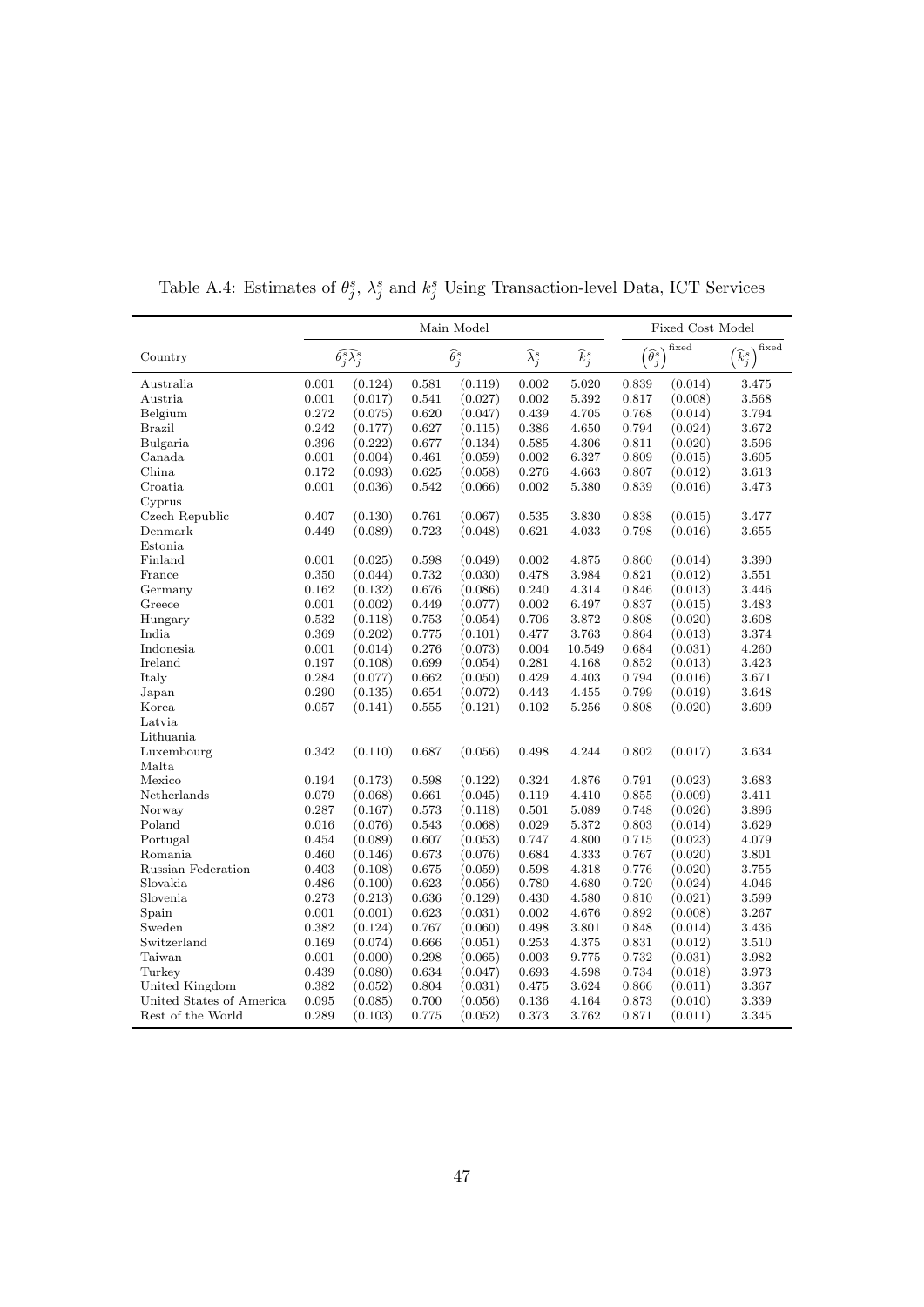|                           |       |                                   | Fixed Cost Model                                                               |         |       |                                 |       |                            |       |
|---------------------------|-------|-----------------------------------|--------------------------------------------------------------------------------|---------|-------|---------------------------------|-------|----------------------------|-------|
| Country                   |       | $\widehat{\theta_i^s\lambda_j^s}$ | $\widehat{k}_j^s$<br>$\widehat{\theta}_{j}^{s}$<br>$\widehat{\lambda}_{i}^{s}$ |         |       | fixed<br>$\widehat{\theta}_j^s$ |       | fixed<br>$\widehat{k}_j^s$ |       |
| Australia                 | 0.258 | (0.067)                           | 0.630                                                                          | (0.050) | 0.409 | 5.571                           | 0.779 | (0.016)                    | 4.508 |
| Austria                   | 0.178 | (0.029)                           | 0.636                                                                          | (0.031) | 0.280 | 5.523                           | 0.804 | (0.013)                    | 4.366 |
| Belgium                   | 0.272 | (0.049)                           | 0.779                                                                          | (0.038) | 0.349 | 4.509                           | 0.874 | (0.013)                    | 4.020 |
| <b>Brazil</b>             | 0.179 | (0.107)                           | 0.640                                                                          | (0.084) | 0.279 | 5.488                           | 0.812 | (0.023)                    | 4.323 |
| Bulgaria                  | 0.288 | (0.072)                           | 0.505                                                                          | (0.058) | 0.570 | 6.951                           | 0.682 | (0.021)                    | 5.147 |
| Canada                    | 0.158 | (0.104)                           | 0.658                                                                          | (0.080) | 0.241 | 5.337                           | 0.830 | (0.020)                    | 4.229 |
| China                     | 0.273 | (0.061)                           | 0.793                                                                          | (0.047) | 0.344 | 4.429                           | 0.883 | (0.015)                    | 3.977 |
| Croatia                   | 0.297 | (0.049)                           | 0.461                                                                          | (0.040) | 0.644 | 7.616                           | 0.640 | (0.019)                    | 5.485 |
| Cyprus                    | 0.001 | (0.079)                           | 0.652                                                                          | (0.120) | 0.002 | 5.388                           | 0.903 | (0.006)                    | 3.889 |
| Czech Republic            | 0.126 | (0.112)                           | 0.739                                                                          | (0.095) | 0.170 | 4.750                           | 0.888 | (0.020)                    | 3.953 |
| Denmark                   | 0.195 | (0.066)                           | 0.637                                                                          | (0.057) | 0.307 | 5.516                           | 0.803 | (0.019)                    | 4.376 |
| Estonia                   | 0.001 | (0.000)                           | 0.329                                                                          | (0.057) | 0.003 | 10.665                          | 0.765 | (0.015)                    | 4.591 |
| Finland                   | 0.257 | (0.056)                           | 0.626                                                                          | (0.051) | 0.410 | 5.609                           | 0.776 | (0.019)                    | 4.528 |
| France                    | 0.171 | (0.036)                           | 0.689                                                                          | (0.026) | 0.248 | 5.097                           | 0.842 | (0.008)                    | 4.172 |
| Germany                   | 0.268 | (0.055)                           | 0.598                                                                          | (0.051) | 0.448 | 5.874                           | 0.750 | (0.022)                    | 4.685 |
| Greece                    | 0.161 | (0.074)                           | 0.511                                                                          | (0.045) | 0.316 | 6.878                           | 0.728 | (0.015)                    | 4.821 |
| Hungary                   | 0.001 | (0.028)                           | 0.702                                                                          | (0.040) | 0.001 | 5.005                           | 0.912 | (0.005)                    | 3.850 |
| India                     | 0.172 | (0.062)                           | 0.594                                                                          | (0.041) | 0.289 | 5.913                           | 0.780 | (0.012)                    | 4.500 |
| Indonesia                 | 0.352 | (0.077)                           | 0.586                                                                          | (0.052) | 0.602 | 5.994                           | 0.723 | (0.021)                    | 4.857 |
| Ireland                   | 0.306 | (0.087)                           | 0.802                                                                          | (0.048) | 0.382 | 4.381                           | 0.884 | (0.012)                    | 3.973 |
| Italy                     | 0.274 | (0.016)                           | 0.662                                                                          | (0.019) | 0.415 | 5.306                           | 0.785 | (0.010)                    | 4.475 |
| Japan                     | 0.319 | (0.045)                           | 0.756                                                                          | (0.028) | 0.422 | 4.646                           | 0.847 | (0.010)                    | 4.146 |
| Korea                     | 0.330 | (0.061)                           | 0.727                                                                          | (0.044) | 0.454 | 4.829                           | 0.825 | (0.014)                    | 4.259 |
| Latvia                    | 0.394 | (0.054)                           | 0.415                                                                          | (0.045) | 0.950 | 8.465                           | 0.584 | (0.026)                    | 6.018 |
| Lithuania                 | 0.185 | (0.137)                           | 0.481                                                                          | (0.101) | 0.384 | 7.295                           | 0.714 | (0.026)                    | 4.917 |
| Luxembourg                | 0.334 | (0.030)                           | 0.709                                                                          | (0.027) | 0.471 | 4.951                           | 0.805 | (0.014)                    | 4.363 |
| Malta                     | 0.049 | (0.077)                           | 0.557                                                                          | (0.062) | 0.089 | 6.308                           | 0.809 | (0.020)                    | 4.343 |
| Mexico                    | 0.059 | (0.136)                           | 0.712                                                                          | (0.118) | 0.083 | 4.934                           | 0.892 | (0.015)                    | 3.937 |
| Netherlands               | 0.277 | (0.020)                           | 0.733                                                                          | (0.025) | 0.378 | 4.789                           | 0.839 | (0.013)                    | 4.188 |
| Norway                    | 0.310 | (0.038)                           | 0.621                                                                          | (0.029) | 0.500 | 5.659                           | 0.749 | (0.013)                    | 4.687 |
| Poland                    | 0.053 | (0.055)                           | 0.617                                                                          | (0.048) | 0.086 | 5.694                           | 0.834 | (0.012)                    | 4.213 |
| Portugal                  | 0.094 | (0.105)                           | 0.660                                                                          | (0.083) | 0.143 | 5.322                           | 0.852 | (0.014)                    | 4.121 |
| Romania                   | 0.001 | (0.000)                           | 0.552                                                                          | (0.031) | 0.002 | 6.358                           | 0.875 | (0.007)                    | 4.012 |
| <b>Russian Federation</b> | 0.251 | (0.045)                           | 0.647                                                                          | (0.037) | 0.388 | 5.429                           | 0.789 | (0.013)                    | 4.449 |
| Slovakia                  | 0.405 | (0.054)                           | 0.725                                                                          | (0.035) | 0.558 | 4.842                           | 0.803 | (0.016)                    | 4.375 |
| Slovenia                  | 0.289 | (0.087)                           | 0.561                                                                          | (0.070) | 0.515 | 6.256                           | 0.725 | (0.024)                    | 4.841 |
| Spain                     | 0.142 | (0.065)                           | 0.675                                                                          | (0.050) | 0.210 | 5.206                           | 0.843 | (0.013)                    | 4.166 |
| Sweden                    | 0.258 | (0.041)                           | 0.677                                                                          | (0.031) | 0.381 | 5.189                           | 0.807 | (0.011)                    | 4.353 |
| Switzerland               | 0.337 | (0.021)                           | 0.858                                                                          | (0.015) | 0.392 | 4.092                           | 0.908 | (0.007)                    | 3.867 |
| Taiwan                    | 0.325 | (0.130)                           | 0.695                                                                          | (0.085) | 0.468 | 5.057                           | 0.812 | (0.020)                    | 4.328 |
| Turkey                    | 0.004 | (0.046)                           | 0.502                                                                          | (0.048) | 0.009 | 7.003                           | 0.777 | (0.014)                    | 4.521 |
| United Kingdom            | 0.258 | (0.025)                           | 0.756                                                                          | (0.022) | 0.342 | 4.645                           | 0.860 | (0.009)                    | 4.082 |
| United States of America  | 0.266 | (0.036)                           | 0.826                                                                          | (0.034) | 0.322 | 4.254                           | 0.905 | (0.013)                    | 3.883 |
| Rest of the World         | 0.332 | (0.014)                           | 0.741                                                                          | (0.014) | 0.449 | 4.739                           | 0.825 | (0.008)                    | 4.254 |

Table A.5: Estimates of  $\theta_j^s$ ,  $\lambda_j^s$  and  $k_j^s$  Using Transaction-level Data, Other Business Services